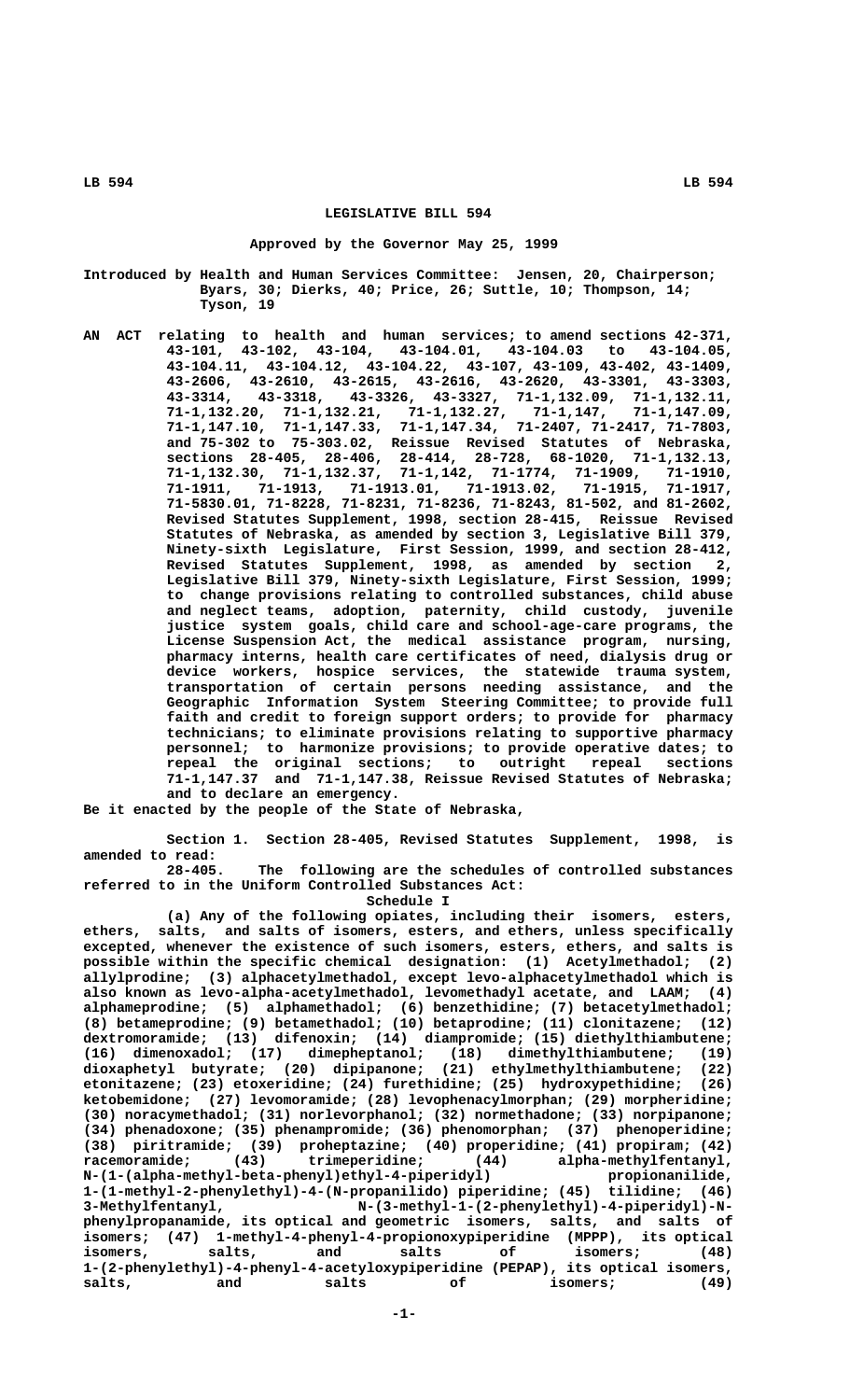**N-(1-(1-methyl-2-phenyl)ethyl-4-piperidyl)-N- phenylacetamide (acetyl-alpha-methylfentanyl), its optical isomers, salts, and salts of** isomers; (50) N-(1-(1-methyl-2-(2-thienyl)ethyl-4-piperidyl)-N**phenylpropanamide (alpha-methylthiofentanyl), its optical isomers, salts, and salts of isomers; (51) N-(1-benxyl-4-piperidyl)-N-phenylpropanamide (benzylfentanyl), its optical isomers, salts, and salts of isomers; (52) N-(1-(2-hydroxy-2-phenyl)ethyl-4-piperidyl)-N- phenylpropanamide (beta-hydroxyfentanyl), its optical isomers, salts, and salts of isomers; (53) N-(3-methyl-1-(2-hydroxy-2-phenyl)ethyl-4-piperidyl)-N- phenylpropanamide (beta-hydroxy-3-methylfentanyl), its optical and geometric isomers, salts, and** salts of isomers; (54) N-(3-methyl-1-(2-(2-thienyl)ethyl-4-piperidyl)-N**phenylpropanamide (3-methylthiofentanyl), its optical and geometric isomers, salts, and salts of isomers; (55) N-(1-(2-thienyl)methyl-4-piperidyl)-Nphenylpropanamide (thenylfentanyl), its optical isomers, salts, and salts of isomers; (56) N-(1-(2-(2-thienyl)ethyl-4-piperidyl)-N- phenylpropanamide (thiofentanyl), its optical isomers, salts, and salts of isomers; and (57) N-(1-(2-phenylethyl) -4-piperidyl)-N-(4-fluorophenyl)-propanamide (para-fluorofentanyl), its optical isomers, salts, and salts of isomers.**

**(b) Any of the following opium derivatives, their salts, isomers, and salts of isomers, unless specifically excepted, whenever the existence of such salts, isomers, and salts of isomers is possible within the specific chemical designation: (1) Acetorphine; (2) acetyldihydrocodeine; (3)** chemical designation: (1) Acetorphine; (2) acetyldihydrocodeine; (3)<br>benzylmorphine; (4) codeine methylbromide; (5) codeine-N-Oxide; (6)<br>cyprenorphine; (7) desomorphine; (8) dihydromorphine; (9) drotebanol; (10) cyprenorphine; (7) desomorphine; (8) dihydromorphine; **etorphine, except hydrochloride salt; (11) heroin; (12) hydromorphinol; (13) methyldesorphine; (14) methyldihydromorphine; (15) morphine methylbromide; (16) morphine methylsulfonate; (17) morphine-N-Oxide; (18) myrophine; (19) nicocodeine; (20) nicomorphine; (21) normorphine; (22) pholcodine; and (23) thebacon.**

**(c) Any material, compound, mixture, or preparation which contains any quantity of the following hallucinogenic substances, their salts, isomers, and salts of isomers, unless specifically excepted, whenever the existence of such salts, isomers, and salts of isomers is possible within the specific chemical designation, and, for purposes of this subdivision only, isomer shall include the optical, position, and geometric isomers: (1) Bufotenine. Trade and other names shall include, but are not limited to: 3-(B-Dimethylaminoethyl)-5-hydroxyindole; 3-(2-dimethylaminoethyl)-5-indolol; N, N-dimethylserotonin; 5-hydroxy-N, N-dimethyltryptamine; and mappine; (2) diethyltryptamine. Trade and other names shall include, but are not limited to: N, N-diethyltryptamine; and DET; (3) dimethyltryptamine. Trade and other names shall include, but are not limited to: DMT; (4) 4-bromo-2, 5-dimethoxyamphetamine. Trade and other names shall include, but are not limited to: 4-bromo-2, 5-dimethoxy-a-methylphenethylamine; and 4-bromo-2, 5-DMA; (5) 4-methoxyamphetamine. Trade and other names shall include, but are not limited to: 4-methoxy-a-methyl-phenethylamine; and paramethoxyamphetamine, PMA;** (6) 4-methyl-2, 5-dimethoxyamphetamine. Trade and other names shall include, but are not limited to: 4-methyl-2, **include, but are not limited to: 4-methyl-2, 5-dimethoxy-a-methylphenethylamine; DOM; and STP; (7) 5-methoxy-N-N, dimethyltryptamine; (8) ibogaine. Trade and other names shall include, but are not limited to: 7-ethyl-6,6B,7,8,9,10,12,13-octahydro-2-methoxy-6, 9-methano-5H-pyrido (1',2':1,2) azepino (5,4-b) indole; and tabernanthe iboga; (9) lysergic acid diethylamide; (10) marijuana; (11) mescaline; (12) peyote. Peyote shall mean all parts of the plant presently classified botanically as Lophophora williamsii Lemaire, whether growing or not, the seeds thereof, any extract from any part of such plant, and every compound, manufacture, salts, derivative, mixture, or preparation of such plant or its seeds or extracts; (13) psilocybin; (14) psilocyn; (15) tetrahydrocannabinols, including, but not limited to, synthetic equivalents of the substances contained in the plant or in the resinous extractives of cannabis, sp. or synthetic substances, derivatives, and their isomers with similar chemical structure and pharmacological activity such as the following: Delta 1 cis or trans tetrahydrocannabinol and their optical isomers, excluding dronabinol in sesame oil and encapsulated in a soft gelatin capsule in a drug product approved by the federal Food and Drug Administration; Delta 6 cis or trans tetrahydrocannabinol and their optical isomers; and Delta 3,4 cis or trans tetrahydrocannabinol and its optical isomers. Since nomenclature of these substances is not internationally standardized, compounds of these structures shall be included regardless of the numerical designation of atomic positions covered; (16) 3,4-methylenedioxy amphetamine; (17) 5-methoxy-3, 4-methylenedioxy amphetamine; (18) 3,4,5-trimethoxy amphetamine; (19) N-ethyl-3-piperidyl benzilate; (20) N-methyl-3-peperidyl benzilate; (21) thiophene analog of phencyclidine. Trade and other names shall include, but**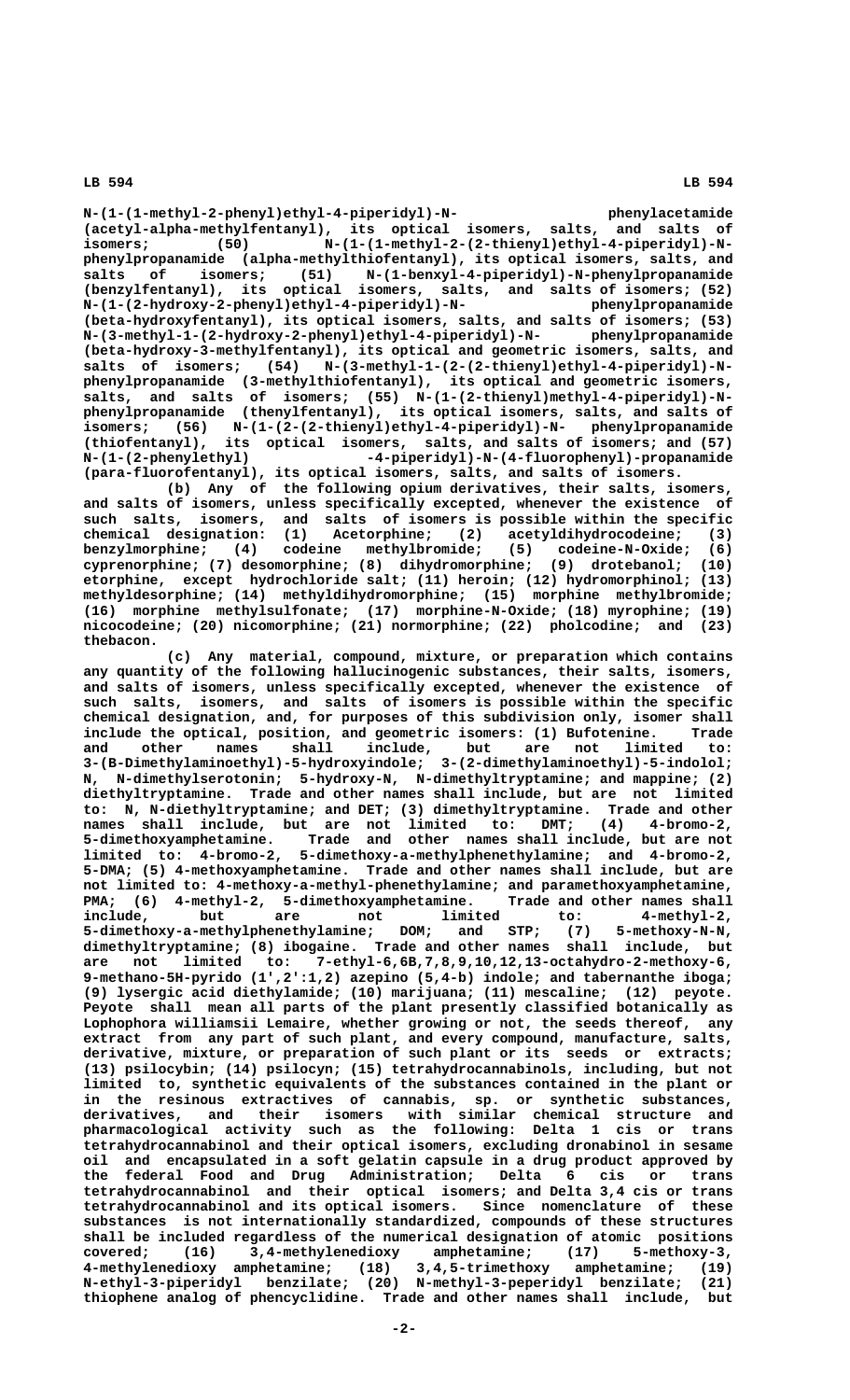**are not limited to: 1-(1-(2-thienyl)-cyclohexyl)-piperidine; 2-thienylanalog of phencyclidine; TPCP; and TCP; (22) 2,5-dimethoxyamphetamine. Trade and other names shall include, but are not limited to: 2,5-dimethoxy-a-methylphenethylamine; and 2,5-DMA; (23) hashish or concentrated cannabis; (24) Parahexyl. Trade and other names shall include, but are not limited to: 3-Hexyl-1-hydroxy-7,8,9,10-tetrahydro-6,6, 9-trimethyl-6H-dibenzo(b,d)pyran; and synhexyl; (25) Ethylamine analog of phencyclidine. Trade and other names shall include, but are not limited to: N-ethyl-1-phenylcyclohexylamine; (1-phenylcyclohexyl)ethylamine; N-(1-phenylcyclohexyl)ethylamine; cyclohexamine; and PCE; (26) Pyrrolidine analog of phencyclidine. Trade and other names shall include, but are not limited to: 1-(1-phenylcyclohexyl)-pyrrolidine; PCPy; and PHP; and (27) ——— 3,4-methylenedioxymethamphetamine (MDMA), its optical, positional, and** 3,4-methylenedioxymethamphetamine (MDMA), its optical, positional, and geometric isomers, salts, and salts of isomers<u>; and (28) Phenethylamine.</u>  $$  **\_\_\_\_\_\_\_\_\_\_\_\_\_\_\_\_\_\_\_\_\_\_\_\_\_\_\_\_\_\_\_\_\_\_\_\_\_\_\_\_\_\_\_\_\_\_\_\_\_\_\_\_\_\_\_\_\_\_\_\_\_\_\_\_\_\_\_\_\_\_\_\_ 4-bromo-2,5-dimethoxyphenethylamine; 2-CB; Venus; Bromo; Erox; and Nexus.**

**(d) Unless specifically excepted or unless listed in another schedule, any material, compound, mixture, or preparation which contains any quantity of the following substances having a depressant effect on the central nervous system, including its salts, isomers, and salts of isomers whenever the existence of such salts, isomers, and salts of isomers is possible within the specific chemical designation: (1) Mecloqualone; and (2) methaqualone.**

**(e) Unless specifically excepted or unless listed in another schedule, any material, compound, mixture, or preparation which contains any quantity of the following substances having a stimulant effect on the central nervous system, including its salts, isomers, and salts of isomers: (1) Fenethylline; and (2) N-ethylamphetamine.**

**(f) Gamma hydroxy butyrate (GHB).**

 **\_\_\_\_\_\_\_\_\_\_\_\_\_\_\_\_\_\_\_\_\_\_\_\_\_\_\_\_\_\_\_\_\_\_\_\_\_\_\_\_\_\_\_\_\_\_\_\_\_\_\_\_\_\_\_\_\_\_\_\_\_\_\_\_\_\_\_\_ (g) Any controlled substance analogue to the extent intended for human consumption. \_\_\_\_\_\_\_\_\_\_\_\_\_\_\_\_\_\_**

## **Schedule II**

**(a) Any of the following substances except those narcotic drugs listed in other schedules whether produced directly or indirectly by extraction from substances of vegetable origin, independently by means of chemical synthesis, or by combination of extraction and chemical synthesis:**

**(1) Opium and opiate, and any salt, compound, derivative, or preparation of opium or opiate, excluding apomorphine, buprenorphine, nalbuphine, nalmefene, naloxone, and naltrexone and their salts, but including the following: (i) Raw opium; (ii) opium extracts; (iii) opium fluid extracts; (iv) powdered opium; (v) granulated opium; (vi) tincture of opium; (vii) codeine; (viii) ethylmorphine; (ix) etorphine hydrochloride; (x) dihydrocodeinone which is also known as hydrocodone; (xi) hydromorphone; (xii) metopon; (xiii) morphine; (xiv) oxycodone; (xv) oxymorphone; and (xvi) thebaine;**

**(2) Any salt, compound, derivative, or preparation thereof which is chemically equivalent to or identical with any of the substances referred to in subdivision (1) of this subdivision, except that these substances shall not include the isoquinoline alkaloids of opium;**

**(3) Opium poppy and poppy straw;**

**(4) Coca leaves and any salt, compound, derivative, or preparation of coca leaves, and any salt, compound, derivative, or preparation thereof which is chemically equivalent to or identical with any of these substances, including cocaine and its salts, optical isomers, and salts of optical isomers, except that the substances shall not include decocainized coca leaves or extractions which do not contain cocaine or ecgonine; and**

**(5) Concentrate of poppy straw, the crude extract of poppy straw in either liquid, solid, or powder form which contains the phenanthrine alkaloids of the opium poppy.**

**(b) Unless specifically excepted or unless in another schedule any of the following opiates, including their isomers, esters, ethers, salts, and salts of their isomers, esters, and ethers whenever the existence of such isomers, esters, ethers, and salts is possible within the specific chemical designation, dextrorphan and levopropoxyphene excepted: (1) Alphaprodine; (2) anileridine; (3) bezitramide; (4) diphenoxylate; (5) fentanyl; (6) isomethadone; (7) levomethorphan; (8) levorphanol; (9) metazocine; (10) methadone; (11) methadone-Intermediate, 4-cyano-2-dimethylamino-4, 4-diphenyl butane; (12) moramide-Intermediate, 2-methyl-3-morpholino-1, 1-diphenyl-propane-carboxylic acid; (13) pethidine or meperidine; (14) pethidine-Intermediate-A, 4-cyano-1-methyl-4-phenylpiperidine; (15) pethidine-Intermediate-B, ethyl-4-phenylpiperidine-4-carboxylate; (16) pethidine-Intermediate-C, 1-methyl-4-phenylpiperidine-4-carboxylic acid; (17) phenazocine; (18) piminodine; (19) racemethorphan; (20) racemorphan; (21)**

 **LB 594 LB 594**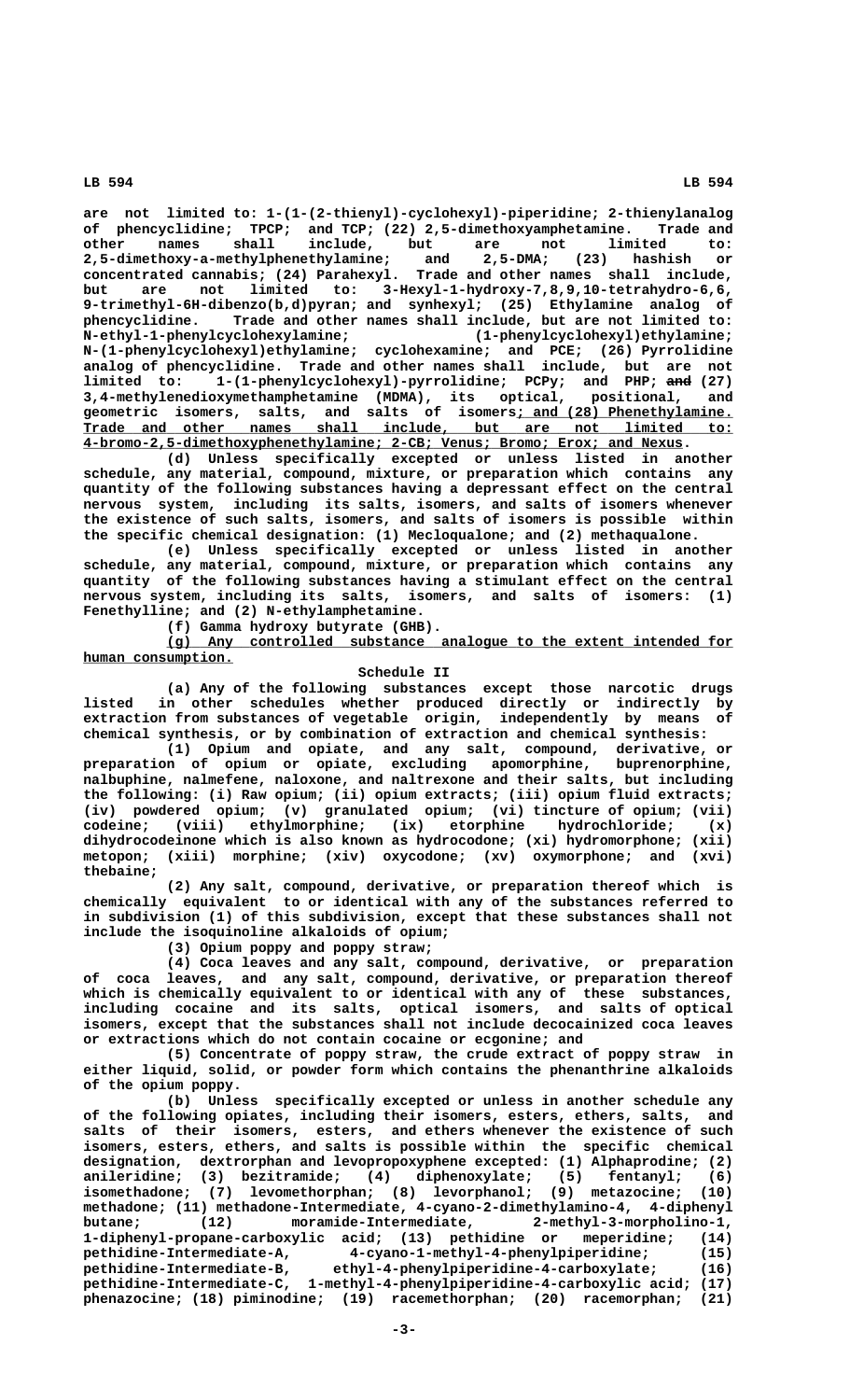**dihydrocodeine; (22) bulk dextropropoxyphene in nondosage forms; (23) sufentanil; (24) alfentanil; and (25) levo-alphacetylmethadol which is also known as levo-alpha-acetylmethadol, levomethadyl acetate, and LAAM.**

**(c) Any material, compound, mixture, or preparation which contains any quantity of the following substances having a potential for abuse associated with a stimulant effect on the central nervous system: (1) Amphetamine, its salts, optical isomers, and salts of its optical isomers; (2) phenmetrazine and its salts; (3) methamphetamine, its salts, isomers, and salts of its isomers; and (4) methylphenidate.**

**(d) Any material, compound, mixture, or preparation which contains any quantity of the following substances having a potential for abuse associated with a depressant effect on the central nervous system, including their salts, isomers, and salts of isomers whenever the existence of such salts, isomers, and salts of isomers is possible within the specific chemical designations: (1) Amobarbital; (2) secobarbital; (3) pentobarbital; (4) phencyclidine; and (5) glutethimide.**

**(e) Hallucinogenic substances known as: (1) Dronabinol, synthetic, in sesame oil and encapsulated in a soft gelatin capsule in a Food and Drug Administration approved drug product. Some other names for dronabinol are (6aR-trans)-6a,7,8,10a-tetrahydro-6,6,9-trimethyl-**

 **3-pentyl-6H-dibenzo(b,d)pyran-1-o1 or**

**(-)-delta-9-(trans)-tetrahydrocannabinol; and (2) nabilone. Another name for nabilone is (+)-trans-3-(1,1-dimethylheptyl)-6,6a,7,8,10,10a-hexahydro-1 hydroxy-6,6-dimethyl-9H-dibenzo(b,d)pyran-9-one.**

**(f) Unless specifically excepted or unless listed in another schedule, any material, compound, mixture, or preparation which contains any quantity of the following substances: (1) Immediate precursor to amphetamine and methamphetamine: Phenylacetone. Trade and other names shall include, but are not limited to: Phenyl-2-propanone; P2P; benzyl methyl ketone; and methyl benzyl ketone; or (2) immediate precursors to phencyclidine, PCP: (i) 1-phenylcyclohexylamine; or (ii) 1-piperidinocyclohexanecarbonitrile, PCC. Schedule III**

**(a) Any material, compound, mixture, or preparation which contains any quantity of the following substances having a potential for abuse associated with a stimulant effect on the central nervous system, including their salts, isomers, whether optical, position, or geometric, and salts of such isomers whenever the existence of such salts, isomers, and salts of isomers is possible within the specific chemical designation: (1) Benzphetamine; (2) chlorphentermine; (3) chlortermine; and (4) phendimetrazine.**

**(b) Any material, compound, mixture, or preparation which contains any quantity of the following substances having a potential for abuse associated with a depressant effect on the central nervous system: (1) Any substance which contains any quantity of a derivative of barbituric acid or any salt of a derivative of barbituric acid, except those substances which are specifically listed in other schedules of this section; (2) chlorhexadol; (3) lysergic acid; (4) lysergic acid amide; (5) methyprylon; (6) sulfondiethylmethane; (7) sulfonethylmethane; (8) sulfonmethane; (9) nalorphine; (10) any compound, mixture, or preparation containing amobarbital, secobarbital, pentobarbital, or any salt thereof and one or more other active medicinal ingredients which are not listed in any schedule; (11) any suppository dosage form containing amobarbital, secobarbital, pentobarbital, or any salt of any of these drugs and approved by the Food and Drug Administration for marketing only as a suppository; and (12) tiletamine and zolazepam or any salt thereof. Trade or other names for a tiletamine-zolazepam combination product shall include, but not be limited to: telazol. Trade or other names for tiletamine shall include, but not be limited to: 2-(ethylamino)-2-(2-thienyl)-cyclohexanone. Trade or other names for zolazepam shall include, but not be limited to: 4-(2-fluorophenyl)-6, 8-dihydro-1,3,8-trimethylpyrazolo-(3,4-e) (1,4)-diazepin-7(1H)-one, and flupyrazapon.**

**(c) Any material, compound, mixture, or preparation containing limited quantities of any of the following narcotic drugs, or any salts calculated as the free anhydrous base or alkaloid, in limited quantities as set forth below:**

**(1) Not more than one and eight-tenths grams of codeine per one hundred milliliters or not more than ninety milligrams per dosage unit, with an equal or greater quantity of an isoquinoline alkaloid of opium;**

**(2) Not more than one and eight-tenths grams of codeine per one hundred milliliters or not more than ninety milligrams per dosage unit, with one or more active, nonnarcotic ingredients in recognized therapeutic amounts; (3) Not more than three hundred milligrams of dihydrocodeinone which**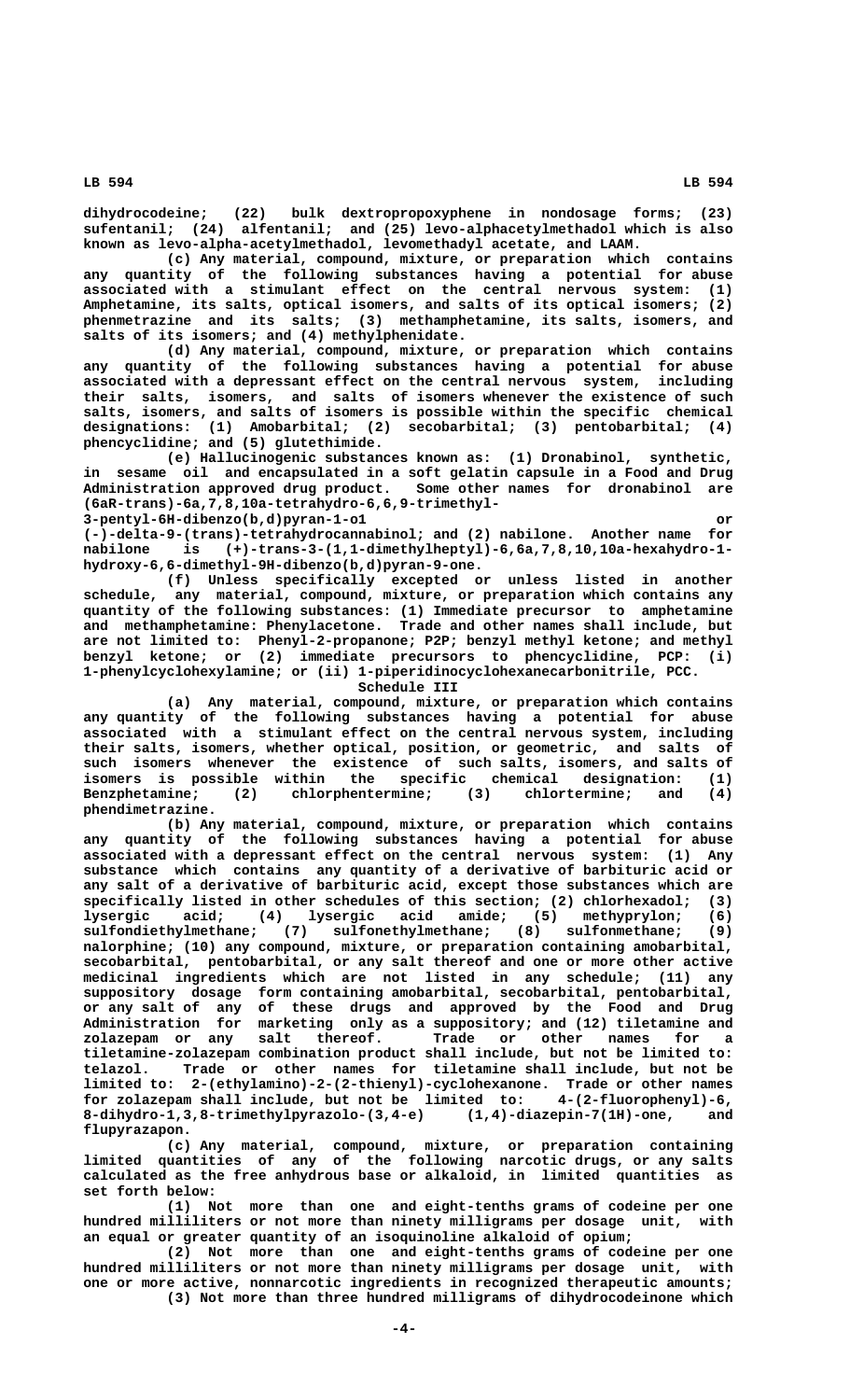**is also known as hydrocodone per one hundred milliliters or not more than fifteen milligrams per dosage unit, with a fourfold or greater quantity of an isoquinoline alkaloid of opium;**

**(4) Not more than three hundred milligrams of dihydrocodeinone which is also known as hydrocodone per one hundred milliliters or not more than fifteen milligrams per dosage unit, with one or more active, nonnarcotic ingredients in recognized therapeutic amounts;**

**(5) Not more than one and eight-tenths grams of dihydrocodeine per one hundred milliliters or not more than ninety milligrams per dosage unit, with one or more active, nonnarcotic ingredients in recognized therapeutic amounts;**

**(6) Not more than three hundred milligrams of ethylmorphine per one hundred milliliters or not more than fifteen milligrams per dosage unit, with one or more active, nonnarcotic ingredients in recognized therapeutic amounts;**

**(7) Not more than five hundred milligrams of opium per one hundred milliliters or per one hundred grams, or not more than twenty-five milligrams per dosage unit, with one or more active, nonnarcotic ingredients in recognized therapeutic amounts; and**

**(8) Not more than fifty milligrams of morphine per one hundred milliliters or per one hundred grams with one or more active, nonnarcotic ingredients in recognized therapeutic amounts.**

**(d) Any anabolic steroid, which shall include any material, compound, mixture, or preparation containing any quantity of the following substances, including its salts, isomers, and salts of isomers whenever the existence of such salts of isomers is possible within the specific chemical** designation: (1) Boldenone; (2) chlorotestosterone (4-chlortestosterone); (3) clostebol; (4) dehydrochlormethyltestosterone; (5) dihydrotestosterone (4-dihydrotestosterone); (6) drostanolone; (7) ethylestrenol; (8) **clostebol; (4) dehydrochlormethyltestosterone; (5) dihydrotestosterone (4-dihydrotestosterone); (6) drostanolone; (7) ethylestrenol; (8) fluoxymesterone; (9) formebulone (formebolone); (10) mesterolone; (11) methandienone; (12) methandranone; (13) methandriol; (14) methandrostenolone; (15) methenolone; (16) methyltestosterone; (17) mibolerone; (18) nandrolone; (19) norethandrolone; (20) oxandrolone; (21) oxymesterone; (22) oxymetholone; (23) stanolone; (24) stanozolol; (25) testolactone; (26) testosterone; (27) trenbolone; and (28) any salt, ester, or isomer of a drug or substance described or listed in this subdivision if the salt, ester, or isomer promotes muscle growth.**

### **Schedule IV**

**(a) Any material, compound, mixture, or preparation which contains any quantity of the following substances, including their salts, isomers, and salts of isomers whenever the existence of such salts, isomers, and salts of isomers is possible within the specific chemical designation: (1) Barbital; (2) chloral betaine; (3) chloral hydrate; (4) chlordiazepoxide, but not including librax (chlordiazepoxide hydrochloride and clindinium bromide) or menrium (chlordiazepoxide and water soluble esterified estrogens); (5) clonazepam; (6) clorazepate; (7) diazepam; (8) ethchlorvynol; (9) ethinamate; (10) flurazepam; (11) mebutamate; (12) meprobamate; (13) methohexital; (14) methylphenobarbital; (15) oxazepam; (16) paraldehyde; (17) petrichloral; (18) phenobarbital; (19) prazepam; (20) alprazolam; (21) bromazepam; (22) camazepam; (23) clobazam; (24) clotiazepam; (25) cloxazolam; (26) delorazepam; (27) estazolam; (28) ethyl loflazepate; (29) fludiazepam; (30) flunitrazepam; (31) halazepam; (32) haloxazolam; (33) ketazolam; (34) loprazolam; (35) lorazepam; (36) lormetazepam; (37) medazepam; (38) nimetazepam; (39) nitrazepam; (40) nordiazepam; (41) oxazolam; (42) pinazepam; (43) temazepam; (44) tetrazepam; (45) triazolam; (46) midazolam; (47) quazepam; and (48) zolpidem.**

**(b) Any material, compound, mixture, or preparation which contains any quantity of the following substance, including its salts, isomers, whether optical, position, or geometric, and salts of such isomers, whenever the existence of such salts, isomers, and salts of isomers is possible: Fenfluramine.**

**(c) Unless specifically excepted or unless listed in another schedule, any material, compound, mixture, or preparation which contains any quantity of the following substances having a stimulant effect on the central nervous system, including their salts, isomers, whether optical, position, or geometric, and salts of such isomers whenever the existence of such salts, isomers, and salts of isomers is possible within the specific chemical designation: (1) Diethylpropion; (2) phentermine; (3) pemoline, including organometallic complexes and chelates thereof; (4) mazindol; (5) pipradrol; (6) SPA,((-)-1-dimethylamino-1,2-diphenylethane); (7) cathine. Another name for cathine is ((+)-norpseudoephedrine); (8) fencamfamin; (9) fenproporex; and (10) mefenorex.**

**(d) Unless specifically excepted or unless listed in another**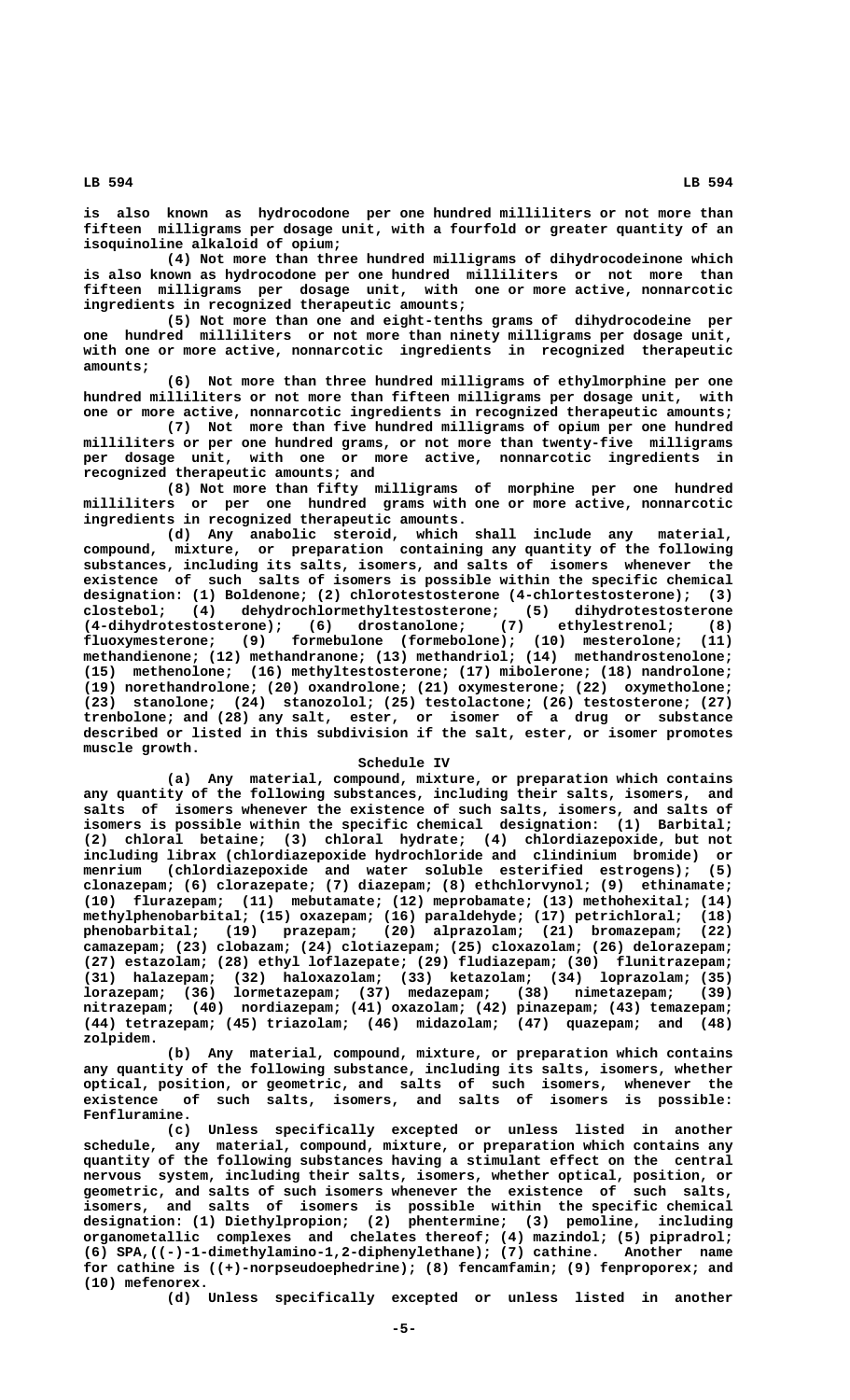**schedule, any material, compound, mixture, or preparation which contains any quantity of the following narcotic drugs, or their salts or isomers calculated as the free anhydrous base or alkaloid, in limited quantities as set forth below: (1) Propoxyphene; and (2) not more than one milligram of difenoxin and not less than twenty-five micrograms of atropine sulfate per dosage unit.**

**(e) Unless specifically excepted or unless listed in another schedule, any material, compound, mixture, or preparation which contains any quantity of the following substance, including its salts: Pentazocine.**

**(f) Unless specifically excepted or unless listed in another schedule, any material, compound, mixture, or preparation which contains any quantity of the following substance, including its salts, isomers, and salts of such isomers: Butorphanol.**

**(g)(1) Unless specifically excepted or unless listed in another schedule, any material, compound, mixture, or preparation which contains any quantity of the following substance, including its salts, optical isomers, and salts of such optical isomers: Ephedrine.**

**(2) The following drug products containing ephedrine, its salts, optical isomers, and salts of such optical isomers are excepted from subdivision (g)(1) of Schedule IV if they may lawfully be sold over the counter without a prescription under the Federal Food, Drug, and Cosmetic Act; are labeled and marketed in a manner consistent with the pertinent OTC Tentative Final or Final Monograph; are manufactured and distributed for legitimate medicinal use in a manner that reduces or eliminates the likelihood of abuse; and are not marketed, advertised, or labeled for the indication of stimulation, mental alertness, weight loss, muscle enhancement, appetite control, or energy:**

**(A) Solid oral dosage forms, including soft gelatin capsules, that combine active ingredients in the following ranges for each dosage unit:**

**(i) Not less than one hundred milligrams nor more than one hundred thirty milligrams of theophylline and not less than twelve and five-tenths milligrams nor more than twenty-four milligrams of ephedrine;**

**(ii) Not less than sixty milligrams nor more than one hundred milligrams of theophylline, not less than twelve and five-tenths milligrams nor more than twenty-four milligrams of ephedrine, and not less than two hundred milligrams nor more than four hundred milligrams of guaifenesin;**

**(iii) Not less than twelve and five-tenths milligrams nor more than twenty-five milligrams of ephedrine and not less than two hundred milligrams nor more than four hundred milligrams of guaifenesin; and**

**(iv) Not more than eight milligrams of phenobarbital in combination with the ingredients of subdivision (g)(2)(A)(i) or (g)(2)(A)(ii) of Schedule IV;**

**(B) Liquid oral dosage forms that combine active ingredients in the following ranges for each five-milliliter dose:**

**(i) Not more than forty-five milligrams of theophylline, not more than thirty-six milligrams of ephedrine, not more than one hundred milligrams of guaifenesin, and not more than twelve milligrams of phenobarbital; and**

**(ii) Not more than five milligrams of phenylephrine, not more than five milligrams of ephedrine, not more than two milligrams of chlorpheniramine, not more than ten milligrams of dextromethorphan, not more than forty milligrams of ammonium chloride, and not more than five one-thousandths of a milligram of ipecac fluid extract; and**

**(C) Anorectal preparations containing less than five percent ephedrine.**

 **Schedule V**

**(a) Unless specifically excepted or unless listed in another schedule, any material, compound, mixture, or preparation containing any of the following narcotic drug and its salts: (1) Buprenorphine.**

**(b) Any compound, mixture, or preparation containing any of the following limited quantities of narcotic drugs or salts calculated as the free anhydrous base or alkaloid, which shall include one or more nonnarcotic active medicinal ingredients in sufficient proportion to confer upon the compound, mixture, or preparation valuable medicinal qualities other than those possessed by the narcotic drug alone:**

**(1) Not more than two hundred milligrams of codeine per one hundred milliliters or per one hundred grams;**

**(2) Not more than one hundred milligrams of dihydrocodeine per one hundred milliliters or per one hundred grams;**

**(3) Not more than one hundred milligrams of ethylmorphine per one hundred milliliters or per one hundred grams;**

**(4) Not more than two and five-tenths milligrams of diphenoxylate** and not less than twenty-five micrograms of atrophine atropine sulfate per  **dosage unit;**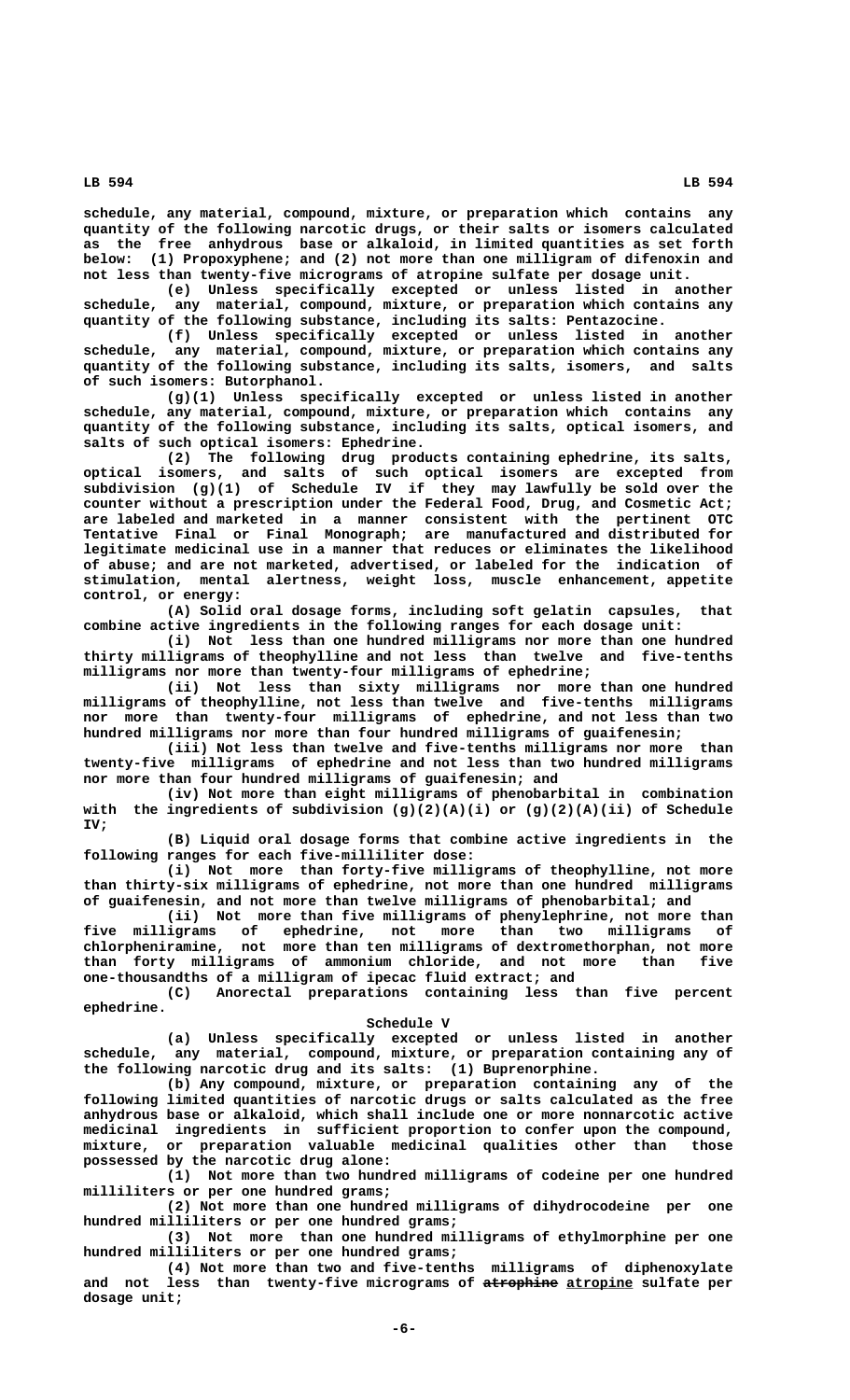**(5) Not more than one hundred milligrams of opium per one hundred milliliters or per one hundred grams; and**

**(6) Not more than five-tenths milligram of difenoxin and not less than twenty-five micrograms of atropine sulfate per dosage unit.**

**Sec. 2. Section 28-406, Revised Statutes Supplement, 1998, is amended to read:**

28-406. (1) The department is authorized to promulgate rules and **regulations relating to the registration and control of the manufacture, ——————————— ———————— —— ——— ———————————— ——— ——————— —— ——— ———————————** distribution, prescribing, and dispensing of controlled substances within this  **—————— ————————————— \_\_\_\_\_\_\_\_\_\_\_\_\_\_\_\_\_\_\_\_\_\_\_\_\_\_\_ \_\_ state. Registrations shall issue registrations and reregistrations to**  $manufacture, distribute, prescribe, and dispense controlled substances within$ **this state which become effective on or after September 1, 1997, shall be \_\_\_\_\_\_\_\_\_\_\_ ————— —————— ————————— —— —— ————— ————————— —— ————— ————— —— —————— issued on a biennial basis.**

**(2) The various fees to be paid by applicants for registrations and reregistrations, as required under the Uniform Controlled Substances Act, shall be as follows:**

**(a) Registration or reregistration to manufacture controlled substances, not less than one hundred dollars and not more than three hundred** dollars<sub>i</sub> except as provided in subdivision  $(f)$  of this subsection;

**(b) Registration or reregistration to distribute controlled substances, not less than one hundred dollars and not more than three hundred** dollars<sub>*i*</sub> except as provided in subdivision  $(f)$  of this subsection;

**(c) Registration or reregistration to prescribe, administer, or dispense controlled substances, not less than twenty dollars and not more than** one hundred fifty dollars<sub>i</sub> except as provided in subdivision (f) of this  **subsection; ———————————**

**(d) Registration or reregistration to engage in research on the use and effects of controlled substances, not less than fifty dollars and not more** than two hundred dollars<sub>*i*</sub> except as provided in subdivision (f) of this  $<sub>subsection</sub>$ </sub>

**(e) Registration or reregistration to engage in laboratory and analytical analysis of controlled substances, not less than fifty dollars and** not more than two hundred dollars; except as provided in subdivision  $(f)$  of  **———— ——————————— this subsection; and**

**(f)** Registration <del>as provided in subdivisions (a) through (e) of this</del> subsection which becomes effective on or after May 10, 1997, and expires on August 31, 1997, an amount equal to one-half of the fees established under  $\overbrace{\text{such}}$  subdivisions or reregistration to provide detoxification treatment or maintenance treatment, not less than twenty dollars and not more than one  **\_\_\_\_\_\_\_\_\_\_\_\_\_\_\_\_\_\_\_\_\_ hundred fifty dollars.**

(3) All registrations and reregistrations effective prior to September 1, 1997, shall expire on August 31, 1997. All registrations and **reregistrations which become effective on or after September 1, 1997, shall ——————————————— ————— —————— ————————— —— —— ————— ————————— —— ————— ————— —————— —— expire on August 31 of each odd-numbered year. Registration shall be automatically denied without a hearing for nonpayment of fees. Any registration or reregistration not renewed by payment of renewal fees by October 1 of odd-numbered years shall be automatically denied and canceled on** October  $\pm$  2 of odd-numbered years without a hearing.

> **\_\_\_\_\_\_\_\_\_\_\_\_\_\_\_\_\_\_\_\_\_\_\_\_\_\_\_\_\_\_\_\_\_\_\_\_\_\_\_\_\_\_\_\_\_\_\_\_\_\_\_\_\_\_\_\_\_\_\_\_\_\_\_\_\_\_\_\_ (4) The department is authorized to adopt rules and regulations \_\_\_\_\_\_\_\_\_\_\_\_\_\_\_\_\_\_\_\_\_\_\_\_\_\_\_\_\_\_\_\_\_\_\_\_ necessary to implement this section.**

> **Sec. 3. Section 28-412, Revised Statutes Supplement, 1998, as amended by section 2, Legislative Bill 379, Ninety-sixth Legislature, First Session, 1999, is amended to read:**

> 28-412. It shall be unlawful for any duly licensed practicing  ${\bf physical}$  physician to prescribe, or for any duly licensed practicing physician,  $phy$ sician assistant, dentist, or veterinarian, to administer, in any manner or form, any cocaine, alpha or beta eucaine, morphine, or opium, or any salt,  $\epsilon$ ompound, or derivative of any of the foregoing substances, or any  $preparation$ ,  $preduct$ , or  $compound$ , containing any of the foregoing substances or any of their salts, compounds, or derivatives, for, or to, any person addicted to the habitual use of cocaine, alpha or beta eucaine, morphine, or  $\phi$ <sub>ium,</sub> or any salt, compound, or derivative of any of the foregoing  $substates$ , or any preparation, product, or compound containing any of the foregoing substances or any of their salts, compounds, or derivatives, except that a reputable and duly licensed practicing physician may-personally a<del>dminister</del> to a patient who is a habitual user of such drugs, or any of them,  $\frac{1}{100}$  and  $\frac{1}{100}$  and  $\frac{1}{100}$  and  $\frac{1}{100}$  when it has been in good faith determined by two  ${\tt reputable}$  and duly licensed practicing physicians, in consultation, to be  $a$ bsolutely necessary in the medical treatment of such patient, in which case, the physician administering such drugs, or any of them, shall make and keep a record in writing of the name and address of the person to whom such drugs<sub>7</sub> or any of them, were administered, the date administered, the form and quantity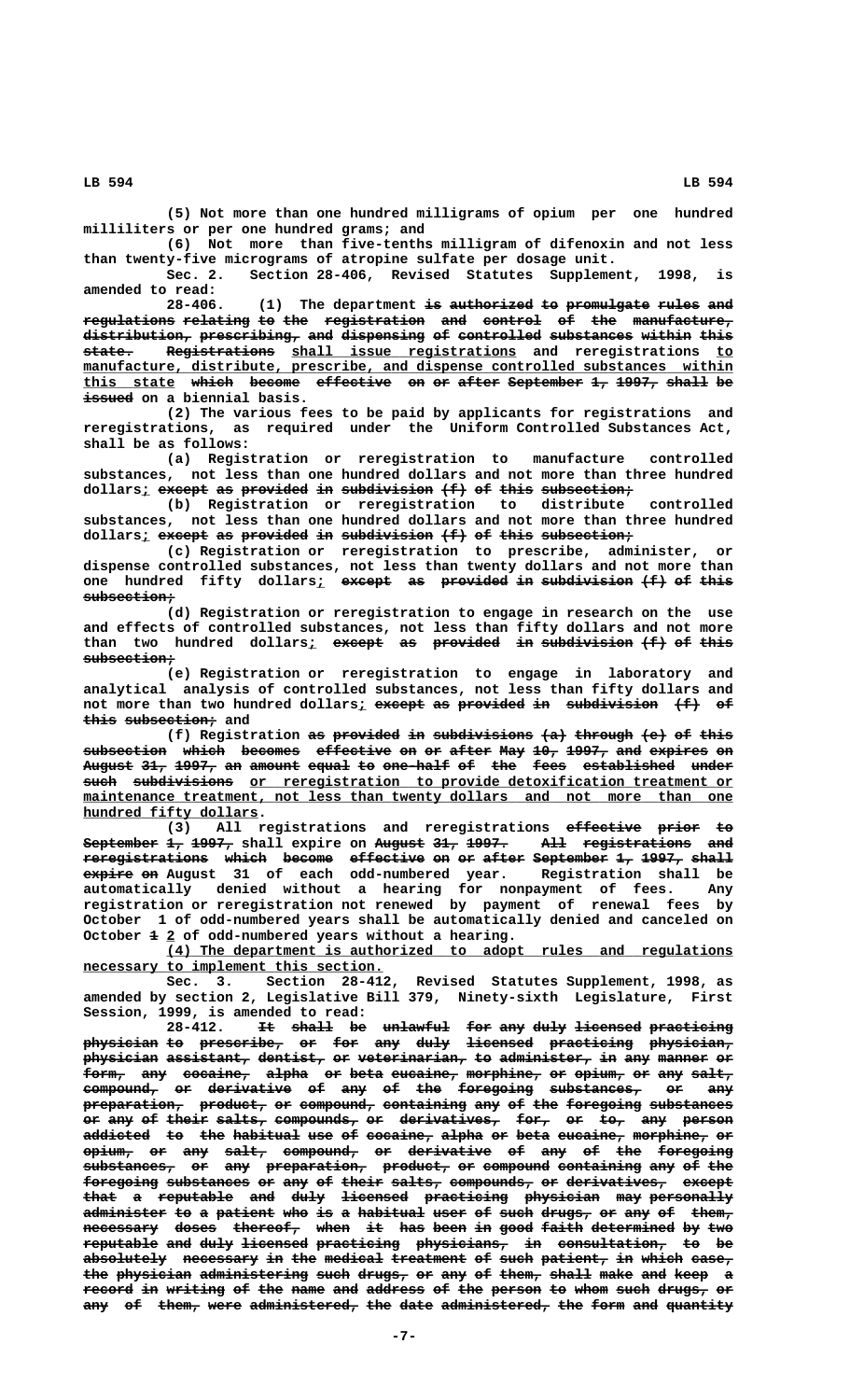of drug administered, the name and address of the consulting physician, and the date and place of consultation. Such record shall be retained and **preserved within the State of Nebraska, and the county where administered, for** a period of at least seven years, and shall always be open for inspection by the Department of Health and Human Services Regulation and Licensure, state, county and city health officers, county attorneys, grand juries, and all officers of the law, and by agents appointed by them, or any of them, for the purpose of making an inspection. The record shall be made at the time of each administration of such drugs, or any of them, and a copy of the record shall, within five days after each administration of such drugs, or any of them, as i<del>n</del> this section provided, be filed with the county attorney of the county in which the administering took place, by the physician administering the drugs, **or any of them, and shall have affixed thereto the signature and address of —— ——— —— ————— ——— ————— ———— ——————— ——————— ——— ————————— ——— ——————— — the administering physician. (1) It is unlawful to prescribe any narcotic ——— ————————————— —————————— \_\_\_\_\_\_\_\_\_\_\_\_\_\_\_\_\_\_\_\_\_\_\_\_\_\_\_\_\_\_\_\_\_\_\_\_\_\_\_\_\_\_\_\_ \_\_\_\_\_\_\_\_\_\_\_\_\_\_\_\_\_\_\_\_\_\_\_\_\_\_\_\_\_\_\_\_\_\_\_\_\_\_\_\_\_\_\_\_\_\_\_\_\_\_\_\_\_\_\_\_\_\_\_\_\_\_\_\_\_\_\_\_\_\_\_\_\_\_\_\_\_\_ drug listed in section 28-405 for the purpose of detoxification treatment or** maintenance treatment except as provided in this section.

 **\_\_\_\_\_\_\_\_\_\_\_\_\_\_\_\_\_\_\_\_\_\_\_\_\_\_\_\_\_\_\_\_\_\_\_\_\_\_\_\_\_\_\_\_\_\_\_\_\_\_\_\_\_\_\_\_\_\_\_\_\_\_\_\_\_\_\_\_ (2) A narcotic drug may be administered or dispensed to a \_\_\_\_\_\_\_\_\_\_\_\_\_\_\_\_\_\_\_\_\_\_\_\_\_\_\_\_\_\_\_\_\_\_\_\_\_\_\_\_\_\_\_\_\_\_\_\_\_\_\_\_\_\_\_\_\_\_\_\_\_\_\_\_\_\_\_\_\_\_\_\_\_\_\_\_\_\_ narcotic-dependent person for detoxification treatment or maintenance \_\_\_\_\_\_\_\_\_\_\_\_\_\_\_\_\_\_\_\_\_\_\_\_\_\_\_\_\_\_\_\_\_\_\_\_\_\_\_\_\_\_\_\_\_\_\_\_\_\_\_\_\_\_\_\_\_\_\_\_\_\_\_\_\_\_\_\_\_\_\_\_\_\_\_\_\_\_ treatment as prescribed by a practitioner who is registered to provide \_\_\_\_\_\_\_\_\_\_\_\_\_\_\_\_\_\_\_\_\_\_\_\_\_\_\_\_\_\_\_\_\_\_\_\_\_\_\_\_\_\_\_\_\_\_\_\_\_\_\_\_\_\_\_\_\_\_\_\_\_\_\_\_\_\_\_\_\_\_\_\_\_\_\_\_\_ detoxification treatment or maintenance treatment pursuant to section 28-406.**

 **\_\_\_\_\_\_\_\_\_\_\_\_\_\_\_\_\_\_\_\_\_\_\_\_\_\_\_\_\_\_\_\_\_\_\_\_\_\_\_\_\_\_\_\_\_\_\_\_\_\_\_\_\_\_\_\_\_\_\_\_\_\_\_\_\_\_\_\_ (3) A narcotic drug may be administered or dispensed to a**  $\frac{macrotic-dependent\quad person\ when\ necessary\ to\ relative\ acute\ without\ symbol.}$ pending the referral of such person for detoxification treatment or  $main$ tenance treatment as prescribed by a physician who is not registered to  **\_\_\_\_\_\_\_\_\_\_\_\_\_\_\_\_\_\_\_\_\_\_\_\_\_\_\_\_\_\_\_\_\_\_\_\_\_\_\_\_\_\_\_\_\_\_\_\_\_\_\_\_\_\_\_\_\_\_\_\_\_\_\_\_\_\_\_\_\_\_\_\_\_\_\_\_\_\_ provide detoxification treatment or maintenance treatment under section \_\_\_\_\_\_\_\_\_\_\_\_\_\_\_\_\_\_\_\_\_\_\_\_\_\_\_\_\_\_\_\_\_\_\_\_\_\_\_\_\_\_\_\_\_\_\_\_\_\_\_\_\_\_\_\_\_\_\_\_\_\_\_\_\_\_\_\_\_\_\_\_\_\_\_\_\_\_ 28-406. Not more than one day's supply of narcotic drugs shall be \_\_\_\_\_\_\_\_\_\_\_\_\_\_\_\_\_\_\_\_\_\_\_\_\_\_\_\_\_\_\_\_\_\_\_\_\_\_\_\_\_\_\_\_\_\_\_\_\_\_\_\_\_\_\_\_\_\_\_\_\_\_\_\_\_\_\_\_\_\_\_\_\_\_\_\_\_\_ administered or dispensed for such person's use at one time. Such treatment** shall not be continued for more than three successive calendar days and may  **\_\_\_\_\_\_\_\_\_\_\_\_\_\_\_\_\_\_\_\_\_\_\_\_\_\_\_ not be renewed or extended.**

 **\_\_\_\_\_\_\_\_\_\_\_\_\_\_\_\_\_\_\_\_\_\_\_\_\_\_\_\_\_\_\_\_\_\_\_\_\_\_\_\_\_\_\_\_\_\_\_\_\_\_\_\_\_\_\_\_\_\_\_\_\_\_\_\_\_\_\_\_ (4) A narcotic drug may be prescribed, administered, or dispensed in \_\_\_\_\_\_\_\_\_\_\_\_\_\_\_\_\_\_\_\_\_\_\_\_\_\_\_\_\_\_\_\_\_\_\_\_\_\_\_\_\_\_\_\_\_\_\_\_\_\_\_\_\_\_\_\_\_\_\_\_\_\_\_\_\_\_\_\_\_\_\_\_\_\_\_\_\_\_ a hospital to maintain or detoxify a person as an incidental adjunct to \_\_\_\_\_\_\_\_\_\_\_\_\_\_\_\_\_\_\_\_\_\_\_\_\_\_\_\_\_\_\_\_\_\_\_\_\_\_\_\_\_\_\_\_\_\_\_\_\_\_\_\_\_\_\_\_\_\_\_\_\_\_\_ medical or surgical treatment conditions other than dependence.**

**(5) Any person violating any of the provisions or requirements of \_\_\_ ————————— ——— —— ——— —————————— —— ———————————— —** who violates this section or any part thereof shall be is guilty of a Class IV  **felony.**

 **\_\_\_\_\_\_\_\_\_\_\_\_\_\_\_\_\_\_\_\_\_\_\_\_\_\_\_\_\_\_\_\_\_ (6) For purposes of this section:**

 **\_\_\_\_\_\_\_\_\_\_\_\_\_\_\_\_\_\_\_\_\_\_\_\_\_\_\_\_\_\_\_\_\_\_\_\_\_\_\_\_\_\_\_\_\_\_\_\_\_\_\_\_\_\_\_\_\_\_\_\_\_\_\_\_\_\_\_\_ (a) Detoxification treatment means the prescribing, administering, \_\_\_\_\_\_\_\_\_\_\_\_\_\_\_\_\_\_\_\_\_\_\_\_\_\_\_\_\_\_\_\_\_\_\_\_\_\_\_\_\_\_\_\_\_\_\_\_\_\_\_\_\_\_\_\_\_\_\_\_\_\_\_\_\_\_\_\_\_\_\_\_\_\_\_\_\_\_ or dispensing of a narcotic drug in decreasing doses to a person for a \_\_\_\_\_\_\_\_\_\_\_\_\_\_\_\_\_\_\_\_\_\_\_\_\_\_\_\_\_\_\_\_\_\_\_\_\_\_\_\_\_\_\_\_\_\_\_\_\_\_\_\_\_\_\_\_\_\_\_\_\_\_\_\_\_\_\_\_\_\_\_\_\_\_\_\_\_\_ specified period of time to alleviate adverse physiological or psychological \_\_\_\_\_\_\_\_\_\_\_\_\_\_\_\_\_\_\_\_\_\_\_\_\_\_\_\_\_\_\_\_\_\_\_\_\_\_\_\_\_\_\_\_\_\_\_\_\_\_\_\_\_\_\_\_\_\_\_\_\_\_\_\_\_\_\_\_\_\_\_\_\_\_\_\_\_\_ effects incident to withdrawal from the continuous or sustained use of a**  $n$ arcotic drug and to bring such person to a narcotic drug-free state within  **\_\_\_\_\_\_\_\_\_\_\_\_\_\_\_\_\_\_\_\_\_\_\_\_\_\_\_\_\_\_\_\_\_\_\_\_\_\_\_\_\_\_\_\_\_\_\_\_\_\_\_\_\_\_\_\_\_\_\_\_\_\_\_\_\_\_\_\_\_\_\_\_\_\_\_\_\_\_ such period of time. Detoxification treatment includes short-term \_\_\_\_\_\_\_\_\_\_\_\_\_\_\_\_\_\_\_\_\_\_\_\_\_\_\_\_\_\_\_\_\_\_\_\_\_\_\_\_\_\_\_\_\_\_\_\_\_\_\_\_\_\_\_\_\_\_\_\_\_\_\_\_ detoxification treatment and long-term detoxification treatment;**

 **\_\_\_\_\_\_\_\_\_\_\_\_\_\_\_\_\_\_\_\_\_\_\_\_\_\_\_\_\_\_\_\_\_\_\_\_\_\_\_\_\_\_\_\_\_\_\_\_\_\_\_\_\_\_\_\_\_\_\_\_\_\_\_\_\_\_\_\_ (b) Long-term detoxification treatment means detoxification \_\_\_\_\_\_\_\_\_\_\_\_\_\_\_\_\_\_\_\_\_\_\_\_\_\_\_\_\_\_\_\_\_\_\_\_\_\_\_\_\_\_\_\_\_\_\_\_\_\_\_\_\_\_\_\_\_\_\_\_\_\_\_\_\_\_\_\_\_\_\_\_\_\_\_\_\_\_ treatment for a period of more than thirty days but not more than one hundred eighty days; \_\_\_\_\_\_\_\_\_\_\_\_**

 **\_\_\_\_\_\_\_\_\_\_\_\_\_\_\_\_\_\_\_\_\_\_\_\_\_\_\_\_\_\_\_\_\_\_\_\_\_\_\_\_\_\_\_\_\_\_\_\_\_\_\_\_\_\_\_\_\_\_\_\_\_\_\_\_\_\_\_\_ (c) Maintenance treatment means the prescribing, administering, or \_\_\_\_\_\_\_\_\_\_\_\_\_\_\_\_\_\_\_\_\_\_\_\_\_\_\_\_\_\_\_\_\_\_\_\_\_\_\_\_\_\_\_\_\_\_\_\_\_\_\_\_\_\_\_\_\_\_\_\_\_\_\_\_\_\_\_\_\_\_\_\_\_\_\_\_\_\_ dispensing of a narcotic drug in the treatment of a narcotic-dependent person** for a period of more than twenty-one days; and

 **\_\_\_\_\_\_\_\_\_\_\_\_\_\_\_\_\_\_\_\_\_\_\_\_\_\_\_\_\_\_\_\_\_\_\_\_\_\_\_\_\_\_\_\_\_\_\_\_\_\_\_\_\_\_\_\_\_\_\_\_\_\_\_\_\_\_\_\_ (d) Short-term detoxification treatment means detoxification \_\_\_\_\_\_\_\_\_\_\_\_\_\_\_\_\_\_\_\_\_\_\_\_\_\_\_\_\_\_\_\_\_\_\_\_\_\_\_\_\_\_\_\_\_\_\_\_\_\_\_\_ treatment for a period of not more than thirty days.**

**Sec. 4. Section 28-414, Revised Statutes Supplement, 1998, is amended to read:**

 **\_\_\_\_\_\_\_\_\_ ——————————— —————— 28-414. (1)(a) Except as otherwise provided in subdivision (1)(b) of this section** this subsection or section 28-412 or when administered  $\text{directly by a practitioner}_{\tau} \text{ other than a parameter}_{\tau}$  to an ultimate user, no a controlled substance included listed in Schedule II of section 28-405 may  **\_\_\_\_\_\_\_\_\_\_ \_\_\_\_\_\_\_\_\_\_\_\_\_\_\_\_\_\_\_\_\_ shall not be dispensed without the written prescription bearing the signature** of a practitioner. A  $_7$  except that in emergency situations as prescribed by the department by rule and regulation, such substance may be dispensed pursuant to a facsimile prescription bearing the word emergency or upon oral prescription reduced promptly to writing in conformity with subdivision  $(4)(b)$ of this section and filed by the pharmacist. No prescription for a controlled substance listed in Schedule II substance may of section 28-405 shall not be  **refilled.**

 $\frac{1}{2}$  +b)(i) A prescription for a (b) In emergency situations as defined  **\_\_\_\_\_\_\_\_\_\_\_\_\_\_\_\_\_\_\_\_\_\_\_\_\_\_\_\_\_\_\_\_\_\_\_\_\_\_\_\_\_\_\_\_\_\_\_\_\_\_\_\_\_\_\_\_\_\_\_\_\_\_\_\_\_\_\_\_\_\_\_\_\_\_\_\_\_\_ by rule and regulation of the department, a controlled substance listed in \_\_\_\_\_\_\_\_\_\_\_\_\_\_\_\_\_\_\_\_\_\_\_\_\_\_\_\_\_\_\_\_\_\_\_\_\_\_\_\_\_\_\_\_\_\_\_\_\_\_\_\_\_\_\_\_\_\_\_\_\_\_\_\_\_\_\_\_\_\_\_\_\_\_\_\_\_\_ Schedule II of section 28-405 may be dispensed pursuant to an authorized \_\_\_\_\_\_\_\_\_\_\_\_\_\_\_\_\_\_\_\_\_\_\_\_\_\_\_\_\_\_\_\_\_\_\_\_\_\_\_\_\_\_\_\_\_\_\_\_\_\_\_\_\_\_\_\_\_\_\_\_\_\_\_\_\_\_\_\_\_\_\_\_\_\_\_\_\_\_ transmitted copy of a written, signed prescription bearing the word**  $\blacksquare$  **emergency"** or pursuant to an oral prescription reduced to writing in  **\_\_\_\_\_\_\_\_\_\_\_\_\_\_\_\_\_\_\_\_\_\_\_\_\_\_\_\_\_\_\_\_\_\_\_\_\_\_\_\_\_\_\_\_\_\_\_\_\_\_\_\_\_\_\_\_\_\_\_\_\_\_\_\_\_\_\_\_\_\_\_\_\_\_\_\_\_ accordance with subdivision (3)(b) of this section and filed by a pharmacist. \_\_\_\_\_\_\_\_\_\_\_\_\_\_\_\_\_\_\_\_\_\_\_\_\_\_\_\_\_\_\_ (c) In nonemergency situations:**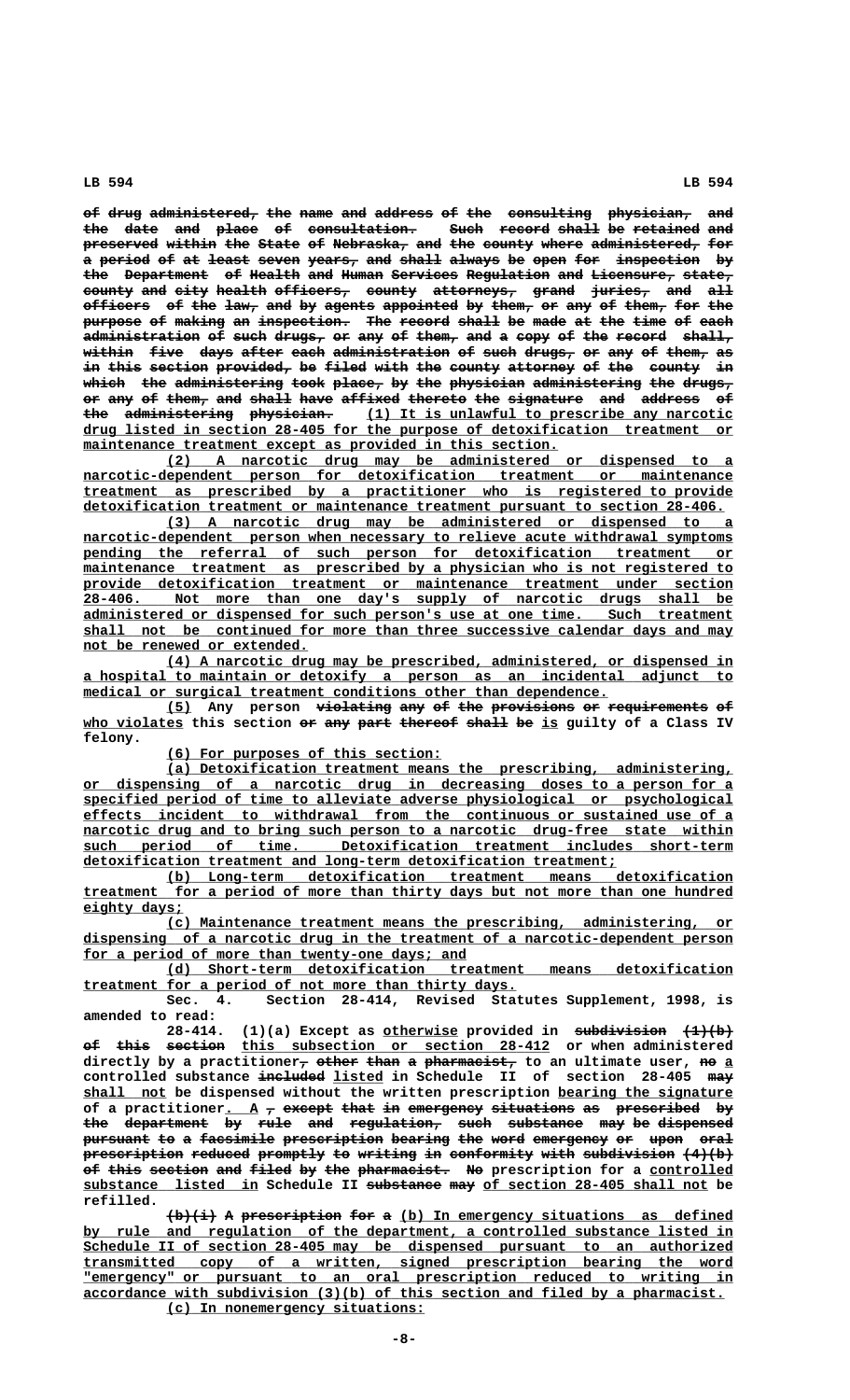**\_\_\_\_\_ ———————— \_\_\_\_\_\_ (i) A controlled substance included listed in Schedule II of section** 28-405 may be <del>transmitted</del> by the practitioner to a pharmacy by facsimile  $equ$ ipment, dispensed pursuant to an authorized transmitted copy of a written,  **\_\_\_\_\_\_\_\_\_\_\_\_\_\_\_\_\_\_\_\_ signed prescription if the original written, signed prescription is presented** to the pharmacist for review prior to the actual dispensing of before the  **\_\_\_\_\_\_\_\_\_\_\_\_\_\_ controlled substance is dispensed, except as provided in subdivision (1)(b)(ii) or (1)(b)(iii) (1)(c)(ii) or (1)(c)(iii) of this section; . —————————— —— ——————————— \_\_\_\_\_\_\_\_\_\_\_\_\_\_\_\_\_\_\_\_\_\_\_\_\_ \_ —**

(ii) A <del>prescription</del> written for a narcotic drug listed controlled substance included in Schedule II of section 28-405 may be dispensed pursuant  **\_\_\_\_\_\_\_\_\_\_\_\_\_\_\_\_\_\_\_\_\_\_\_\_\_\_\_\_\_\_\_\_\_\_\_\_\_\_\_\_\_\_\_\_\_\_\_\_\_\_\_\_\_\_\_\_\_\_\_\_\_\_\_\_\_\_\_\_\_\_\_ to an authorized transmitted copy of a written, signed prescription (A) to be** compounded for <del>the</del> direct parenteral administration to a patient by  $\frac{1}{\text{parenteral}}$  intravenous, intramuscular, subcutaneous, or intraspinal infusion **may be transmitted by the practitioner to the pharmacy by facsimile equipment ——— —— ——————————— —— ——— ———————————— —— ——— ———————— —— ————————— ————————** for the purpose of home infusion therapy or (B) for administration to a patient in a hospice licensed under the Hospice Licensure Act or certified  **\_\_\_\_\_\_\_\_\_\_\_\_\_\_\_\_\_\_\_\_\_\_\_\_\_\_\_\_\_\_\_\_\_\_\_\_\_\_\_\_\_\_\_\_\_\_\_\_\_\_\_\_\_\_\_\_\_\_\_\_\_\_\_\_\_\_\_\_\_\_\_\_\_\_\_\_\_\_ under Title XVIII of the federal Social Security Act, as amended, and bearing** the words "hospice patient";  $\tau$  The facsimile shall serve as the original **written prescription for purposes of subdivision (1)(b)(ii) of this section ——————— ———————————— ——— ———————— —— ——————————— —————————— —— ———— ——————** and it shall be maintained in accordance with the provisions of subdivision  $(4)(a)$  of this section.

(iii) A prescription written for a controlled substance included  **\_\_\_\_\_\_ ——— \_\_\_\_\_\_\_\_\_\_\_\_\_\_\_\_\_\_\_\_\_\_\_\_\_\_\_\_\_\_\_ listed in Schedule II of section 28-405 for may be dispensed pursuant to an \_\_\_\_\_\_\_\_\_\_\_\_\_\_\_\_\_\_\_\_\_\_\_\_\_\_\_\_\_\_\_\_\_\_\_\_\_\_\_\_\_\_\_\_\_\_\_\_\_\_\_\_\_\_\_\_\_\_\_\_\_\_\_\_\_\_\_\_\_\_\_\_\_\_\_\_\_\_ authorized transmitted copy of a written, signed prescription for \_\_\_\_\_\_\_\_\_\_\_\_\_\_\_\_\_ \_\_\_\_\_ administration to a resident of a long-term care facility; and**

 $(iv)$  For purposes of subdivisions  $(1)(c)(ii)$  and  $(1)(c)(iii)$  of this  **\_\_\_\_\_\_\_\_\_\_\_\_\_\_\_\_\_\_\_\_\_\_\_\_\_\_\_\_\_\_\_\_\_\_\_\_\_\_\_\_\_\_\_\_\_\_\_\_\_\_\_\_\_\_\_\_\_\_\_\_\_\_\_\_\_\_\_\_\_\_\_\_\_\_ ——— section, an authorized transmitted copy of a written, signed prescription may** be transmitted by the practitioner to the dispensing pharmacy by facsimile  **—————————— ——— ————————— ——— equipment. The facsimile shall serve as the original written prescription for purposes of subdivision (1)(b)(iii) of this section and it shall be maintained** in accordance with the provisions of subdivision  $(4)(a)$   $(3)(a)$  of this  **section.**

 $\overleftrightarrow{\text{the partial filling of a (d)(i) A prescription for a controlled}}$ substance listed in Schedule II of section 28-405 <del>is permissible</del> may be  $partially$  filled if the pharmacist does not supply the full quantity called for in a written, emergency oral, or facsimile prescription prescribed and he or she makes a notation of the quantity supplied on the face of the written **prescription or written record of the emergency oral or facsimile prescription. The remaining portion of the prescription may be filled within seventy-two hours of the first partial fillin<u>g. The</u>**  $\rightarrow$  **<del>however, if the</del> remaining portion is not or cannot be filled within the seventy-two-hour ————————— ——————— —— ——— —— —————— —— —————— —————— ——— ———————————————— ——————— ——— —— \_\_\_\_\_\_\_ period, the pharmacist shall so notify the prescribing practitioner if the \_\_\_\_\_\_\_\_\_\_\_\_\_\_\_\_\_\_\_\_\_\_\_\_\_\_\_\_\_\_\_\_\_\_\_\_\_\_\_\_\_\_\_\_\_\_\_\_\_\_\_\_\_\_\_\_\_\_\_\_\_\_\_\_\_\_\_\_\_\_\_\_\_\_\_\_\_\_ remaining portion of the prescription is not or cannot be filled within such** period. No further quantity may be supplied beyond seventy-two hours after  **\_\_\_\_\_\_\_\_\_\_\_ such period without a new prescription.**

 $\overline{\text{(e)}}$  (ii) A prescription for a controlled substance listed in **Schedule II of section 28-405 written for a patient in a long-term care facility or for a patient with a medical diagnosis documenting a terminal \_\_\_\_\_\_\_\_\_ \_\_\_\_\_\_\_\_\_\_\_\_\_\_\_\_\_\_\_\_\_\_\_\_\_\_\_\_\_\_\_\_\_\_\_\_\_\_\_\_\_\_\_\_\_\_\_ illness may be partially filled. Such prescription shall bear the words \_\_\_\_\_\_\_\_\_\_\_\_\_\_\_\_\_\_\_\_\_\_\_\_\_\_\_\_\_\_\_\_\_\_\_\_\_\_\_\_\_\_\_\_\_\_\_\_\_\_\_\_\_\_\_\_\_\_\_\_\_\_\_\_\_\_ —— ——————— "terminally ill" or "long-term care facility patient" on its face. in partial quantities to include individual dosage units. If there is any question —————————— —— ——————— —————————— —————— ————— whether a patient may be classified as having a terminal illness, the \_\_\_\_\_\_\_\_\_\_\_ pharmacist shall contact the prescribing practitioner prior to partially filling the prescription. Both the pharmacist and the prescribing practitioner have a corresponding responsibility to assure that the controlled** substance is for a terminally ill patient. The pharmacist shall record on the **prescription whether the patient is terminally ill or a long-term care**  $facility patient.$  Except as provided in subdivision  $(1)(b)(iv)$  of this  $section_7$  a prescription that is partially filled and does not contain the notation terminally ill or long-term care facility patient shall be deemed to have been filled in violation of the Uniform Controlled Substances Act. For **each partial filling, the dispensing pharmacist shall record on the back of the prescription or on another appropriate record, uniformly maintained and readily retrievable, the date of the partial filling, quantity dispensed, remaining quantity authorized to be dispensed, and the identification of the** dispensing pharmacist. Prior to any subsequent partial filling the pharmacist  $\textbf{is to determine that the additional partial time in the total} \textbf{[} \textbf{[} \textbf{[} \textbf{[} \textbf{[} \textbf{[} \textbf{[} \textbf{[} \textbf{[} \textbf{[} \textbf{[} \textbf{[} \textbf{[} \textbf{[} \textbf{[} \textbf{[} \textbf{[} \textbf{[} \textbf{[} \textbf{[} \textbf{[} \textbf{[} \textbf{[} \textbf{[} \textbf{[} \textbf{[} \textbf{[} \textbf{[} \textbf{[} \textbf{[} \textbf{[} \textbf{[} \textbf{[} \textbf{[} \$  **———————— —— \_\_\_\_\_\_\_\_\_\_\_\_\_\_\_\_\_\_\_\_\_\_\_\_\_\_\_\_\_\_\_ quantity of Schedule II controlled substances listed in Schedule II which are dispensed in all partial fillings shall not exceed the total quantity \_\_\_\_\_\_\_\_\_\_\_\_\_\_\_\_\_\_\_\_\_\_\_ ————————————— \_\_\_\_\_\_\_\_\_\_ prescribed. A prescription for a Schedule II prescriptions controlled \_\_\_\_\_\_\_\_\_ ———————— \_\_\_\_\_\_\_\_\_ ———————— \_ substance for patients a patient in a long-term care facility or patients a patient with a medical diagnosis documenting a terminal illness shall be is \_\_\_\_\_\_\_ ————— —— \_\_** valid for a period not to exceed sixty days from the date of issuance unless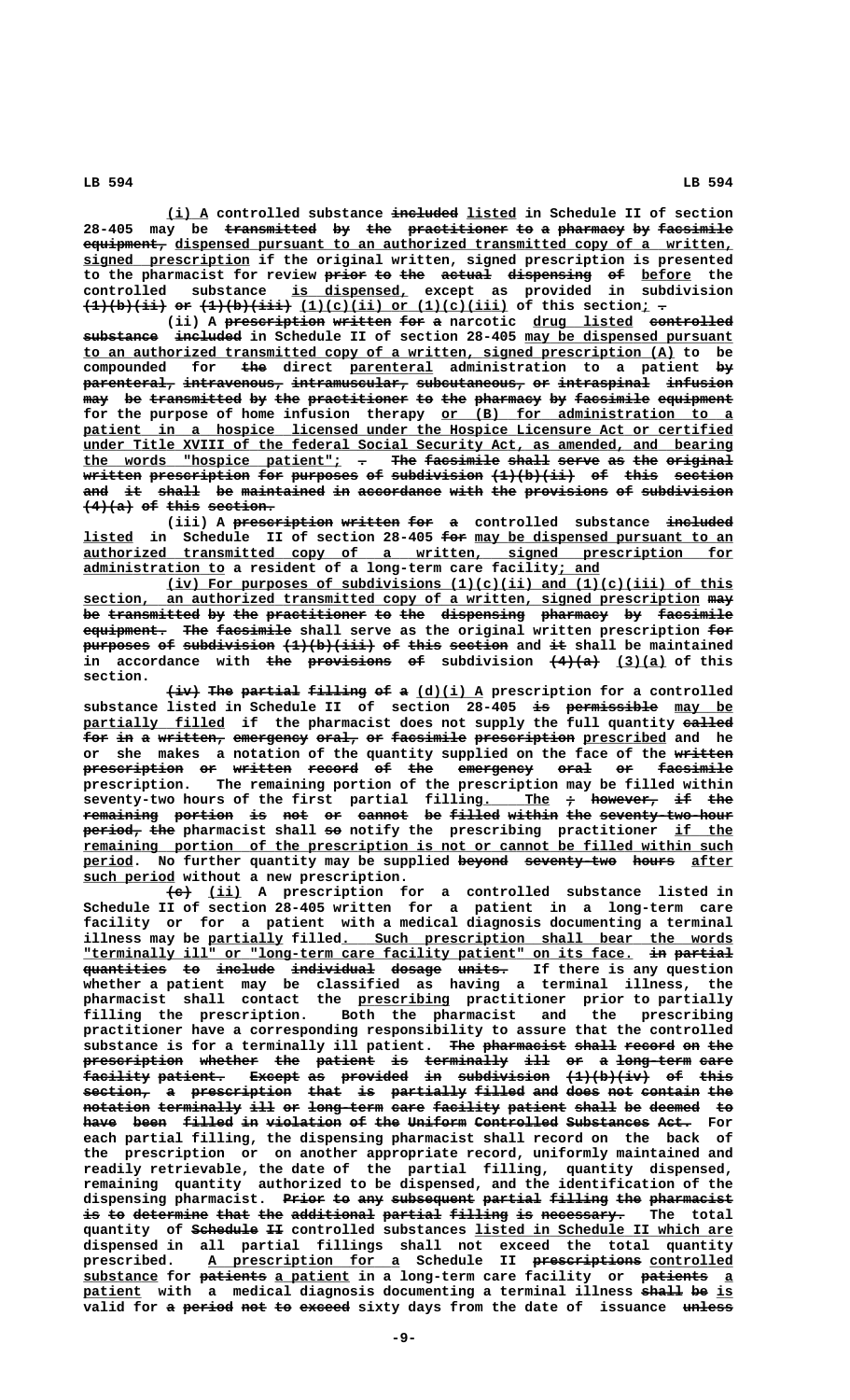**sooner terminated by the or until discontinuance of medication the \_\_\_\_\_\_\_\_\_\_\_\_\_\_\_\_\_\_\_\_\_\_\_\_\_\_\_\_\_\_\_\_\_\_\_\_ prescription, whichever occurs first.**

 **\_\_\_\_\_\_\_\_\_ \_\_\_\_\_\_\_\_\_\_\_\_\_\_\_ ——————————— (2)(a) Except as otherwise provided in this subsection subdivision**  $\left(2\right)$  (b) of this section or when administered directly by a practitioner<sub>7</sub> other than a pharmacist, to an ultimate user, no other a controlled substance  $\frac{1}{2}$  **included**  $\frac{1}{2}$  isted in Schedule III<u>,</u> or IV, <u>or V</u> of section 28-405 which is a **prescription drug as determined under the laws of this state or the laws of ———————————— ———— —— —————————— ————— ——— ———— —— ———— ————— —— ——— ———— — the United States may shall not** be dispensed without a written or oral prescription. Such prescription may not be filled more than is valid for six months after the date of <del>the prescription</del> <u>issuance</u>. Practitioner **authorization shall be is required to refill any such prescription. Such ————— —— \_\_ ———**  $\textbf{refills}$  may not occur prescriptions shall not be refilled more than five times within six months after the date of <del>the prescription</del> issuance. Original  **\_\_\_\_\_\_\_\_\_\_\_\_\_\_\_\_\_\_\_\_\_\_\_\_\_\_\_\_\_\_\_\_\_\_\_\_\_\_\_\_\_\_\_\_\_\_\_\_\_\_\_\_\_\_\_\_\_\_\_\_\_\_\_\_\_\_\_\_\_\_\_\_\_\_\_\_\_\_ prescription information for any controlled substance listed in Schedule III, \_\_\_\_\_\_\_\_\_\_\_\_\_\_\_\_\_\_\_\_\_\_\_\_\_\_\_\_\_\_\_\_\_\_\_\_\_\_\_\_\_\_\_\_\_\_\_\_\_\_\_\_\_\_\_\_\_\_\_\_\_\_\_\_\_\_\_\_\_\_\_\_\_\_\_\_\_\_ IV, or V of section 28-405 may be transferred between pharmacies for purposes \_\_\_\_\_\_\_\_\_\_\_\_\_\_\_\_\_\_\_\_\_\_\_\_\_\_\_\_\_\_\_\_\_\_\_\_\_\_\_\_\_\_\_\_\_\_\_\_\_\_\_\_\_\_\_\_\_\_\_\_\_\_\_\_ of refill dispensing pursuant to subsection (5) of this section.**

(b) A prescription for a controlled substance included listed in Schedule III<sub>L</sub> o<del>r</del> IV, or V of section 28-405 may be <del>transmitted</del> by the **practitioner to a pharmacy by facsimile equipment. The facsimile dispensed ———————————— —— — ———————— —— ————————— —————————— ——— ————————— \_\_\_\_\_\_\_\_\_** pursuant to an authorized transmitted copy of a written, signed prescription.  **\_\_\_\_\_\_\_\_\_\_\_\_\_\_\_\_\_\_\_\_\_\_\_\_\_\_\_\_\_\_\_\_\_\_\_\_\_\_\_\_\_\_\_\_\_\_\_\_\_\_\_\_\_\_\_\_\_\_\_\_\_\_\_\_\_\_ The authorized transmitted copy of a written, signed prescription shall serve** as the original written prescription for purposes of this subdivision and  $\pm$ shall be maintained in accordance with the provisions of subdivision  $(4)(e)$  **\_\_\_\_\_\_ (3)(c) of this section.**

**(c) A prescription for a controlled substance listed in Schedule** III<sub>L</sub> or IV<sub>L</sub> or V of section 28-405 may be partially filled in partial  **—————————— quantities if (i) each partial filling is recorded in the same manner as a refilling, (ii) the total quantity dispensed in all partial fillings does not exceed the total quantity prescribed, and (iii) each partial filling is** dispensed within six months after the <del>date-on-which-the</del>-prescription-was  $\overline{\phantom{a}}$  **issued.**

 $(3)(a)$  Except as provided in subdivision  $(3)(b)$  of this section or when administered directly by a practitioner, other than a pharmacist, to an **ultimate user, no controlled substance included in Schedule V of section ———————— ————— —— —————————— ————————— ———————— —— ———————— — —— ——————— 28-405 may be dispensed without a written or oral prescription. —————— ——— —— ————————— ——————— — ——————— —— ———— —————————————**

 $\{\rightarrow\}$  A prescription for a controlled substance included in Schedule V of section 28-405 may be transmitted by the practitioner to a pharmacy by facsimile equipment. The facsimile shall serve as the original written prescription for purposes of this subdivision and it shall be maintained in accordance with the provisions of subdivision  $(4)(e)$  of this section.

 **—————— \_\_\_\_\_\_ ———————— —— (4)(a) (3)(a) Prescriptions for all Schedule II controlled \_\_\_\_\_\_\_\_\_\_\_\_\_\_\_\_\_\_\_\_\_\_\_\_\_\_\_\_\_\_\_\_\_\_\_\_\_\_\_ substances listed in Schedule II of section 28-405 shall be kept in a separate** file by the dispensing practitioner<sub>7</sub> and shall be maintained for a minimum of **seven five years. The practitioner shall make all such files readily**  $\tau$  **and shall be available to authorized agents of the department and the Division of ————— —— —————————— —————— —— ——— ———————— —— Drug Control law enforcement** for inspection without any requirement for  **————————— obtaining a search warrant.**

**(b) All prescriptions for controlled substances listed in Schedule \_\_\_\_\_\_** II of section 28-405 shall contain the name and address of the patient<sub>1</sub> and the name and address of the prescribing practitioner, including the registry  $\frac{$  **number** under the federal narcotic laws the Drug Enforcement Administration  $\frac{\texttt{number}}{\texttt{number}}$  of the prescribing practitioner<u>, the date of issuance, and the</u>  **\_\_\_\_\_\_\_\_\_\_\_\_\_\_\_\_\_\_\_\_\_\_\_\_\_\_\_\_\_\_\_\_\_\_\_\_ —————————— —— prescribing practitioner's signature. The pharmacist or practitioner filling ——— \_\_\_\_ the such prescription shall write the date of filling and his or her own signature on the face of the prescription. If the prescription is for an \_\_\_\_ animal, it shall also state the name and address of the owner of the animal and the species of the animal.**

**(c) Prescriptions for all controlled substances listed in Schedules \_\_\_\_\_\_ ————————— \_\_\_\_\_\_\_\_ ——— \_\_ Schedule III, IV, and or V of section 28-405 shall be filed separately from \_\_\_\_\_\_\_\_\_\_ other prescriptions in a single file by the dispensing practitioner and shall ————— \_\_\_\_ —— be maintained for a minimum of seven five years. The practitioner shall be ———————— —— ———————————— \_\_\_\_ —————————— required to make all prescription such files readily available to authorized**  $\frac{1}{\text{degree}}$   $\frac{1}{\text{degree}}$  the department and  $\frac{1}{\text{degree}}$   $\frac{1}{\text{degree}}$   $\frac{1}{\text{degree}}$   $\frac{1}{\text{degree}}$   $\frac{1}{\text{degree}}$   $\frac{1}{\text{degree}}$  for inspection without any requirement for obtaining a search warrant.

**(d) All prescriptions for controlled substances listed in Schedules \_\_\_\_\_\_ ————————— \_\_\_\_\_\_\_\_ ——— \_\_ Schedule III, IV, and or V of section 28-405 shall contain the name and \_ ——— address of the patient, and the name and address of the prescribing practitioner, including the registry number the Drug Enforcement ————————— ——— ———————— —————— \_\_\_\_\_\_\_\_\_\_\_\_\_\_\_\_\_\_\_\_\_\_\_\_ \_\_\_\_\_\_\_\_\_\_\_\_\_\_\_\_\_\_\_\_\_ \_\_\_\_\_\_\_\_\_\_\_\_\_\_\_\_\_\_\_\_\_\_\_\_\_ Administration number of the prescribing practitioner, the date of issuance,** and the prescribing practitioner's signature. under the federal narcotics  **————— \_\_\_\_ laws. If the prescription is for an animal, it shall also state the owner's name and address and species of the animal.**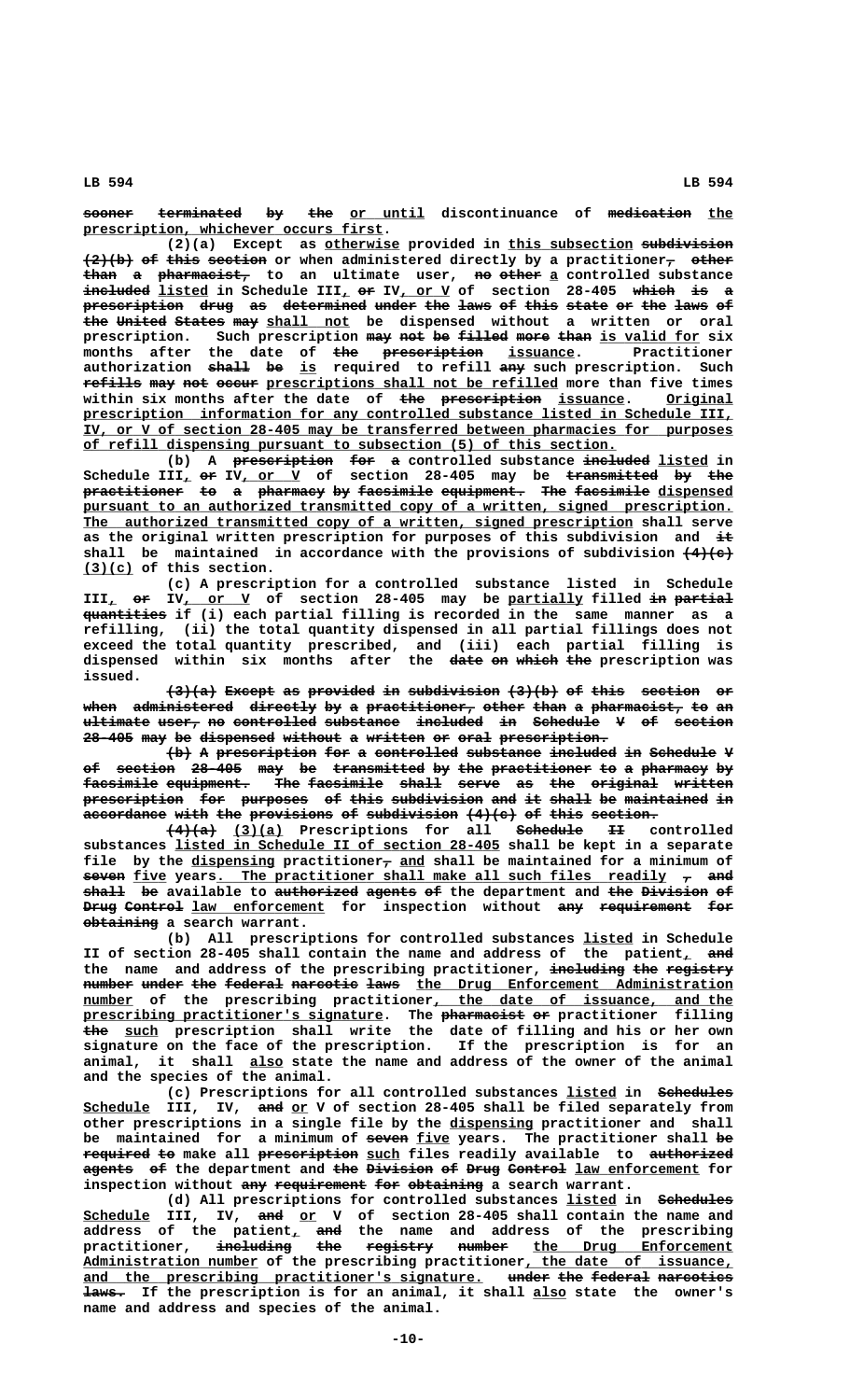(e) The A registrant who is the owner of any stock of controlled  **—————————— \_\_\_\_\_\_\_\_\_\_\_\_\_\_\_\_\_ ————————— \_\_\_\_\_\_\_\_ ——— \_\_ substances substance listed in Schedules Schedule I and or II of section 28-405, upon discontinuance of the dealing in such substances, may sell such — ———— —————————————— —— ——— ——————— —— ———— ——————————— ———— ——— substances to a manufacturer, wholesaler, or apothecary but only on an —————————— —— — ————————————— ——————————— —— —————————— ——— ———— —— — official order form as required by section 28-413 transfer such controlled ———————— ————— ———— —— ———————— —— ——————— —————— \_\_\_\_\_\_\_\_\_\_\_\_\_\_\_\_\_\_\_\_\_\_\_\_\_\_ \_\_\_\_\_\_\_\_\_\_\_\_\_\_\_\_\_\_\_\_\_\_\_\_\_\_\_\_\_\_\_\_\_\_\_\_\_\_\_\_\_\_\_\_\_\_\_\_\_\_\_\_\_\_\_\_\_\_\_\_\_\_\_\_\_\_\_\_\_\_\_\_\_\_\_\_\_\_ substance to another registrant as provided by law or by rule and regulation \_\_\_\_\_\_\_\_\_\_\_\_\_\_\_\_\_ of the department.**

**(f)** No pharmacist or dispensing practitioner shall dispense Before  **\_\_\_\_\_\_\_\_\_\_ ————————— \_\_\_\_\_\_ \_\_\_\_\_\_\_\_\_\_ dispensing any controlled substance contained listed in Schedule II, III, IV, or V of section 28-405 without affixing the dispensing practitioner shall \_\_\_\_ ——————— ———————— \_\_\_\_\_\_\_\_\_\_\_\_\_\_\_\_\_\_\_\_\_\_\_\_\_\_\_\_\_\_\_\_\_\_\_\_ \_\_\_\_\_\_\_\_\_\_\_\_\_ \_\_\_\_\_\_\_\_\_\_ \_ affix a label to the container in which the controlled substance is dispensed.** Such label shall bear a label bearing the name and address of the pharmacy or **dispensing practitioner, the name of the patient, the date of filling, the consecutive number of the prescription under which it is recorded in the practitioner's prescription files, the name of the physician, dentist, —————————— ————————**  $\textbf{v}$  **eterinarian, or other** prescribing practitioner<u>,</u> who prescribes it, and the  **——— ———— \_\_\_\_\_\_\_\_\_\_\_\_\_\_\_\_\_\_\_\_\_ directions for the use of the drug controlled substance. Unless the** prescribing practitioner writes "do not label" or words of similar import on the <u>original written</u> prescription or so designates in an oral or facsimile **transmission of the prescription, all prescriptions for a controlled substance contained in Schedule II of section 28-405 shall bear upon the label such ————————— —— ———————— —— —— ——————— —————— ————— ———— ———— ——— ————— \_\_\_\_ \_\_\_\_\_\_\_\_\_\_\_\_\_\_\_\_\_\_\_\_\_ \_\_\_\_\_\_\_\_\_\_ \_ label shall also bear the name of the controlled substance.**

 **\_\_\_\_\_\_\_\_\_\_\_\_\_\_\_\_\_\_\_\_\_\_\_\_\_\_\_\_\_\_\_\_\_\_\_\_\_\_\_\_\_\_\_\_\_\_\_\_\_\_\_\_\_\_\_\_\_\_\_\_\_\_\_\_\_\_\_\_ (4) For purposes of this section, authorized transmitted copy means \_\_\_\_\_\_\_\_\_\_\_\_\_\_\_\_\_\_\_\_\_\_\_\_\_\_\_\_\_\_\_\_\_\_\_\_\_\_\_\_\_\_\_\_\_\_\_\_\_\_\_\_\_\_\_\_\_\_\_\_\_\_\_\_\_\_\_\_\_\_\_\_\_\_\_\_\_\_ a paper copy of a written, signed prescription produced by an electronic or \_\_\_\_\_\_\_\_\_\_\_\_\_\_\_\_\_\_\_\_\_\_\_\_\_\_\_\_\_\_\_\_\_\_\_\_\_\_\_\_\_\_\_\_\_\_\_\_\_\_\_\_\_\_\_\_\_\_\_\_\_\_\_\_\_\_\_\_\_\_\_\_\_\_\_\_\_\_ electromagnetic transmission or other means as authorized by rule and \_\_\_\_\_\_\_\_\_\_\_\_\_\_\_\_\_\_\_\_\_\_\_\_\_\_\_\_\_\_\_\_\_\_\_\_\_\_\_\_\_\_\_\_\_\_\_\_\_\_\_\_\_\_\_\_\_\_\_\_\_\_\_\_\_\_\_\_\_\_\_\_\_\_\_\_\_\_ regulation of the department upon recommendation of the Board of Examiners in Pharmacy. \_\_\_\_\_\_\_\_\_**

 **\_\_\_\_\_\_\_\_\_\_\_\_\_\_\_\_\_\_\_\_\_\_\_\_\_\_\_\_\_\_\_\_\_\_\_\_\_\_\_\_\_\_\_\_\_\_\_\_\_\_\_\_\_\_\_\_\_\_\_\_\_\_\_\_\_\_\_\_ (5) Original prescription information for any controlled substances \_\_\_\_\_\_\_\_\_\_\_\_\_\_\_\_\_\_\_\_\_\_\_\_\_\_\_\_\_\_\_\_\_\_\_\_\_\_\_\_\_\_\_\_\_\_\_\_\_\_\_\_\_\_\_\_\_\_\_\_\_\_\_\_\_\_\_\_\_\_\_\_\_\_\_\_\_\_ listed in Schedule III, IV, or V of section 28-405 and other prescription \_\_\_\_\_\_\_\_\_\_\_\_\_\_\_\_\_\_\_\_\_\_\_\_\_\_\_\_\_\_\_\_\_\_\_\_\_\_\_\_\_\_\_\_\_\_\_\_\_\_\_\_\_\_\_\_\_\_\_\_\_\_\_\_\_\_\_\_\_\_\_\_\_\_\_\_\_\_ drugs or devices not listed in section 28-405 may be transferred between** pharmacies for the purpose of refill dispensing on a one-time basis.  **\_\_\_\_\_\_\_\_\_\_\_\_\_\_\_\_\_\_\_\_\_\_\_\_\_\_\_\_\_\_\_\_\_\_\_\_\_\_\_\_\_\_\_\_\_\_\_\_\_\_\_\_\_\_\_\_\_\_\_\_\_\_\_\_\_\_\_\_\_\_\_\_\_\_\_\_\_\_ Pharmacies electronically accessing a real-time, on-line data base may \_\_\_\_\_\_\_\_\_\_\_\_\_\_\_\_\_\_\_\_\_\_\_\_\_\_\_\_\_\_\_\_\_\_\_\_\_\_\_\_\_\_\_\_\_\_\_\_\_\_\_\_\_\_\_\_\_\_\_\_\_\_\_\_\_\_\_\_\_\_\_\_\_\_\_\_\_\_ transfer up to the maximum refills permitted by law and as authorized by the** prescribing practitioner on the face of the prescription. in the container.

 $\overline{\text{log}}}$  No pharmacist or dispensing practitioner shall dispense any **controlled substance contained in Schedules III, IV, and V of section 28-405** without affixing to the container in which the substance is dispensed a label bearing the name and address of the pharmacy or dispensing practitioner, the name of the patient, the date of initial filling, the consecutive number of the prescription under which it is recorded in the practitioner's prescription files, the name of the physician, dentist, veterinarian, or other prescribing practitioner who prescribes it, and the directions for the use of the drug.  $\tt{whless}$  the prescribing practitioner writes do not label or words of similar  $\textbf{import}$  on <del>the prescription</del> or so designates in an oral or facsimile  $t$  **transmission of the prescription, all prescriptions for a controlled substance** contained in Schedules III, IV, and V of section 28-405 shall bear upon the label the name of the substance in the container.

**Sec. 5. Section 28-415, Reissue Revised Statutes of Nebraska, as amended by section 3, Legislative Bill 379, Ninety-sixth Legislature, First Session, 1999, is amended to read:**

28-415. (1) Whenever a A manufacturer who sells or dispenses a  $n$ arcotic drug <del>and whenever</del> or a wholesaler who sells or dispenses a narcotic drug in a package prepared by him or her<sub>7</sub> he or she shall securely affix a  **\_\_\_\_\_ ——— \_\_\_\_ — ————— label to each package in which the such drug is contained a label showing in legible English the name and address of the vendor and the quantity, kind, and** form of narcotic drug contained therein. No person, except <del>an apothecary</del> a  **\_\_\_\_\_\_\_\_ pharmacy for the purpose of filling a prescription under the Uniform Controlled Substances Act, shall alter, deface, or remove any label so affixed.**

> (2) Whenever an apothecary A pharmacy that sells or dispenses any  ${\tt n}$ arcotic drug on a prescription issued by a <del>physician, physician assistant,</del>  $\textrm{deentist}$ , <del>podiatrist, or veterinarian,</del> <del>he or-she</del> p<u>ractitioner</u> shall affix <u>a</u> **label to the container in which such drug is sold or dispensed a label in \_\_\_\_\_ — ————— — accordance with the requirements stated in subdivisions (4)(f) and (g) —————————— ———— ——— ———————————— —————— —— ———————————— —————— ——— ——** pursuant to subdivision (3)(f) of section 28-414. No person shall alter, **deface, or remove any label so affixed.**

> **Sec. 6. Section 28-728, Revised Statutes Supplement, 1998, is amended to read:**

> **28-728. (1) The Legislature finds that child abuse and neglect are community problems requiring a cooperative complementary response by law enforcement, the Department of Health and Human Services, and other agencies or entities designed to protect children. It is the intent of the Legislature**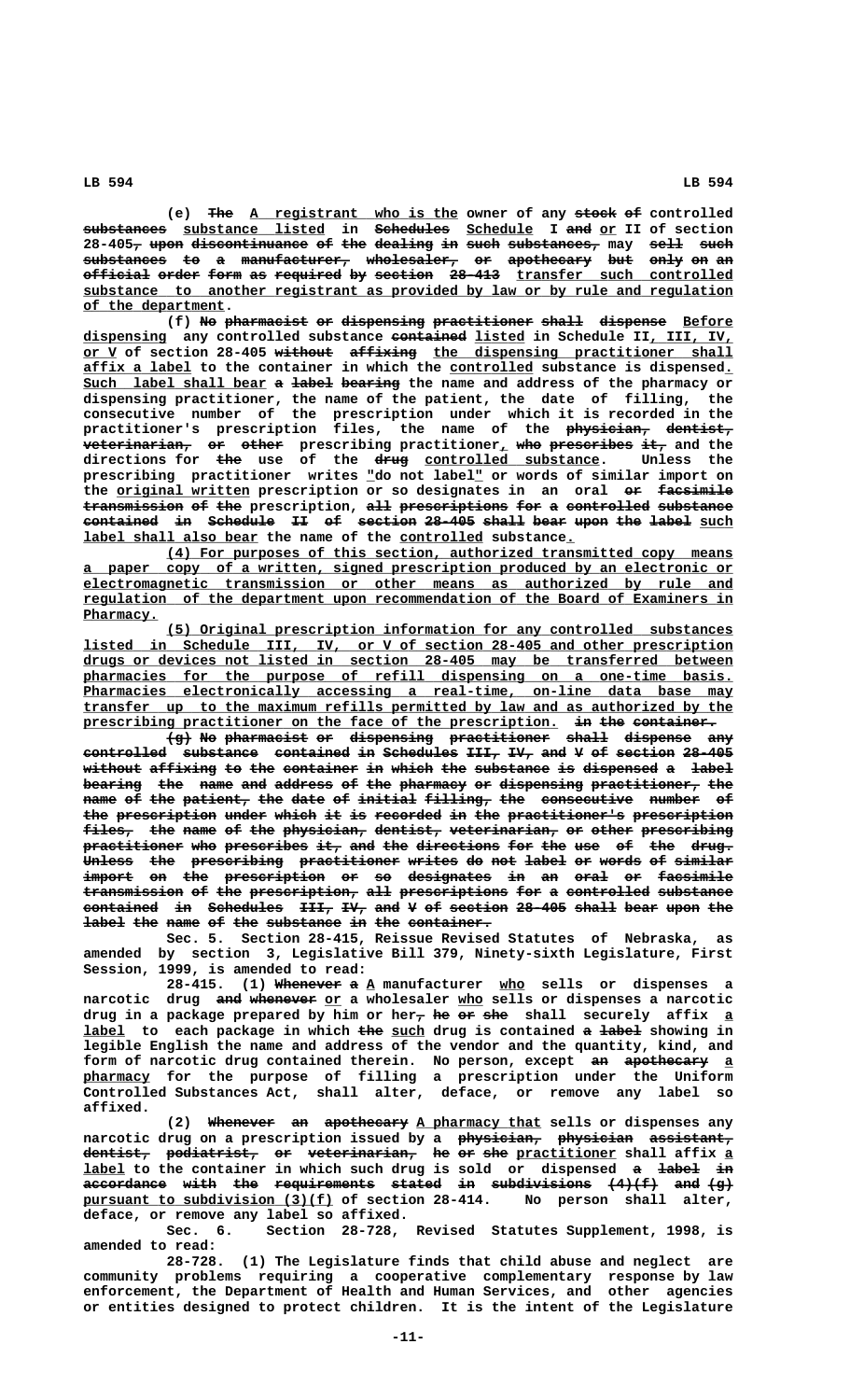**to create a child abuse and neglect investigation team in each county or contiguous group of counties and to create a child abuse and neglect treatment**

**team in each county or contiguous group of counties. (2) The child abuse and neglect investigation team shall develop protocols which, at a minimum, shall include procedures for:**

**(a) Conducting joint investigations of child abuse and other child abuse and neglect matters which the team deems necessary;**

**(b) Ensuring that a law enforcement agency will participate in the investigation;**

**(c) Conducting joint investigations of other child abuse and neglect matters which the team deems necessary;**

**(d) Reducing the risk of harm to child abuse and neglect victims; (e) Ensuring that the child is in safe surroundings, including**

**removing the perpetrator when necessary; (f) Sharing of case information; and**

**(g) How and when the team will meet.**

**(3) The child abuse and neglect treatment team shall develop protocols which, at a minimum, shall include procedures for:**

**(a) Case coordination and assistance, including the location of**

**services available within the area; (b) Case staffings and the coordination, development, implementation, and monitoring of treatment plans;**

**(c) Reducing the risk of harm to child abuse and neglect victims;**

**(d) Assisting those child abuse and neglect victims who are abused and neglected by perpetrators who do not reside in their homes; and**

**(e) How and when the team will meet.**

 **\_\_\_\_\_\_\_\_\_\_\_\_\_\_\_\_\_\_\_\_\_\_\_\_\_\_\_\_\_\_\_\_\_\_\_\_\_\_\_\_\_\_\_\_\_\_\_\_\_\_\_\_\_\_\_\_\_\_\_\_\_\_\_\_\_\_\_\_ (4) The child abuse and neglect teams may develop protocols which \_\_\_\_\_\_\_\_\_\_\_\_\_\_\_\_\_\_\_\_\_\_\_\_\_\_\_\_\_\_\_\_\_\_\_\_\_\_\_\_\_\_\_\_\_\_\_\_\_\_\_\_\_\_\_\_\_\_\_\_\_\_\_\_\_\_ include procedures for working with multiproblem delinquent youth.**

**Sec. 7. Section 42-371, Reissue Revised Statutes of Nebraska, is amended to read:**

**42-371. Under the Uniform Interstate Family Support Act and sections 42-347 to 42-381, 43-290, 43-512 to 43-512.10, and 43-1401 to 43-1418:**

**(1) All judgments and orders for payment of money shall be liens, as in other actions, upon real property and any personal property registered with any county office and may be enforced or collected by execution and the means authorized for collection of money judgments. The judgment creditor may execute (a) a partial or total release of the judgment or (b) a document subordinating the lien of the judgment to any other lien, generally or on specific real or personal property. Release of a judgment for child support or spousal support or subordination of a lien of a judgment for child support or spousal support must be approved by the court which rendered the judgment unless all such payments are current, in which case a release or subordination document executed by the judgment creditor shall be sufficient to remove or subordinate the lien. A properly executed, notarized release or subordination document, explicitly reciting that all child support payments or spousal support payments are current, shall be prima facie evidence that such payments are in fact current. The judgment debtor may petition the court which rendered the original judgment for an order releasing or subordinating the lien as to specific real or personal property. The court shall grant such order upon a showing by the judgment debtor that sufficient real or personal property or property interests will remain subject to the lien or will maintain priority over other liens sufficient to cover all support due and which may become due;**

 **\_\_\_\_\_\_\_\_\_\_\_\_\_\_\_\_\_\_\_\_\_\_\_\_\_\_\_\_\_\_\_\_\_\_\_\_\_\_\_\_\_\_\_\_\_\_\_\_\_\_\_\_\_\_\_\_\_\_\_\_\_\_\_\_ (2) Full faith and credit shall be accorded to a lien arising by \_\_\_\_\_\_\_\_\_\_\_\_\_\_\_\_\_\_\_\_\_\_\_\_\_\_\_\_\_\_\_\_\_\_\_\_\_\_\_\_\_\_\_\_\_\_\_\_\_\_\_\_\_\_\_\_\_\_\_\_\_\_\_\_\_\_\_\_\_\_\_\_\_\_\_\_\_\_ operation of law against real and personal property for amounts of overdue**  $support$  owed by an obligor who resides or owns property in this state when  $\frac{1}{2}$  another state agency, party, or other entity seeking to enforce such lien  **\_\_\_\_\_\_\_\_\_\_\_\_\_\_\_\_\_\_\_\_\_\_\_\_\_\_\_\_\_\_\_\_\_\_\_\_\_\_\_\_\_\_\_\_\_\_\_\_\_\_\_\_\_\_\_\_\_\_\_\_\_\_\_\_\_\_\_\_\_\_\_\_\_\_\_\_\_\_ complies with the procedural rules relating to the filing of the lien in this \_\_\_\_\_\_\_\_\_\_\_\_\_\_\_\_\_\_\_\_\_\_\_\_\_\_\_\_\_\_\_\_\_\_\_\_\_\_\_\_\_\_\_\_\_\_\_\_\_\_\_\_\_\_\_\_\_\_\_\_\_\_\_\_\_\_\_\_\_\_\_\_\_\_\_\_\_\_ state. The state agency, party, or other entity seeking to enforce such lien** shall send a certified copy of the support order with all modifications, the  **\_\_\_\_\_\_\_\_\_\_\_\_\_\_\_\_\_\_\_\_\_\_\_\_\_\_\_\_\_\_\_\_\_\_\_\_\_\_\_\_\_\_\_\_\_\_\_\_\_\_\_\_\_\_\_\_\_\_\_\_\_\_\_\_\_\_\_\_\_\_\_\_\_\_\_\_\_\_ notice of lien prescribed by 42 U.S.C. 652(a)(11) and 42 U.S.C. 654(9)(E), and \_\_\_\_\_\_\_\_\_\_\_\_\_\_\_\_\_\_\_\_\_\_\_\_\_\_\_\_\_\_\_\_\_\_\_\_\_\_\_\_\_\_\_\_\_\_\_\_\_\_\_\_\_\_\_\_\_\_\_\_\_\_\_\_\_\_\_\_\_\_\_\_\_\_\_\_\_\_ the appropriate fee to the clerk of the district court in the jurisdiction \_\_\_\_\_\_\_\_\_\_\_\_\_\_\_\_\_\_\_\_\_\_\_\_\_\_\_\_\_\_\_\_\_\_\_\_\_\_\_\_\_\_\_\_\_\_\_\_\_\_\_\_\_\_\_\_\_\_\_\_\_\_\_\_\_\_\_\_\_\_\_\_\_\_\_\_\_\_ within this state in which the lien is sought. Upon receiving the appropriate \_\_\_\_\_\_\_\_\_\_\_\_\_\_\_\_\_\_\_\_\_\_\_\_\_\_\_\_\_\_\_\_\_\_\_\_\_\_\_\_\_\_\_\_\_\_\_\_\_\_\_\_\_\_\_\_\_\_\_\_\_\_\_\_\_\_\_\_\_\_\_\_\_\_\_\_\_\_ documents and fee, the clerk of the district court shall accept the documents \_\_\_\_\_\_\_\_\_\_\_\_\_\_\_\_\_\_\_\_\_\_\_\_\_\_\_\_\_\_\_\_\_\_\_\_\_\_\_\_\_\_\_\_\_\_\_\_\_\_\_\_\_\_\_\_\_\_\_\_\_\_\_\_\_\_\_\_\_\_\_\_\_\_\_\_\_\_ filed and such acceptance shall constitute entry of the foreign support order** for purposes of this section only. Entry of a lien arising in another state pursuant to this section shall result in such lien being afforded the same  **\_\_\_\_\_\_\_\_\_\_\_\_\_\_\_\_\_\_\_\_\_\_\_\_\_\_\_\_\_\_\_\_\_\_\_\_\_\_\_\_\_\_\_\_\_\_\_\_\_\_\_\_\_\_\_\_\_\_\_\_\_\_\_\_\_\_\_\_\_\_\_\_\_\_\_\_\_\_ treatment as liens arising in this state. The filing process required by this \_\_\_\_\_\_\_\_\_\_\_\_\_\_\_\_\_\_\_\_\_\_\_\_\_\_\_\_\_\_\_\_\_\_\_\_\_\_\_\_\_\_\_\_\_\_\_\_\_\_\_\_\_\_\_\_\_\_\_\_\_\_\_\_\_\_\_\_\_\_\_\_\_\_\_\_\_\_ section shall not be construed as requiring an application, petition, answer,** and hearing as might be required for the filing or registration of foreign  **\_\_\_\_\_\_\_\_\_\_\_\_\_\_\_\_\_\_\_\_\_\_\_\_\_\_\_\_\_\_\_\_\_\_\_\_\_\_\_\_\_\_\_\_\_\_\_\_\_\_\_\_\_\_\_\_\_\_\_\_\_\_\_\_\_\_\_\_\_\_\_\_\_\_\_\_\_\_ judgments under the Nebraska Uniform Enforcement of Foreign Judgments Act or**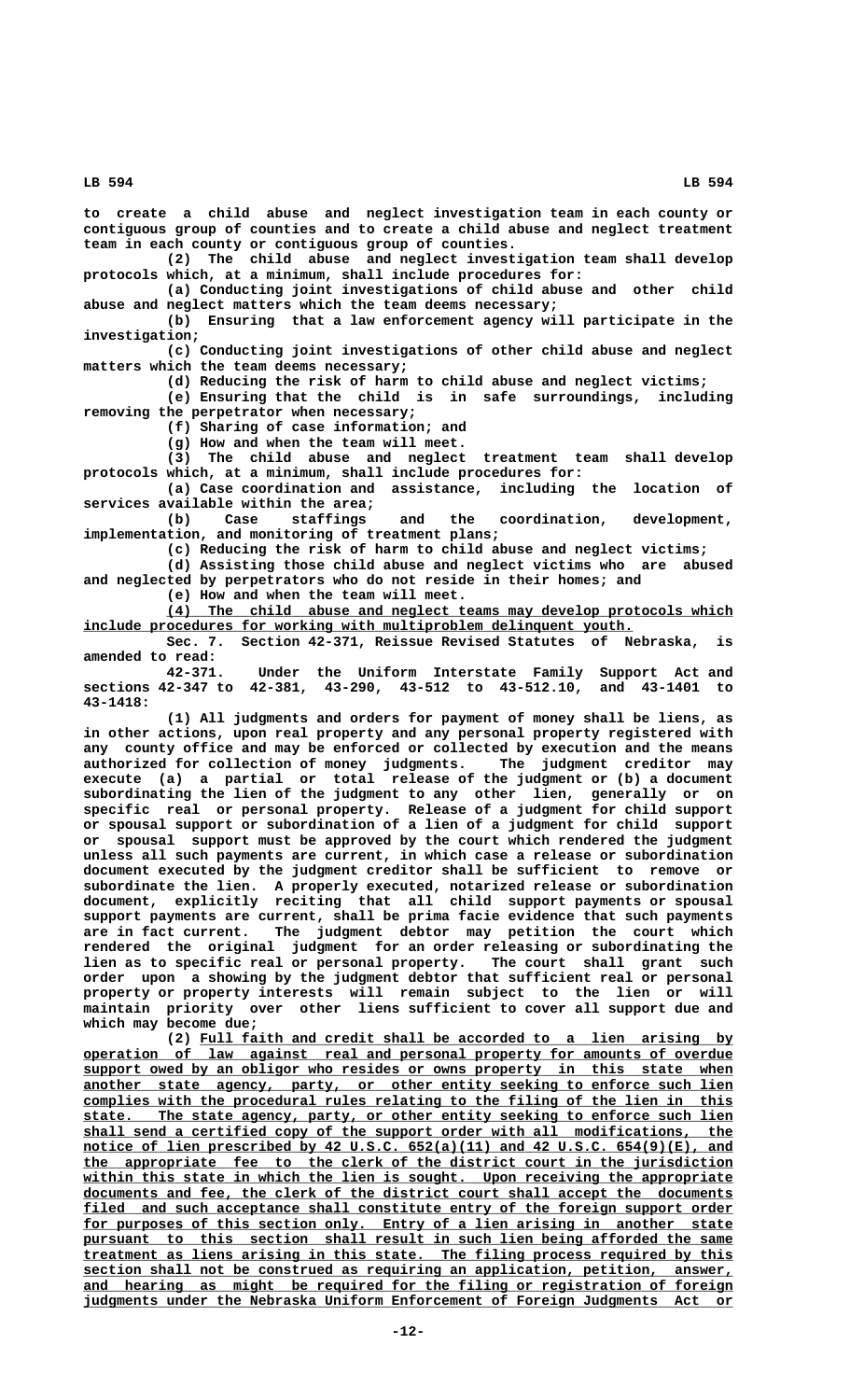### **\_\_\_\_\_\_\_\_\_\_\_\_\_\_\_\_\_\_\_\_\_\_\_\_\_\_\_\_\_\_\_\_\_\_\_\_\_\_\_\_\_\_ the Uniform Interstate Family Support Act;**

 **\_\_\_ (3) Child support and spousal support judgments shall cease to be liens on real or registered personal property ten years from the date (a) the youngest child becomes of age or dies or (b) the most recent execution was issued to collect the judgment, whichever is later, and such lien shall not be reinstated;**

 **——— \_\_\_ (3) (4) Alimony and property settlement award judgments, if not** covered by subdivision  $(2)$  (3) of this section, shall cease to be a lien on **real or registered personal property ten years from the date (a) the judgment was entered, (b) the most recent payment was made, or (c) the most recent execution was issued to collect the judgment, whichever is latest, and such lien shall not be reinstated;**

 **——— \_\_\_ (4) (5) Whenever a judgment creditor refuses to execute a release of the judgment or subordination of a lien as provided in this section, the person desiring such release or subordination may file an application for the relief desired. A copy of the application and a notice of hearing shall be served on the judgment creditor either personally or by registered or certified mail no less than ten days before the date of hearing. If the court finds that the release or subordination is not requested for the purpose of avoiding payment and that the release or subordination will not unduly reduce the security, the court may issue an order releasing real or personal property from the judgment lien or issue an order subordinating the judgment lien. As a condition for such release or subordination, the court may require the posting of a bond with the clerk in an amount fixed by the court, guaranteeing payment of the judgment;**

 **——— \_\_\_ (5) (6) The court may in any case, upon application or its own motion, after notice and hearing, order a person required to make payments to post sufficient security, bond, or other guarantee with the clerk to insure payment of both current and any delinquent amounts. Upon failure to comply with the order, the court may also appoint a receiver to take charge of the debtor's property to insure payment. Any bond, security, or other guarantee paid in cash may, when the court deems it appropriate, be applied either to current payments or to reduce any accumulated arrearage;**

 **—————— \_\_\_\_\_\_ (6)(a) (7)(a) The lien of a mortgage or deed of trust which secures a loan, the proceeds of which are used to purchase real property, and (b) any lien given priority pursuant to a subordination document under this section shall attach prior to any lien authorized by this section. Any mortgage or deed of trust which secures the refinancing, renewal, or extension of a real property purchase money mortgage or deed of trust shall have the same lien priority with respect to any lien authorized by this section as the original real property purchase money mortgage or deed of trust to the extent that the amount of the loan refinanced, renewed, or extended does not exceed the amount used to pay the principal and interest on the existing real property purchase money mortgage or deed of trust, plus the costs of the refinancing, renewal, or extension; and**

 $\overline{(7)}$  (8) Any lien authorized by this section against personal **property registered with any county consisting of a motor vehicle or mobile home shall attach upon notation of the lien against the motor vehicle or mobile home certificate of title and shall have its priority established pursuant to the terms of section 60-110 or a subordination document executed under this section.**

**Sec. 8. Section 43-101, Reissue Revised Statutes of Nebraska, is amended to read:**

 **\_\_\_ 43-101. (1) Except as otherwise provided in the Nebraska Indian Child Welfare Act, any minor child may be adopted by any adult person or persons and any adult child may be adopted by the spouse of such child's** parent in the cases and subject to the rules prescribed in sections 43-101 to **43-115, except that no person having a husband or wife may adopt a minor child unless the husband or wife joins in the petition therefor. If the husband or wife so joins in the petition therefor, the adoption shall be by them jointly, except that an adult husband or wife may adopt a child of the other spouse whether born in or out of wedlock.**

 **\_\_\_\_\_\_\_\_\_\_\_\_\_\_\_\_\_\_\_\_\_\_\_\_\_\_\_\_\_\_\_\_\_\_\_\_\_\_\_\_\_\_\_\_\_\_\_\_\_\_\_\_\_\_\_\_\_\_\_\_\_\_\_\_\_\_\_\_ (2) Any adult child may be adopted by any person or persons subject \_\_\_\_\_\_\_\_\_\_\_\_\_\_\_\_\_\_\_\_\_\_\_\_\_\_\_\_\_\_\_\_\_\_\_\_\_\_\_\_\_\_\_\_\_\_\_\_\_\_\_\_\_\_\_\_\_\_\_\_\_\_\_\_\_\_\_\_\_\_\_\_\_\_\_\_\_\_ to sections 43-101 to 43-115, except that no person having a husband or wife**  $\frac{may \text{ adopt an adult child unless the husband or wife joins in the petition}}{may \text{ adopt an adult child unless the husband or with the option.}$  **\_\_\_\_\_\_\_\_\_\_\_\_\_\_\_\_\_\_\_\_\_\_\_\_\_\_\_\_\_\_\_\_\_\_\_\_\_\_\_\_\_\_\_\_\_\_\_\_\_\_\_\_\_\_\_\_\_\_\_\_\_\_\_\_\_\_\_\_\_\_\_\_\_\_\_\_\_\_ therefor. If the husband or wife so joins the petition therefor, the adoption** shall be by them jointly. The adoption of an adult child by another adult or  **\_\_\_\_\_\_\_\_\_\_\_\_\_\_\_\_\_\_\_\_\_\_\_\_\_\_\_\_\_\_\_\_\_\_\_\_\_\_\_\_\_\_\_\_\_\_\_\_\_\_\_\_\_\_\_\_\_\_\_\_\_\_\_\_\_\_\_\_\_\_\_\_\_\_\_\_\_\_ adults who are not the stepparent of the adult child may be permitted if the \_\_\_\_\_\_\_\_\_\_\_\_\_\_\_\_\_\_\_\_\_\_\_\_\_\_\_\_\_\_\_\_\_\_\_\_\_\_\_\_\_\_\_\_\_\_\_\_\_\_\_\_\_\_\_\_\_\_\_\_\_\_\_\_\_\_\_\_\_\_\_\_\_\_\_\_\_\_ adult child has had a parent-child relationship with the prospective parent or** parents for a period of at least six months next preceding the adult child's  **\_\_\_\_\_\_\_\_\_\_\_\_\_\_\_\_\_\_\_\_\_\_\_\_\_\_\_\_\_\_\_\_\_\_\_\_\_\_\_\_\_\_\_\_\_\_\_\_\_\_\_\_\_\_\_\_\_\_\_\_\_\_\_\_\_\_\_\_\_\_\_\_\_\_\_\_\_\_ age of majority and (a) the adult child has no living parents, (b) the adult \_\_\_\_\_\_\_\_\_\_\_\_\_\_\_\_\_\_\_\_\_\_\_\_\_\_\_\_\_\_\_\_\_\_\_\_\_\_\_\_\_\_\_\_\_\_\_\_\_\_\_\_\_\_\_\_\_\_\_\_\_\_\_\_\_\_\_\_\_\_\_\_\_\_\_\_\_\_ child's parent or parents had been deprived of parental rights to such child**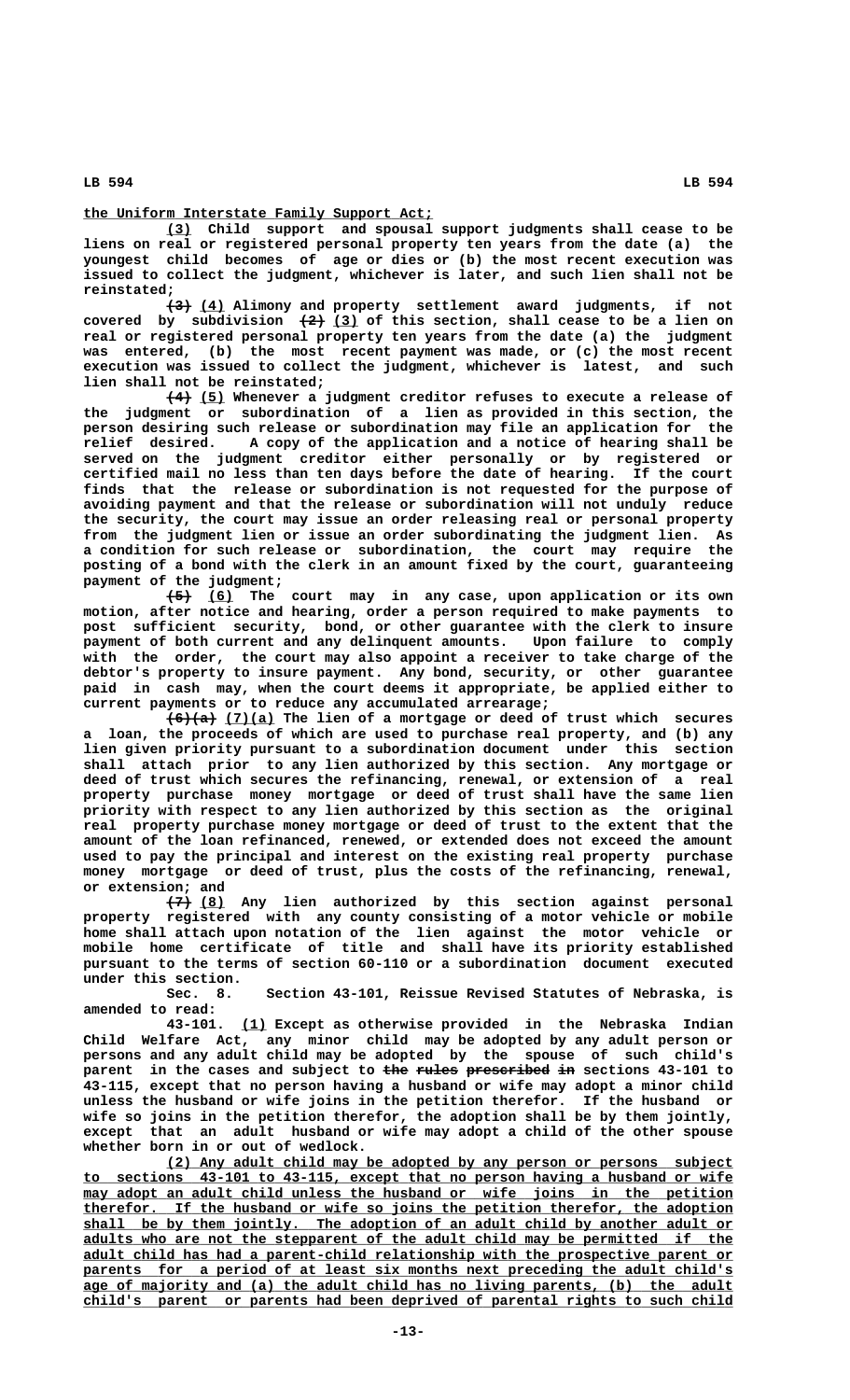**\_\_\_\_\_\_\_\_\_\_\_\_\_\_\_\_\_\_\_\_\_\_\_\_\_\_\_\_\_\_\_\_\_\_\_\_\_\_\_\_\_\_\_\_\_\_\_\_\_\_\_\_\_\_\_\_\_\_\_\_\_\_\_\_\_\_\_\_\_\_\_\_\_\_\_\_\_\_ by the order of any court of competent jurisdiction, (c) the parent or \_\_\_\_\_\_\_\_\_\_\_\_\_\_\_\_\_\_\_\_\_\_\_\_\_\_\_\_\_\_\_\_\_\_\_\_\_\_\_\_\_\_\_\_\_\_\_\_\_\_\_\_\_\_\_\_\_\_\_\_\_\_\_\_\_\_\_\_\_\_\_\_\_\_\_\_\_\_ parents, if living, have relinquished the adult child for adoption by a** written instrument, (d) the parent or parents had abandoned the child for at  **\_\_\_\_\_\_\_\_\_\_\_\_\_\_\_\_\_\_\_\_\_\_\_\_\_\_\_\_\_\_\_\_\_\_\_\_\_\_\_\_\_\_\_\_\_\_\_\_\_\_\_\_\_\_\_\_\_\_\_\_\_\_\_\_\_\_\_\_\_\_\_\_\_\_\_\_\_\_ least six months next preceding the adult child's age of majority, or (e) the** parent or parents are incapable of consenting. The substitute consent provisions of section 43-105 do not apply to adoptions under this subsection.

**Sec. 9. Section 43-102, Reissue Revised Statutes of Nebraska, is amended to read:**

**43-102. Except as otherwise provided in the Nebraska Indian Child Welfare Act, any person or persons desiring to adopt a minor child or an adult** child of such person's spouse shall file a petition for adoption signed and **sworn to by the person or persons desiring to adopt. The consent or consents required by sections 43-104 and 43-105 or section 43-104.07, the documents required by section 43-104.07 or the documents required by sections 43-104.08 to 43-104.24, and a completed preplacement adoptive home study if required by section 43-107 shall be filed prior to the hearing required in section 43-103.**

**The county court of the county in which the person or persons desiring to adopt the child reside has jurisdiction of adoption proceedings, except that if a separate juvenile court already has jurisdiction over the child to be adopted under the Nebraska Juvenile Code, such separate juvenile court has concurrent jurisdiction with the county court in such adoption proceeding.**

**Except** as set out in subdivisions  $(1)(b)(ii)$ ,  $(iii)$ , and  $(iv)$ , and  **\_\_\_ (v) of section 43-107, an adoption decree shall not be issued until at least six months after an adoptive home study has been completed by the department or a licensed child placement agency.**

**Sec. 10. Section 43-104, Reissue Revised Statutes of Nebraska, is amended to read:**

**43-104. Except as otherwise provided in the Nebraska Indian Child Welfare Act, no adoption shall be decreed unless written consents thereto are filed in the court of the county in which the person or persons desiring to adopt reside and the written consents are executed by (1) the minor child, if over fourteen years of age, or the adult child, of the adopting person's \_ —— ——— ———————— ———————— ——————— spouse, (2) any district court, county court, or separate juvenile court in the State of Nebraska having jurisdiction of the custody of a minor child by virtue of divorce proceedings had in any district court, county court, or separate juvenile court in the State of Nebraska or by virtue of section 43-1203, and (3) both parents of a child born in lawful wedlock if living, the surviving parent of a child born in lawful wedlock, the mother of a child born out of wedlock, or both the mother and father of a child born out of wedlock as determined pursuant to sections 43-104.08 to 43-104.24, except that consent shall not be required of any parent who (a) has relinquished the child for adoption by a written instrument, (b) has abandoned the child for at least six months next preceding the filing of the adoption petition, (c) has been deprived of his or her parental rights to such child by the order of any court of competent jurisdiction, or (d) is incapable of consenting.**

Section 43-104.01, Reissue Revised Statutes of Nebraska, **is amended to read:**

**43-104.01. (1) The Department of Health and Human Services Finance and Support shall establish a biological father registry which shall record the names and addresses of (a) any person adjudicated by a court of this state** to be the father of a child born out of wedlock if a certified copy of the court order is filed with the registry by such person or any other person, (b) any person who has filed with the registry, prior to notification under  **\_\_\_\_\_\_\_\_\_\_\_\_\_\_\_\_\_\_\_\_\_\_\_\_\_\_\_\_\_\_\_\_\_\_\_\_\_\_\_\_\_\_\_\_\_\_\_\_\_\_\_\_\_\_\_\_\_\_\_\_\_\_\_\_\_\_\_\_\_\_\_\_\_\_\_\_\_\_ sections 43-104.12 to 43-104.16, a paternity claim for notification purposes \_\_\_\_\_\_\_\_\_\_\_\_\_\_\_\_\_\_\_\_\_\_ for such child, (c) any person who has filed with the registry a notice of** intent to claim paternity and obtain custody of such child, and  $\leftarrow$  (d) any **person adjudicated by a court of another state or territory of the United States to be the father of such child, if a certified copy of the court order has been filed with the registry by that person or any other person.**

(2) A notice of intent to claim paternity paternity claim for  $notification$  purposes or a notice of intent to claim paternity and obtain  **\_\_\_\_\_\_\_ custody filed with the registry shall include the claimant's name and address, the name and last-known address of the mother, and the month and year of the birth or the expected birth of the child. The person filing the notice shall notify the registry of any change of address pursuant to procedures prescribed by regulations of the department.**

(3) Any person filing a <del>notice of intent to claim paternity</del>  **\_\_\_\_\_\_\_\_\_\_\_\_\_\_\_\_\_\_\_\_\_\_\_\_\_\_\_\_\_\_\_\_\_\_\_\_\_\_\_\_\_\_\_\_\_\_\_\_\_\_\_\_\_\_\_\_\_\_\_\_\_\_\_\_\_\_\_\_\_\_\_\_\_\_\_\_\_\_ paternity claim for notification purposes or a notice of intent to claim \_\_\_\_\_\_\_\_\_\_\_\_\_\_\_\_\_\_\_\_\_\_\_\_\_\_\_\_\_\_\_ paternity and obtain custody with the biological father registry may revoke such notice, and upon receipt of such revocation by the registry, the effect shall be as if no filing had ever been made.**

 **LB 594 LB 594**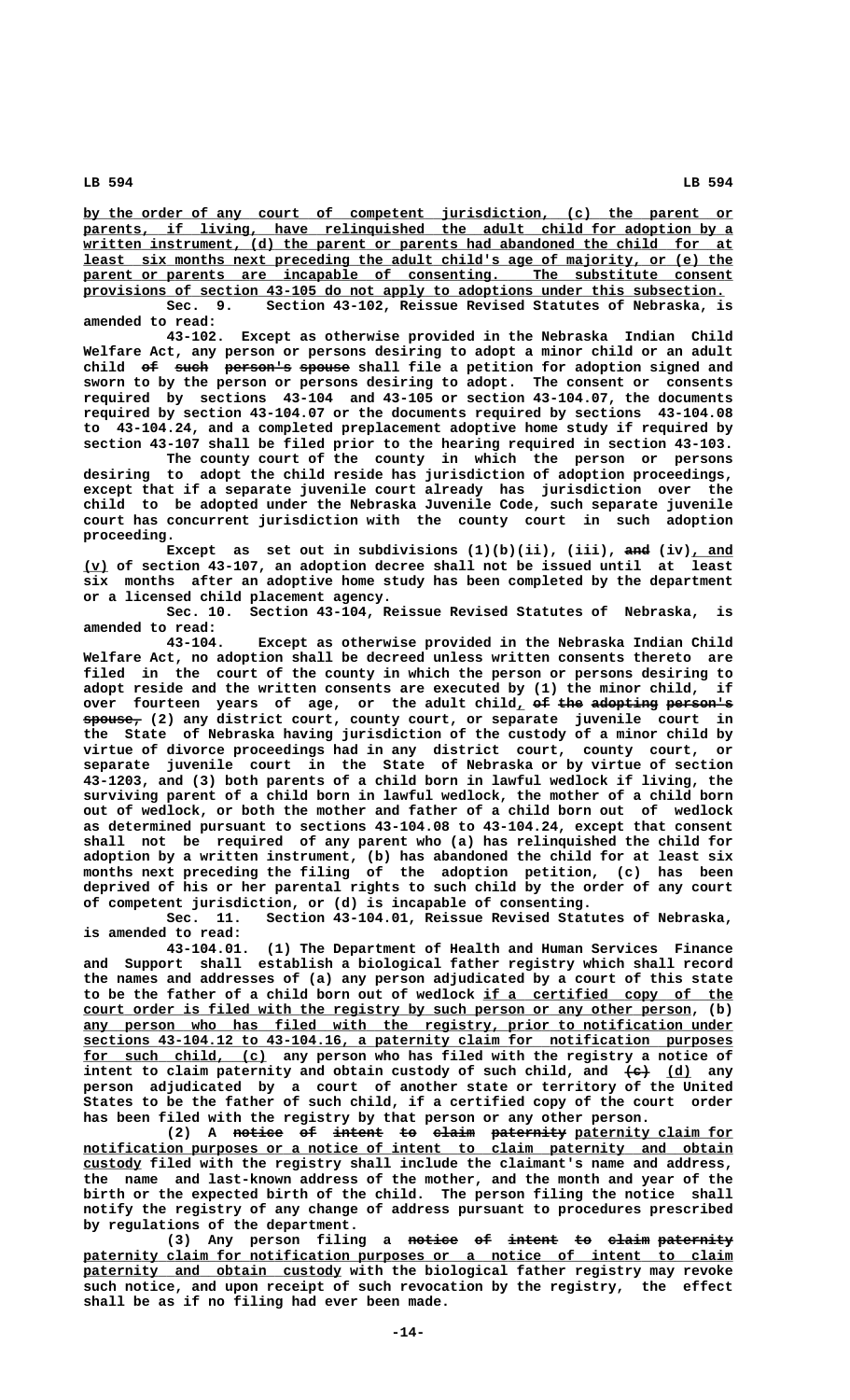**(4) The department shall not divulge the names and addresses of persons listed with the registry to any other person except as authorized by law or upon order of a court for good cause shown.**

**(5) The department may develop information about the registry and may distribute such information, through their existing publications, to the news media and the public. The department may provide information about the registry to the Department of Correctional Services, the Department of Health and Human Services, and the Department of Health and Human Services Regulation and Licensure, who may distribute such information through their existing publications.**

**Sec. 12. Section 43-104.03, Reissue Revised Statutes of Nebraska, is amended to read:**

**43-104.03. Within three days after the filing of a notice of intent —————— —— —————** to elaim paternity paternity claim for notification purposes or a notice of  $\frac{1}{1}$  intent to claim paternity and obtain custody with the biological father **registry pursuant to <del>section</del> 43-104.02 sections 43-104.01 and 43-104.02, the Director of Finance and Support shall cause a certified copy of such notice to be mailed by certified mail to (1) the mother or prospective mother of such** child at the last-known address shown on the notice of intent to claim **paternity and obtain custody** or (2) an agent-specifically-designated in **writing** by the mother or prospective mother to receive such notice. The writing by the mother or prospective mother to receive such notice. notice shall be admissible in any action for paternity<sub>L</sub> under sections 43-1401  **—— ———————— to 43-1418, shall estop the claimant from denying paternity of such child thereafter, and shall contain language that the claimant acknowledges liability for contribution to the support and education of the child after birth and for contribution to the pregnancy-related medical expenses of the mother.**

> **Sec. 13. Section 43-104.04, Reissue Revised Statutes of Nebraska, is amended to read:**

**43-104.04. If a notice of intent to claim paternity and obtain \_\_\_\_\_\_\_\_\_\_\_ \_\_\_\_\_\_\_ custody is not timely filed with the biological father registry pursuant to section 43-104.02, the mother of a child born out of wedlock or an agent specifically designated in writing by the mother may request, and the Department of Health and Human Services Finance and Support shall supply, a** certificate that no notice of intent to claim paternity and obtain custody has **been filed with the biological father registry and the filing of such certificate pursuant to section 43-102 shall eliminate the need or necessity of a consent or relinquishment for adoption by the natural father of such child.**

> **Sec. 14. Section 43-104.05, Reissue Revised Statutes of Nebraska, is amended to read:**

> **43-104.05. If a notice of intent to claim paternity and obtain custody is timely filed with the biological father registry pursuant to section 43-104.02, either the claimant-father, the mother, or her agent specifically designated in writing shall, within thirty days after filing the** notice, file a petition <u>for an adjudication of the claim of paternity and</u>  $right to custody.$  The petition shall be filed in the county court in the county where such child <del>is</del> a <del>resident-for an adjudication of the claim</del> <del>of</del>  $\tt{patternity}$  a<del>nd</del> right to custody. <u>was born or, if a separate juvenile court</u> already has jurisdiction over the child, in such separate juvenile court. If **such a petition is not filed within thirty days after filing the notice, the claimant-father's consent to adoption of the child shall not be required, he \_\_\_\_** is not entitled to any further notice, and any alleged parental rights of the **claimant-father shall not be recognized thereafter in any court. After the** filing of such petition, the court shall set a hearing trial date upon proper notice to the parties not less than ten twenty nor more than twenty thirty **days after such filing. If the mother contests the claim of paternity, the court shall take such testimony as shall enable it to determine the facts. The claimant-father's rights and the custody of the child shall be determined pursuant to section 43-104.22. The court shall appoint a guardian ad litem to represent the best interests of the child.**

> **Sec. 15. Section 43-104.11, Reissue Revised Statutes of Nebraska, is amended to read:**

> **43-104.11. If the biological mother's affidavit, required by section 43-104.09, identifies only one possible biological father of the child and states that there are no other possible biological fathers of the child, and if the named father executes a valid relinquishment and consent to adoption of the child in the form mandated by section 43-106 or executes a denial of paternity and waiver of rights in the form mandated by section 43-106, the court may enter a decree of adoption pursuant to section 43-109 without regard to sections 43-104.12 to 43-104.23 43-104.16. A named ————————— \_\_\_\_\_\_\_\_\_ biological father's relinquishment and consent or a named biological father's**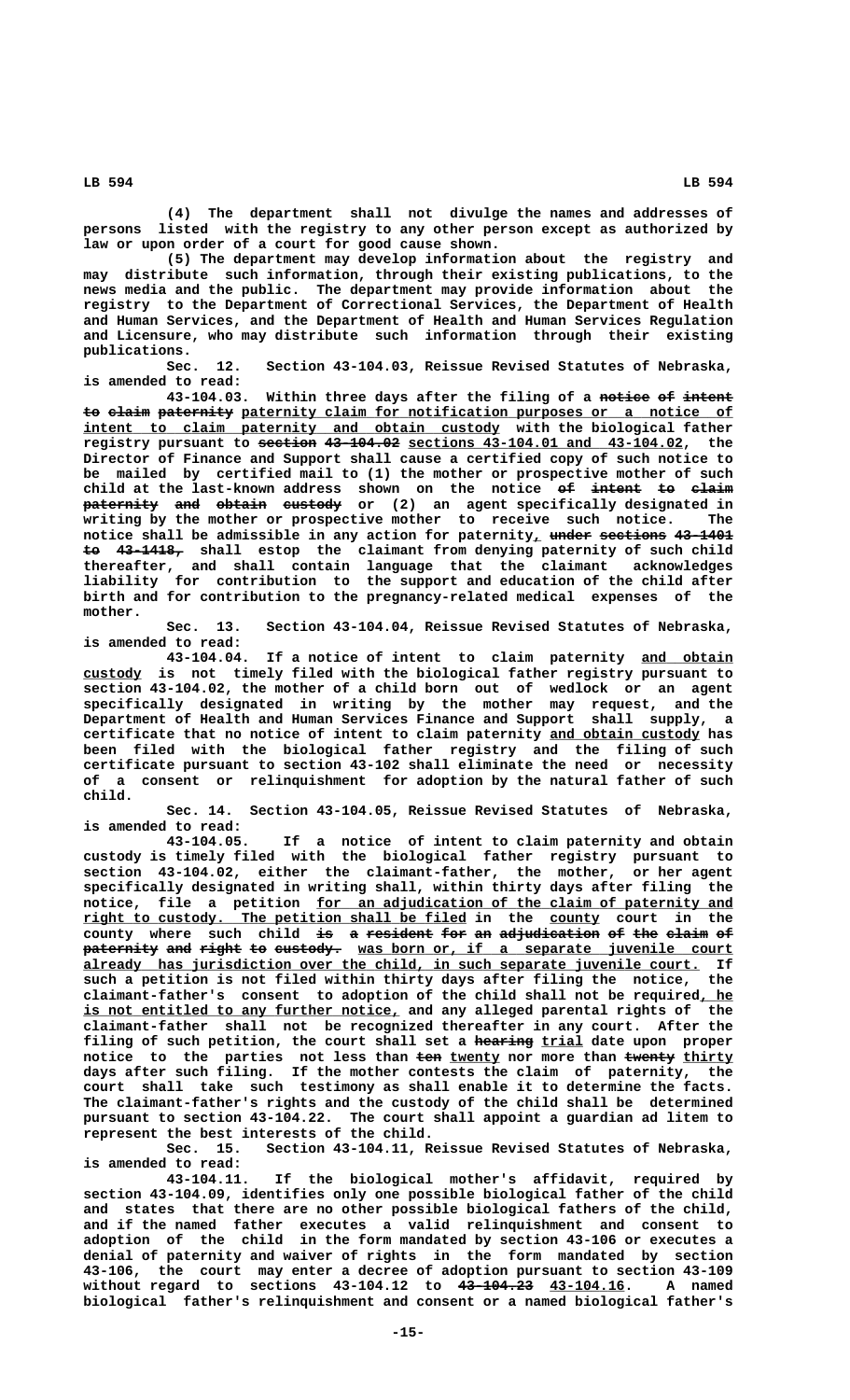**waiver of rights is irrevocable upon signing and is not voidable for any period after signing. Such relinquishment and consent or such waiver of rights may only be challenged on the basis of fraud or duress for up to six months after signing.**

**Sec. 16. Section 43-104.12, Reissue Revised Statutes of Nebraska, is amended to read:**

**43-104.12. In order to attempt to inform the biological father or possible biological fathers of the right to execute a relinquishment and consent to adoption or a denial of paternity and waiver of rights, the agency** or attorney representing the biological mother shall notify, by registered or  **\_\_\_\_\_\_\_\_\_ \_\_\_\_\_\_\_\_\_\_\_\_\_\_\_\_\_\_\_\_ certified mail, restricted delivery, return receipt requested:**

**(1) Any person adjudicated by a court in this state or by a court in another state or territory of the United States to be the biological father of the child;**

 **\_\_\_\_\_\_\_\_\_\_\_\_\_\_\_\_\_\_\_\_\_\_\_\_\_\_\_\_\_\_\_\_\_\_\_\_\_\_ (2) Any person who has filed a paternity claim for notification** purposes or a notice of intent to claim paternity and obtain custody pursuant to section 43-104.02 sections 43-104.01 and 43-104.02;

**(3) Any person who is recorded on the child's birth certificate as the child's father;**

**(4) Any person who might be the biological father of the child who was openly living with the child's biological mother within the twelve months prior to the birth of the child;**

**(5) Any person who has been identified as the biological father or possible biological father of the child by the child's biological mother pursuant to section 43-104.09;**

**(6) Any person who was married to the child's biological mother within six months prior to the birth of the child and prior to the execution of the relinquishment; and**

**(7) Any other person who the agency or attorney representing the biological mother may have reason to believe may be the biological father of** the child.<br>Sec. 17.

Section 43-104.22, Reissue Revised Statutes of Nebraska, **is amended to read:**

**43-104.22. At any hearing to determine a biological father's parental rights to the child, the court shall receive evidence with regard to the biological father's actual paternity of the child and whether he is a fit, proper, and suitable custodial parent for the child. The court shall determine that the biological father's consent is not required for a valid adoption of the child upon a finding of one or more of the following:**

**(1) The father abandoned or neglected the child after having knowledge of the child's birth;**

**(2) The father is not a fit, proper, and suitable custodial parent for the child;**

**(3) The father had knowledge of the child's birth and failed to provide reasonable financial support for the mother or child;**

**(4) The father abandoned the mother without reasonable cause and** with knowledge of the pregnancy; and failed to provide reasonable support for the mother during the pregnancy;

 **\_\_\_\_\_\_\_\_\_\_\_\_\_\_\_\_\_\_\_\_\_\_\_\_\_\_\_\_\_\_\_\_\_\_\_\_\_\_\_\_\_\_\_\_\_\_\_\_\_\_\_\_\_\_\_\_\_\_\_\_\_\_\_ (5) The father had knowledge of the pregnancy and failed to provide \_\_\_\_\_\_\_\_\_\_\_\_\_\_\_\_\_\_\_\_\_\_\_\_\_\_\_\_\_\_\_\_\_\_\_\_\_\_\_\_\_\_\_\_\_\_\_\_\_\_\_\_\_\_\_ reasonable support for the mother during the pregnancy;**

 **\_\_\_ (6) The child was conceived as a result of a nonconsensual sex act or an incestual act;**

 **——— \_\_\_ (6) (7) Notice was provided pursuant to sections 43-104.12 to 43-104.14 and the father failed to timely file an intent to claim paternity and obtain custody pursuant to section 43-104.02;**

 **——— \_\_\_ (7) (8) The father failed to timely file a petition to adjudicate his claim of paternity and right to custody as contemplated in section 43-104.05; or**

 **——— \_\_\_ (8) (9) The man is not, in fact, the biological father of the child. The court shall determine the custody of the child according to the best interest of the child, weighing the superior rights of a biological parent who has been found to be a fit, proper, and suitable parent against any detriment the child would suffer if removed from the custody of persons with whom the child has developed a substantial relationship.**

Sec. 18. Section 43-107, Reissue Revised Statutes of Nebraska, **amended to read:**

**43-107. (1)(a) For adoption placements occurring or in effect prior to January 1, 1994, upon the filing of a petition for adoption, the county judge shall, except in the adoption of children by stepparents when the requirement of an investigation is discretionary, request the Department of Health and Human Services or any child placement agency licensed by the department to examine into the allegations set forth in the petition and to**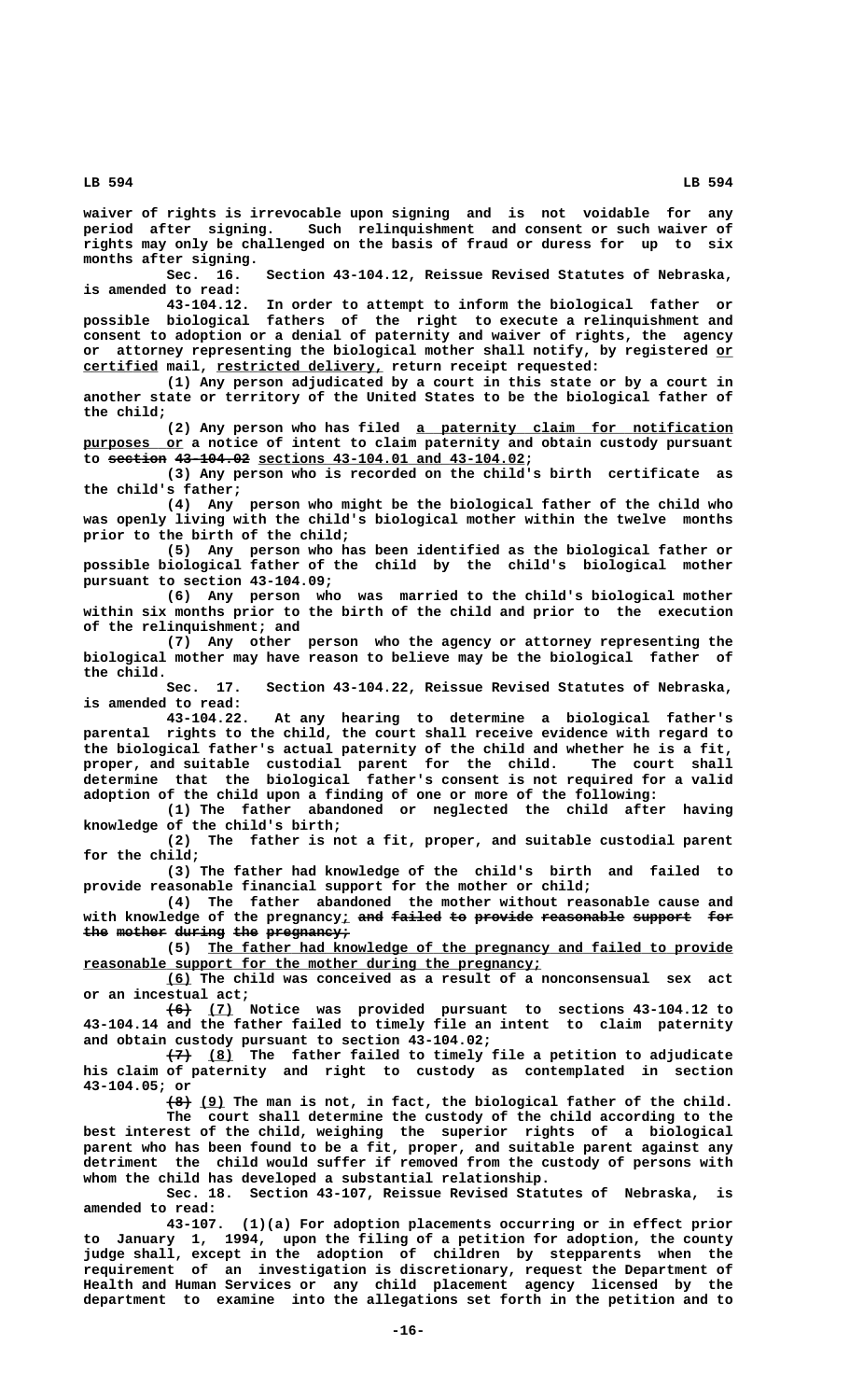**ascertain any other facts relating to such minor child and the person or persons petitioning to adopt such child as may be relevant to the propriety of such adoption, except that the county judge shall not be required to request such an examination if the judge determines that information compiled in a previous examination or study is sufficiently current and comprehensive. Upon the request being made, the department or other licensed agency shall conduct an investigation and report its findings to the county judge in writing at least one week prior to the date set for hearing.**

**(b)(i) For adoption placements occurring on or after January 1, 1994, a preplacement adoptive home study shall be filed with the court prior to the hearing required in section 43-103, which study is completed by the Department of Health and Human Services or a licensed child placement agency within one year before the date on which the adoptee is placed with the petitioner or petitioners and indicates that the placement of a child for the purpose of adoption would be safe and appropriate.**

**(ii) An adoptive home study shall not be required when the petitioner is a stepparent of the adoptee unless required by the court, except that for petitions filed on or after January 1, 1994, the judge shall order the petitioner or his or her attorney to request the Nebraska State Patrol to file a Nebraska criminal history record information check and to request the department to conduct and file a check of the central register created in section 28-718 for any history of the petitioner of behavior injurious to or which may endanger the health or morals of a child. An adoption decree shall not be issued until such records are on file with the court. The petitioner shall pay the cost of the Nebraska criminal history record information check and the check of the central register.**

child for foster care made by or **facilitated by the department or a licensed child placement agency in the home of a person who later petitions the court to adopt the child shall be exempt from the requirements of a preplacement adoptive home study. The petitioner or petitioners who meet such criteria shall have a postplacement adoptive home study completed by the department or a licensed child placement agency and filed with the court at least one week prior to the hearing for adoption.**

**(iv) A voluntary placement for purposes other than adoption made by a parent or guardian of a child without assistance from an attorney, physician, or other individual or agency which later results in a petition for the adoption of the child shall be exempt from the requirements of a preplacement adoptive home study. The petitioner or petitioners who meet such criteria shall have a postplacement adoptive home study completed by the department or a licensed child placement agency and filed with the court at least one week prior to the hearing for adoption.**

 **\_\_\_\_\_\_\_\_\_\_\_\_\_\_\_\_\_\_\_\_\_\_\_\_\_\_\_\_\_\_\_\_\_\_\_\_\_\_\_\_\_\_\_\_\_\_\_\_\_\_\_\_\_\_\_\_\_\_\_\_\_\_\_ (v) The adoption of an adult child as provided in subsection (2) of \_\_\_\_\_\_\_\_\_\_\_\_\_\_\_\_\_\_\_\_\_\_\_\_\_\_\_\_\_\_\_\_\_\_\_\_\_\_\_\_\_\_\_\_\_\_\_\_\_\_\_\_\_\_\_\_\_\_\_\_\_\_\_\_\_\_\_\_\_\_\_\_\_\_\_\_\_\_ section 43-101 shall be exempt from the requirements of an adoptive home study \_\_\_\_\_\_\_\_\_\_\_\_\_\_\_\_\_\_\_\_\_\_\_\_\_\_\_\_\_\_\_\_\_\_\_\_\_\_\_\_\_\_\_\_\_\_\_\_\_\_\_\_\_\_\_\_\_\_\_\_\_\_\_\_\_\_\_\_\_\_\_\_\_\_\_\_\_\_ unless the court specifically orders otherwise. The court may order an \_\_\_\_\_\_\_\_\_\_\_\_\_\_\_\_\_\_\_\_\_\_\_\_\_\_\_\_\_\_\_\_\_\_\_\_\_\_\_\_\_\_\_\_\_\_\_\_\_\_\_\_\_\_\_\_\_\_\_\_\_\_\_\_\_\_\_\_\_\_\_\_\_\_\_\_\_\_ adoptive home study, a background investigation, or both if the court \_\_\_\_\_\_\_\_\_\_\_\_\_\_\_\_\_\_\_\_\_\_\_\_\_\_\_\_\_\_\_\_\_\_\_\_\_\_\_\_\_\_\_\_\_\_\_\_\_\_\_\_\_\_\_\_\_\_\_\_\_\_\_\_\_\_\_\_\_\_\_\_\_\_\_\_\_\_ determines that such would be in the best interests of the adoptive party or \_\_\_\_\_\_\_\_\_\_\_\_\_\_\_\_\_\_\_\_\_\_\_\_\_ the person to be adopted.**

 **\_\_\_\_ (vi) Any adoptive home study required by this section shall be conducted by the department or a licensed child placement agency at the expense of the petitioner or petitioners unless such expenses are waived by the department or licensed child placement agency. The department or licensed agency shall determine the fee or rate for the adoptive home study.**

 **+++** (vii) The preplacement or postplacement adoptive home study shall be performed as prescribed in rules and regulations of the department **shall be performed as prescribed in rules and regulations of the department and shall include at a minimum an examination into the facts relating to the petitioner or petitioners as may be relevant to the propriety of such adoption. Such rules and regulations shall require an adoptive home study to include a Nebraska criminal history record information check and a check of the central register created in section 28-718 for any history of the petitioner or petitioners of behavior injurious to or which may endanger the health or morals of a child.**

**(2) Upon the filing of a petition for adoption, the judge shall require that a complete medical history be provided on the child, except that in the adoption of a child by a stepparent the provision of a medical history shall be discretionary. A medical history shall be provided, if available, on the biological mother and father and their biological families, including, but not limited to, siblings, parents, grandparents, aunts, and uncles, unless the child is foreign born or was abandoned. The medical history or histories shall be reported on a form provided by the Department of Health and Human Services Finance and Support and filed along with the report of adoption as provided by section 71-626. If the medical history or histories do not accompany the report of adoption, the Department of Health and Human Services**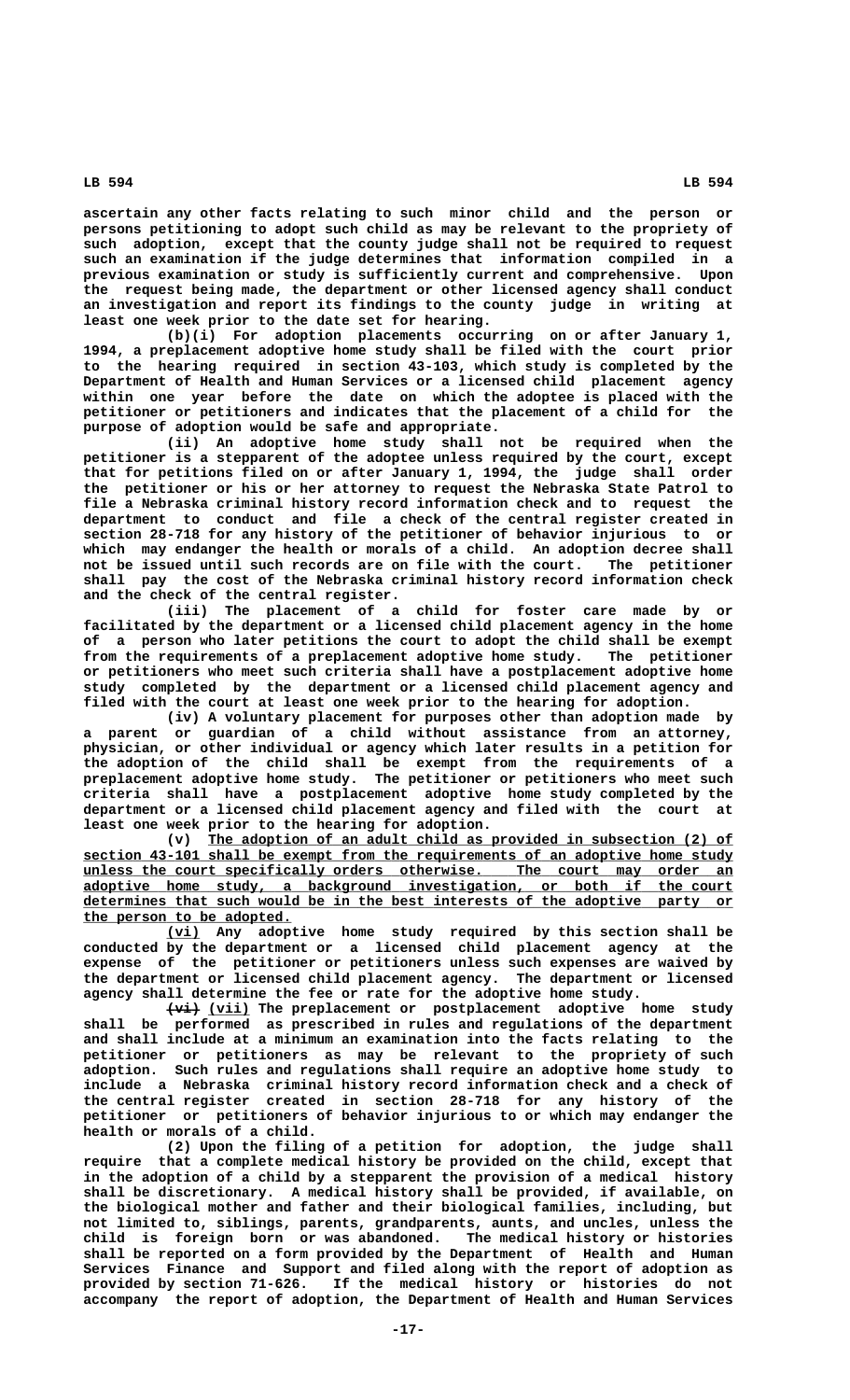**Finance and Support shall inform the court and the State Court Administrator. The medical history or histories shall be made part of the court record. After the entry of a decree of adoption, the court shall retain a copy and forward the original medical history or histories to the Department of Health and Human Services Finance and Support. This subsection shall only apply when the relinquishment or consent for an adoption is given on or after September 1, 1988.**

**Sec. 19. Section 43-109, Reissue Revised Statutes of Nebraska, is amended to read:**

**43-109. (1) If, upon the hearing, the court finds that such adoption is for the best interests of such minor child or such adult child, of \_ — the adopting person's spouse,** a decree of adoption shall be entered. No decree of adoption shall be entered unless (a) it appears that the child has **decree of adoption shall be entered unless (a) it appears that the child has resided with the person or persons petitioning for such adoption for at least six months next preceding the entering of the decree of adoption, except that** such residency requirement shall not apply in an adoption of an adult child<sub>L</sub> **of the adopting person's spouse, (b) the medical histories required by —— ——— ———————— ———————— —————— subsection (2) of section 43-107 have been made a part of the court record, and (c) the court record includes an affidavit or affidavits signed by the relinquishing biological parent, or parents if both are available, in which it is affirmed that, pursuant to section 43-106.02, prior to the relinquishment of the child for adoption, the relinquishing parent was, or parents if both are available were, (i) presented a copy or copies of the nonconsent form provided for in section 43-146.06 and (ii) given an explanation of the effects of filing or not filing the nonconsent form. Subdivisions (b) and (c) of this subsection shall only apply when the relinquishment or consent for an adoption is given on or after September 1, 1988.**

**(2) If the adopted child was born out of wedlock, that fact shall not appear in the decree of adoption.**

**(3) The court may decree such change of name for the adopted child as the petitioner or petitioners may request.**

**Sec. 20. Section 43-402, Reissue Revised Statutes of Nebraska, is amended to read:**

**43-402. It is the intent of the Legislature that the juvenile justice system provide individualized accountability and individualized treatment for juveniles in a manner consistent with public safety to those juveniles who violate the law. The juvenile justice system shall also promote** prevention efforts which are community-based and involve all sectors of the  **\_\_\_\_\_\_\_\_\_\_\_\_\_\_\_\_\_\_\_\_\_\_\_\_\_\_\_\_\_\_\_\_\_\_\_\_\_\_\_\_\_\_\_\_\_\_\_\_\_\_\_\_\_\_ community. Prevention efforts shall be provided through the support of programs and services designed to meet the needs of those juveniles who are identified as being at risk of violating the law and those whose behavior is such that they endanger themselves or others. The goal of the juvenile justice system shall be to provide a range of programs and services which:**

**(1) Retain and support juveniles within their homes whenever possible and appropriate;**

**(2) Provide the least restrictive and most appropriate setting for juveniles while adequately protecting them and the community;**

**(3) Are community-based and are provided in as close proximity to the juvenile's community as possible and appropriate;**

**(4) Provide humane, secure, and therapeutic confinement to those juveniles who present a danger to the community;**

**(5) Provide followup and aftercare services to juveniles when returned to their families or communities to ensure that progress made and behaviors learned are integrated and continued;**

**(6) Hold juveniles accountable for their unlawful behavior in a manner consistent with their long-term needs, stressing the offender's \_\_\_\_\_\_\_\_\_\_\_\_\_\_\_\_\_\_\_\_\_\_\_\_\_\_\_\_\_ \_\_\_\_\_\_\_\_\_\_\_\_\_\_\_\_\_\_\_\_\_\_\_\_\_\_\_\_\_\_\_\_\_\_\_\_\_\_\_\_\_\_\_ responsibility to victims and the community;**

**(7) Base treatment planning and service provision upon an individual \_\_\_\_\_\_\_\_\_\_\_\_\_\_\_\_\_\_\_\_\_\_\_\_\_\_\_\_\_\_\_\_\_\_\_\_\_\_\_\_\_ evaluation of the juvenile's needs recognizing the importance of meeting the \_\_\_\_\_\_\_\_\_\_\_\_\_\_\_\_\_\_\_\_\_\_\_\_\_\_\_\_\_\_\_\_\_\_\_\_\_\_\_\_\_\_\_\_\_\_\_\_\_\_\_\_\_\_\_\_\_\_\_\_\_\_\_\_ educational needs of the juvenile in the juvenile justice system;**

**(8) Are family focused and include the juvenile's family in assessment, case planning, treatment, and service provision as appropriate and \_\_\_ \_\_\_\_\_\_\_\_\_\_\_\_\_\_\_\_\_\_\_\_\_\_\_\_\_\_\_\_\_\_\_\_\_\_\_\_\_\_\_\_\_\_\_\_\_\_\_\_\_\_\_\_\_\_\_\_\_\_\_\_\_\_\_\_\_\_\_\_\_\_\_\_\_\_\_\_\_\_ emphasize parental involvement and accountability in the rehabilitation of their children; \_\_\_\_\_\_\_\_\_\_\_\_\_\_**

**(9) Provide supervision and service coordination, as appropriate, to implement and monitor treatment plans and to prevent reoffending;**

**(10) Provide integrated service delivery through appropriate linkages to other human service agencies; and**

**(11) Promote the development and implementation of community-based programs designed to prevent unlawful behavior and to effectively minimize the depth and duration of the juvenile's involvement in the juvenile justice system.**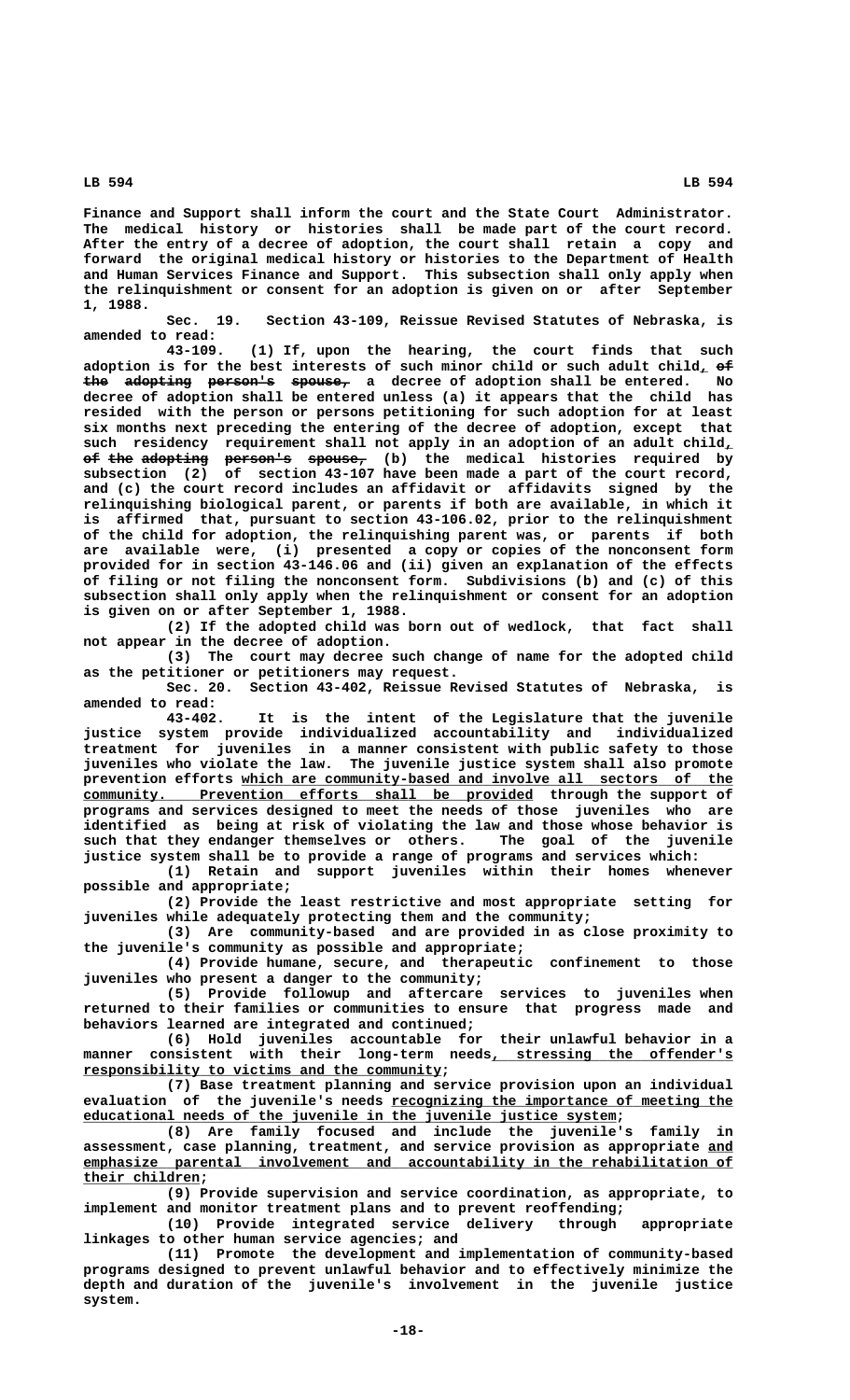**Sec. 21. Section 43-1409, Reissue Revised Statutes of Nebraska, is amended to read:**

**43-1409. The signing of a notarized acknowledgment, whether under section 43-1408.01 or otherwise, by the alleged father shall create a rebuttable presumption of paternity as against the alleged father. The signed, notarized acknowledgment is subject to the right of any signatory to \_\_\_\_\_\_\_\_\_\_\_\_\_\_\_\_\_\_ ————— ——————— rescind the acknowledgment within the earlier of (1) sixty days after signing \_\_\_ ————— or (2) after the date of an administrative or judicial proceeding relating to the child, including a proceeding to establish a support order in which the** signatory is a party<sub>1</sub>  $\tau$  whichever occurs first. After the rescission period **a signed, notarized acknowledgment is considered a legal finding which may be challenged only on the basis of fraud, duress, or material mistake of fact with the burden of proof upon the challenger, and the legal responsibilities, including the child support obligation, of any signatory arising from the acknowledgment shall not be suspended during the challenge, except for good cause shown. Such a signed and notarized acknowledgment or a certified copy or certified reproduction thereof shall be admissible in evidence in any proceeding to establish support.**

**Sec. 22. Section 43-2606, Reissue Revised Statutes of Nebraska, is amended to read:**

**43-2606. (1) The Department of Health and Human Services Regulation \_\_\_\_\_\_\_\_\_\_ \_\_\_\_\_\_\_\_\_\_\_\_\_\_ and Licensure shall adopt and promulgate rules and regulations for mandatory training requirements for providers of child care and school-age-care programs. Such requirements shall include preservice orientation and at least four hours of annual inservice training. All child care programs required to be licensed under section 71-1911 shall show completion of a preservice orientation approved or delivered by the department prior to receiving a provisional license.**

**(2) The department shall initiate a system of documenting the training levels of staff in specific child care settings to assist parents in selecting optimal care settings.**

**(3) The training requirements shall be designed to meet the health, safety, and developmental needs of children and shall be tailored to the needs of licensed providers of child care programs.**

**(4) The department shall provide or arrange for training opportunities throughout the state and shall provide information regarding training opportunities to all providers of child care programs at the time of registration or licensure, when renewing a registration, or on a yearly basis following licensure.**

**(5) Each provider of child care and school-age-care programs receiving orientation or training shall provide his or her social security number to the department.**

**Sec. 23. Section 43-2610, Reissue Revised Statutes of Nebraska, is amended to read:**

**43-2610. (1) There is hereby established the Family Child Care Rules and Regulations Advisory Committee to advise the Department of Health \_\_\_\_\_\_\_\_\_\_\_\_\_\_\_\_\_\_\_\_\_\_\_\_ and Human Services Regulation and Licensure on all aspects of the rules and regulations concerning family child care homes licensed by the department. The advisory committee shall be comprised of at least ten members, seven of whom shall be family child care home providers and three of whom shall be parents. Two providers shall be appointed from each congressional district, and one provider shall be appointed at large. One parent shall be appointed from each congressional district. The members of the advisory committee shall** be appointed by the Director of Health and Human Services Regulation and  **Licensure. \_\_\_\_\_\_\_\_\_**

**(2) The initial members of the advisory committee shall be appointed for staggered terms of one, two, and three years so that no more than one-third, rounded to the next higher whole number, of the members of the committee shall turn over in any given year. Following initial appointments to the advisory committee, appointments shall be for terms of three years. No member shall serve more than two terms on the committee. Members shall be reimbursed for their actual and necessary expenses, including child care, as provided in sections 81-1174 to 81-1177.**

**(3) The advisory committee shall meet at least twice a year but may meet more often at the request of the director or a majority of the committee members. Meetings shall be scheduled on a rotating basis so that a meeting is held in each congressional district.**

**Sec. 24. Section 43-2615, Reissue Revised Statutes of Nebraska, is amended to read:**

**43-2615. To the extent possible, the Child Care and Early Childhood Education Coordinating Committee shall:**

**(1) Serve as an advisory coordinator for all state agencies**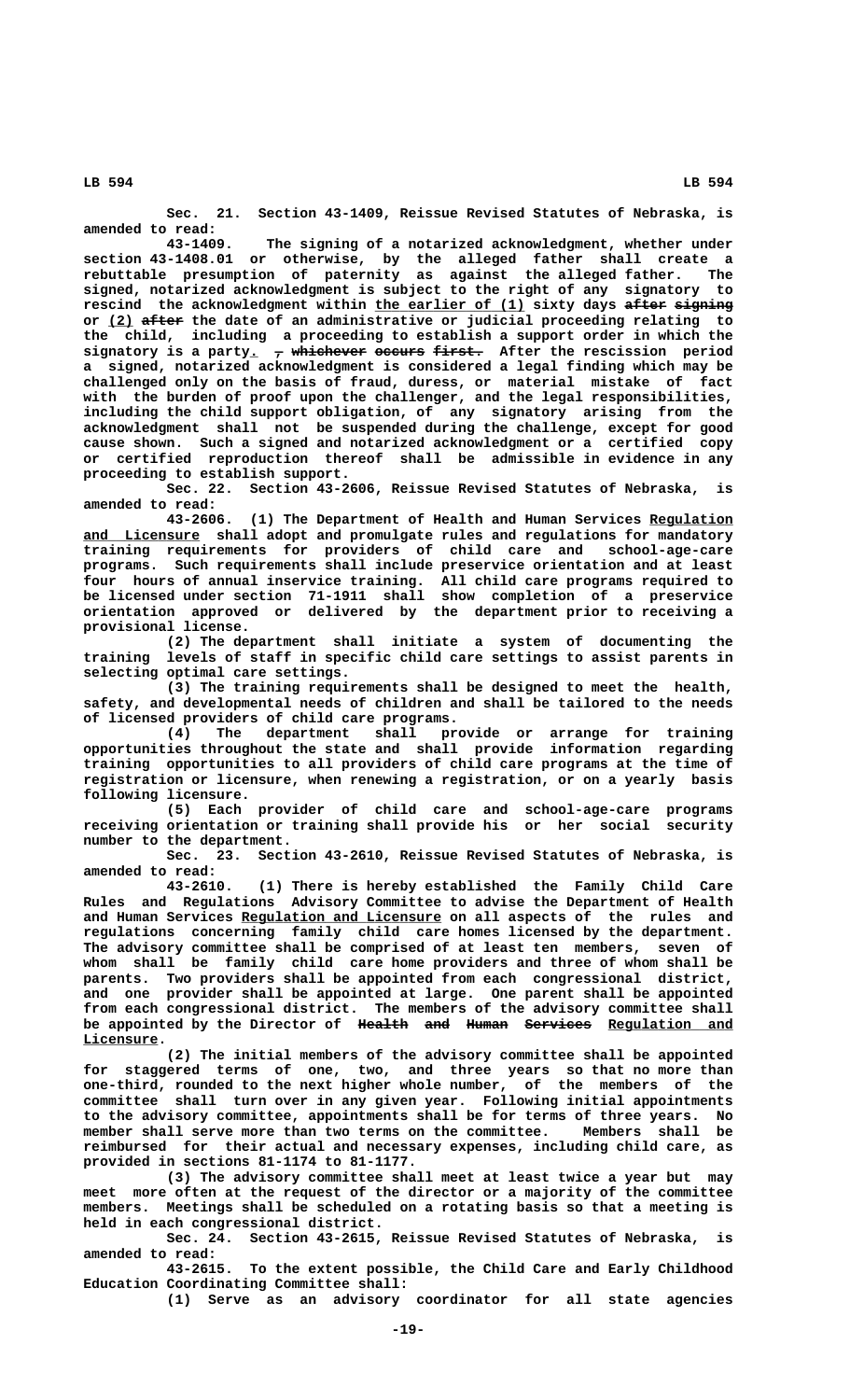**responsible for child care programs and early childhood education for the** purpose of improving communication and interagency coordination. **coordinating committee shall annually review state programs and make recommendations to the agencies and the Legislature which will maximize funding and promote the policies set forth in the Quality Child Care Act;**

**(2) Review and propose changes to the federal Child Care Subsidy program, including the adequacy of the sliding fee schedule;**

**(3) Review administration of any child care expansion grant program; (4) Review and provide input toward the improvement of the quantity and quality of child care in the state, including advice to state agencies in their implementation of existing federal law and regulations as well as planning for future available federal funding;**

**(5) Review rules and regulations or proposed revisions to existing rules and regulations governing the registration or licensing of programs;**

**(6)** Advise the Director of <del>Health and Human Services</del> Regulation and  **\_\_\_\_\_\_\_\_\_ Licensure on the administration of the licensing responsibilities of the \_\_\_\_\_\_\_\_\_\_\_\_\_\_\_\_\_\_\_\_\_\_\_\_ Department of Health and Human Services Regulation and Licensure related to section 71-1910;**

**(7) Make recommendations to the Department of Health and Human \_\_\_\_\_\_\_\_\_\_\_\_\_\_\_\_\_\_\_\_\_\_\_\_\_\_\_\_\_\_\_\_\_\_\_\_\_\_\_\_\_\_\_\_\_\_\_\_\_\_\_\_\_\_\_\_\_\_\_\_\_\_\_\_\_\_ Services, the Department of Health and Human Services Regulation and \_\_\_\_\_\_\_\_\_\_ Licensure, the State Board of Education, the State Department of Education, and all other state agencies involved in the regulation or provision of child care programs and early childhood education on the needs, priorities, programs, and policies relating to child care and early childhood education throughout the state;**

**(8) Study and recommend additional resources for child care programs and early childhood education;**

**(9) Review and provide advice concerning the availability of employment-related child care;**

(10) Advise the Department of Health and Human Services <u>Regulation</u><br>nsure as to whether separate standards are needed for and Licensure as to whether separate standards are needed **before-and-after-school child care programs;**

**(11)** Report annually biennially to the Governor and Legislature on **the status of child care and early childhood education, including information about licensed programs, Head Start, programs administered by the State Department of Education, early childhood education staff training, state accreditation, program compliance with immunization reporting requirements pursuant to section 71-1913.01, and the information required pursuant to section 71-1917. The report shall contain the following data from the child care complaint tracking system: Complaints by license type; allegations and substantiations by licensing rule and by county; and negative licensing actions by the Department of Health and Human Services Regulation and \_\_\_\_\_\_\_\_\_\_\_\_\_\_\_ \_\_\_\_\_\_\_\_\_ Licensure, including suspensions, probationary licenses issued, revocations, denials, and emergency orders. The report shall include such findings and recommendations as are needed for the improvement of child care programs and early childhood education in the State of Nebraska; and**

**(12) Make recommendations as to the need for separate licensing requirements for programs providing child care for children who are medically fragile or technologically dependent and, if such a need is determined, make recommendations as to what the standards shall be.**

**Before making recommendations as outlined by this section, the coordinating committee shall hold public hearings and invite suggestions from parents of children utilizing child care, from providers of such programs, and from other interested parties. At least one public hearing shall be held in the third congressional district.**

**Sec. 25. Section 43-2616, Reissue Revised Statutes of Nebraska, is amended to read:**

**43-2616. Notwithstanding any other provision of law, including section 71-1914, family child care homes licensed by the Department of Health \_\_\_\_\_\_\_\_\_\_\_\_\_\_\_\_\_\_\_\_\_\_\_\_ and Human Services Regulation and Licensure pursuant to section 71-1911 or by a city, village, or county pursuant to subsection (2) of section 71-1914 may be established and operated in any residential zone within the exercised zoning jurisdiction of any city or village.**

**Sec. 26. Section 43-2620, Reissue Revised Statutes of Nebraska, is amended to read:**

**43-2620. The Department of Health and Human Services, the \_\_\_\_\_\_ \_\_\_\_\_\_\_\_\_\_\_\_\_\_\_\_\_\_\_\_\_\_\_\_\_\_\_\_\_\_\_\_\_\_\_\_\_\_\_\_\_\_\_\_\_\_\_\_\_\_\_\_\_\_\_\_\_\_\_\_\_\_\_\_\_\_\_\_ Department of Health and Human Services Regulation and Licensure, and the State Department of Education shall collaborate in their activities and may:**

**(1) Encourage the development of comprehensive systems of child care programs and early childhood education programs which promote the wholesome growth and educational development of children, regardless of the child's level of ability;**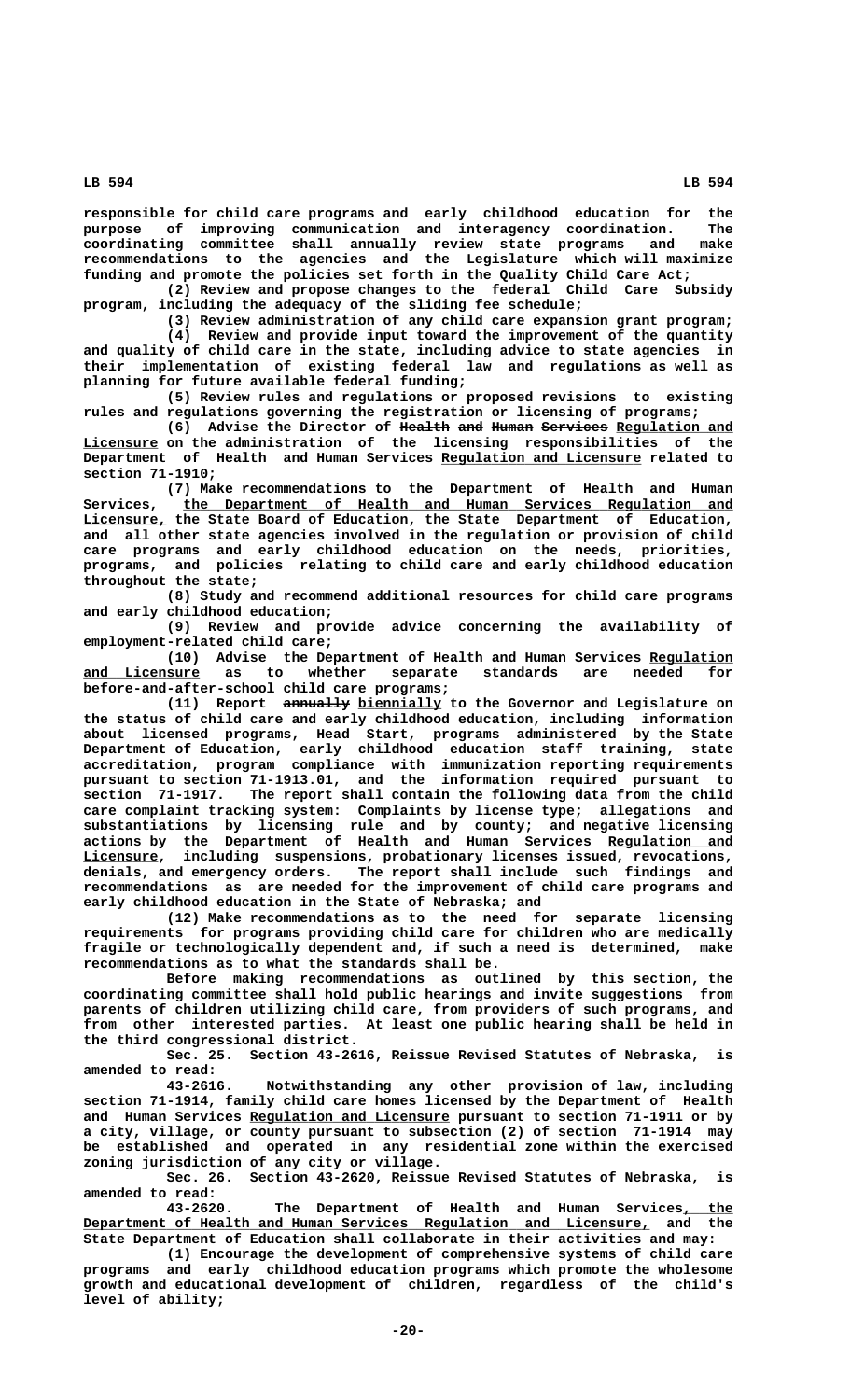**(2) Encourage and promote the provision of parenting education, developmentally appropriate activities, and primary prevention services by program providers;**

**(3) Facilitate cooperation between the private and public sectors in order to promote the expansion of child care;**

**(4) Promote continuing study of the need for child care and early childhood education and the most effective methods by which these needs can be served through governmental and private programs;**

**(5) Coordinate activities with other state agencies serving children and families;**

**(6) Strive to make the state a model employer by encouraging the state to offer a variety of child care benefit options to its employees;**

**(7) Provide training for child care providers as authorized in sections 79-1101 to 79-1103;**

**(8) Develop and support resource and referral services for parents and providers that will be in place statewide by January 1, 1994;**

**(9) Promote the involvement of businesses and communities in the development of child care throughout the state by providing technical assistance to providers and potential providers of child care;**

**(10) Establish a voluntary accreditation process for public and private child care and early childhood education providers, which process promotes program quality;**

**(11) Provide and coordinate staff assistance to the Child Care and Early Childhood Education Coordinating Committee;**

**(12) At least biennially, develop an inventory of programs and early childhood education programs provided to children in Nebraska and identify the number of children receiving and not receiving such services, the types of programs under which the services are received, and the reasons children not receiving the services are not being served; and**

**(13) Support the identification and recruitment of persons to provide child care for children with special needs.**

**Sec. 27. Section 43-3301, Reissue Revised Statutes of Nebraska, is amended to read:**

**43-3301. Sections 43-3301 to 43-3326 and section 29 of this act \_\_\_\_\_\_\_\_\_\_\_\_\_\_\_\_\_\_\_\_\_\_\_\_\_\_ shall be known and may be cited as the License Suspension Act.**

**Sec. 28. Section 43-3303, Reissue Revised Statutes of Nebraska, is amended to read:**

**43-3303. For purposes of the License Suspension Act, the definitions found in sections 43-3304 to 43-3313 and section 29 of this act \_\_\_\_\_\_\_\_\_\_\_\_\_\_\_\_\_\_\_\_\_\_\_\_\_\_\_\_\_ apply.**

 **\_\_\_\_\_\_\_\_\_\_\_\_\_\_\_\_\_\_\_\_\_\_\_\_\_\_\_\_\_\_\_\_\_\_\_\_\_\_\_\_\_\_\_\_\_\_\_\_\_\_\_\_\_\_\_\_ Sec. 29. Director means the Director of Health and Human Services \_\_\_\_\_\_\_\_\_\_\_\_\_\_\_\_\_\_\_\_\_\_\_ or his or her designee.**

**Sec. 30. Section 43-3314, Reissue Revised Statutes of Nebraska, is amended to read:**

**43-3314. (1) When the Director of Health and Human Services ———————— —— —————— ——— ————— ———————— \_\_\_\_\_\_\_\_ director or a county attorney or authorized attorney has made reasonable efforts to verify and has reason to believe that a license holder in a case receiving services under Title IV-D of the Social Security Act, as amended, (a) is delinquent on a support order in an amount equal to the support due and payable for more than a three-month period of time, (b) is not in compliance with a payment plan for amounts due as determined by a county attorney, an authorized attorney, or the Department of Health and Human Services for such past-due support, or (c) is not in compliance with a payment plan for amounts due under a support order pursuant to a court order for such past-due support, and therefor determines to certify the license holder to the appropriate licensing authority, the director, county attorney, or authorized attorney shall send written notice to the license holder by certified mail to the last-known address of the license holder or to the last-known address of the license holder available to the court pursuant to section 42-364.13. For purposes of this section, reasonable efforts to verify means reviewing the case file and having written or oral communication with the clerk of the court of competent jurisdiction and with the license holder. Reasonable efforts to verify may also include written or oral communication with custodial parents.**

**(2) The notice shall specify:**

(a) That the <del>Director</del> of Health and Human Services director, county **attorney, or authorized attorney intends to certify the license holder to the Department of Motor Vehicles and to relevant licensing authorities pursuant to subsection (3) of section 43-3318 as a license holder described in subsection (1) of this section;**

**(b) The court or agency of competent jurisdiction which issued the support order or in which the support order is registered;**

**(c) That an enforcement action for a support order will incorporate**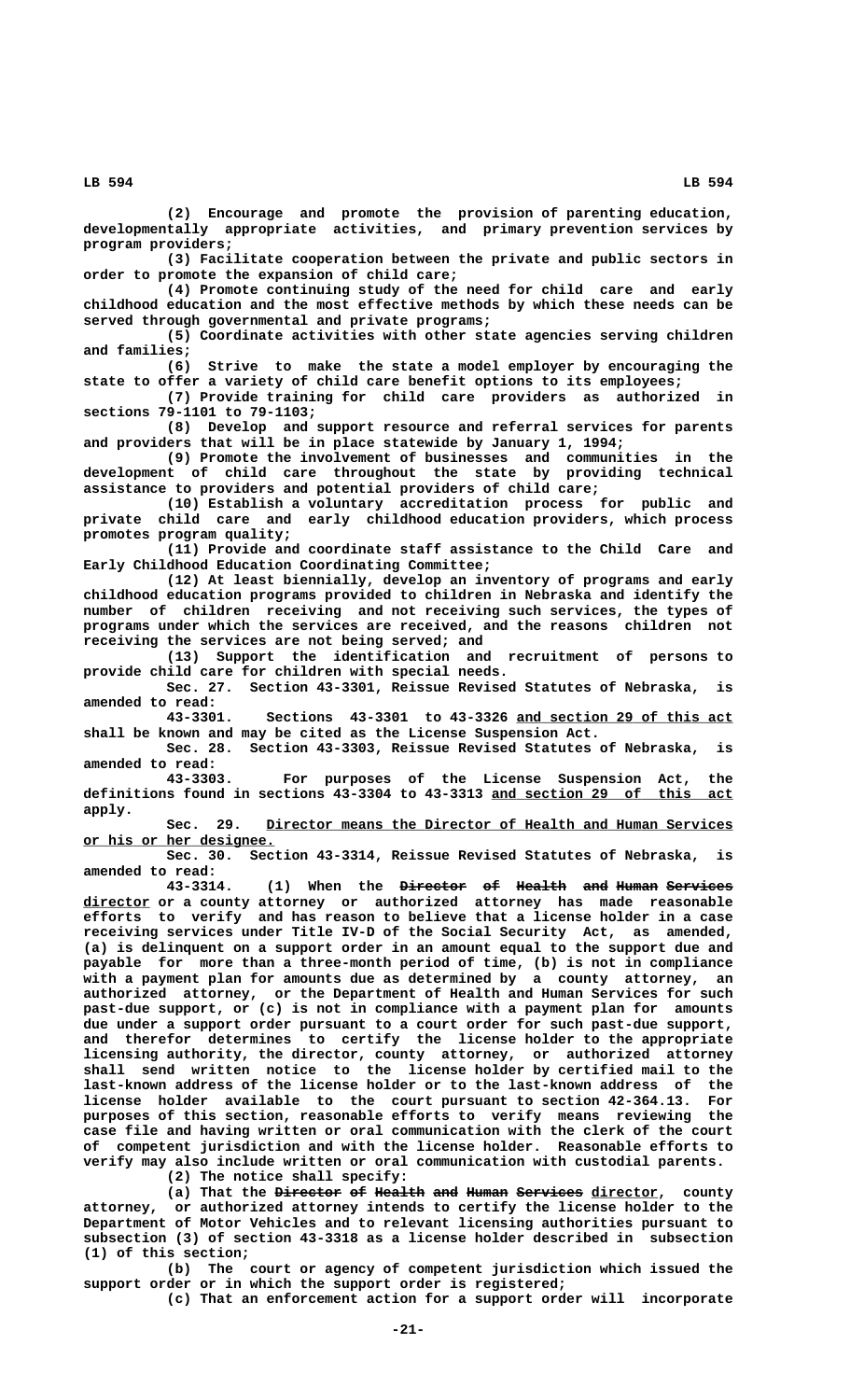**any amount delinquent under the support order which may accrue in the future; (d) That a license holder who is in violation of a support order can come into compliance by:**

 **\_\_\_\_\_\_\_\_\_\_\_\_\_\_\_\_\_\_\_\_\_\_\_\_\_\_\_\_\_\_\_\_\_\_\_\_\_\_ (i) Paying current support if a current support obligation exists; and**

**(ii) Paying all past-due support or, if unable to pay all past-due support and if a payment plan for such past-due support has not been determined, by making payments in accordance with a payment plan determined by the county attorney, the authorized attorney, or the Department of Health and Human Services for such past-due support; and**

**(e) That within thirty days after issuance of the notice, the license holder may either:**

**(i) Request administrative review in the manner specified in the notice to contest a mistake of fact. Mistake of fact means an error in the identity of the license holder or an error in the determination of whether the license holder is a license holder described in subsection (1) of this section; or**

**(ii) Seek judicial review by filing a petition in the court of competent jurisdiction of the county where the support order was issued or registered or, in the case of a foreign support order not registered in Nebraska, the court of competent jurisdiction of the county where the child resides if the child resides in Nebraska or the court of competent jurisdiction of the county where the license holder resides if the child does not reside in Nebraska.**

**Sec. 31. Section 43-3318, Reissue Revised Statutes of Nebraska, is amended to read:**

**43-3318. (1) The Director of Health and Human Services director, ———————— —— —————— ——— ————— ———————— \_\_\_\_\_\_\_\_ county attorney, authorized attorney, or court of competent jurisdiction may certify in writing to the Department of Motor Vehicles, relevant licensing authorities, and, if the license holder is a member of the Nebraska State Bar Association, the Nebraska State Bar Association's Counsel for Discipline, that a license holder is a license holder described in subsection (1) of section 43-3314 if:**

**(a) The license holder does not timely request either administrative review or judicial review upon issuance of a notice under subsection (2) of section 43-3314, is still a license holder described in subsection (1) of section 43-3314 thirty-one days after issuance of the notice, and does not obtain a written confirmation of compliance from the Department of Health and Human Services, county attorney, or authorized attorney pursuant to section 43-3320 within thirty-one days after issuance of the notice;**

**(b) The Department of Health and Human Services issues a decision after a hearing that finds the license holder is a license holder described in subsection (1) of section 43-3314, the license holder is still a license holder described in such subsection thirty-one days after issuance of that decision, and the license holder does not seek judicial review of the decision within the ten-day appeal period provided in section 43-3317; or**

**(c) The court of competent jurisdiction enters a judgment on a petition for judicial review, initiated under either section 43-3315 or 43-3317, that finds the license holder is a license holder described in subsection (1) of section 43-3314.**

**(2) The court of competent jurisdiction, after providing appropriate notice, may certify a license holder to the Department of Motor Vehicles and relevant licensing authorities if a license holder has failed to comply with subpoenas or warrants relating to paternity or child support proceedings.**

**(3) If the <del>Director</del> of Health and Human Services director, county attorney, authorized attorney, or court of competent jurisdiction determines to certify a license holder to the appropriate licensing authority, then the Director of Health and Human Services director, county attorney, authorized ———————— —— —————— ——— ————— ———————— \_\_\_\_\_\_\_\_ attorney, or court of competent jurisdiction shall certify a license holder in the following order and in compliance with the following restrictions:**

**(a) To the Department of Motor Vehicles to suspend the license holder's operator's license, except the Department of Motor Vehicles shall not suspend the license holder's commercial driver's license or restricted commercial driver's license. If a license holder possesses a commercial** driver's license or restricted commercial driver's license, the <del>Director</del> <del>of</del> Health and Human Services director, county attorney, authorized attorney, or **court of competent jurisdiction shall certify such license holder pursuant to subdivision (b) of this subsection. If the license holder fails to come into compliance with the support order as provided in section 43-3314 or with subpoenas and warrants relating to paternity or child support proceedings within ten working days after the date on which the license holder's** operator's license suspension becomes effective, then the Director of Health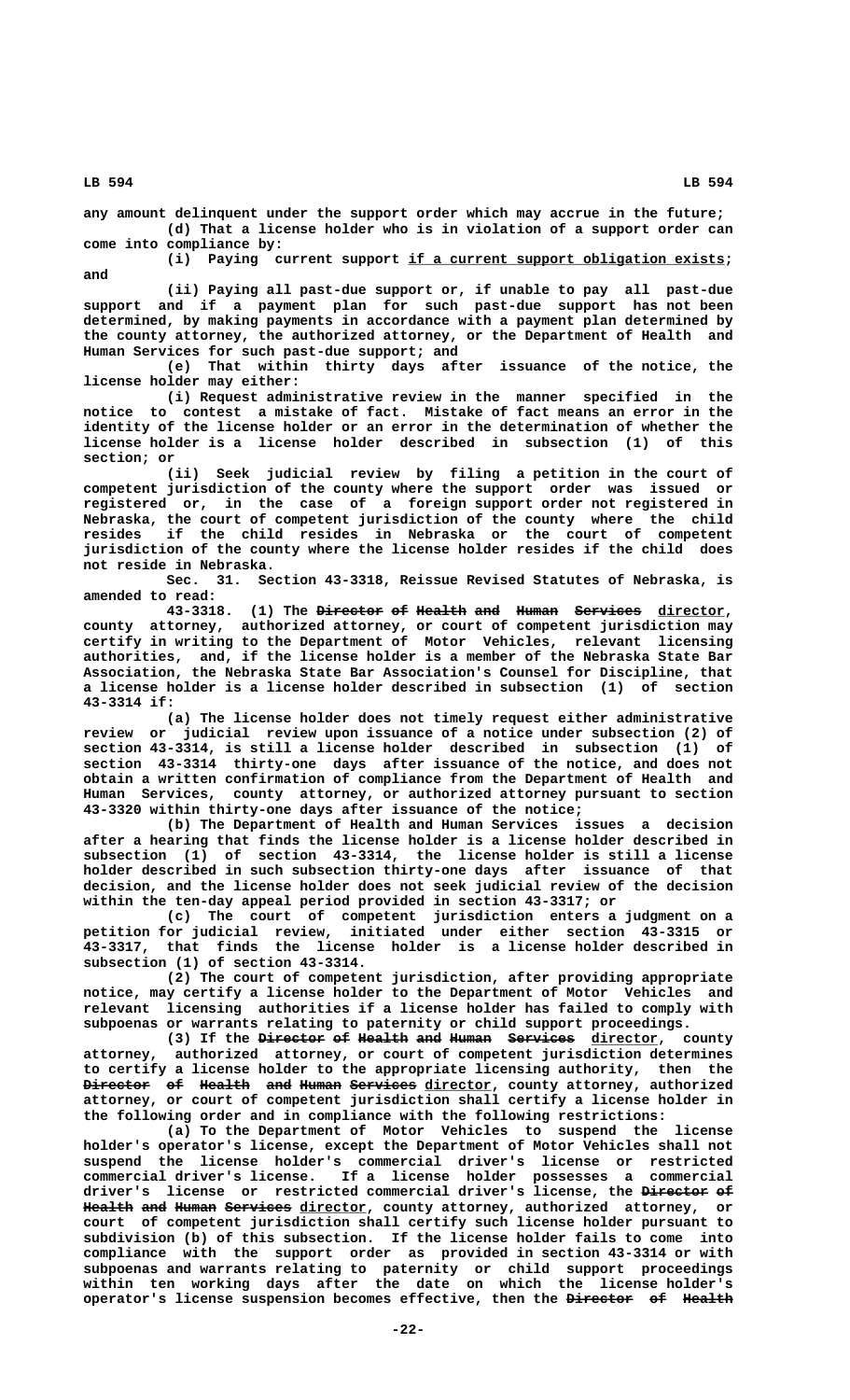and Human Services director, county attorney, authorized attorney, or court of **competent jurisdiction may certify the license holder pursuant to subdivision (b) of this subsection without further notice;**

**(b) To the relevant licensing authority to suspend the license holder's recreational license once the Game and Parks Commission has operative the electronic or other automated retrieval system necessary to suspend recreational licenses. If the license holder does not have a recreational license and until the Game and Parks Commission has operative the electronic or other automated retrieval system necessary to suspend recreational licenses, the <del>Director</del> of Health and Human Services director, county attorney, authorized attorney, or court of competent jurisdiction may certify the license holder pursuant to subdivision (c) of this subsection. If the license holder fails to come into compliance with the support order as provided in section 43-3314 or with subpoenas and warrants relating to paternity or child support proceedings within ten working days after the date on which the** license holder's recreational license suspension becomes effective, **Director of Health and Human Services director, county attorney, authorized ———————— —— —————— ——— ————— ———————— \_\_\_\_\_\_\_\_ attorney, or court of competent jurisdiction may certify the license holder pursuant to subdivision (c) of this subsection without further notice; and**

**(c) To the relevant licensing authority to suspend the license holder's professional license, occupational license, commercial driver's license, or restricted commercial driver's license.**

(4) If the <del>Director</del> of Health and Human Services director, county **attorney, authorized attorney, or court of competent jurisdiction certifies the license holder to the Department of Motor Vehicles, the Department of Motor Vehicles shall suspend the operator's license of the license holder ten working days after the date of certification. The Department of Motor Vehicles shall without undue delay notify the license holder by certified mail that the license holder's operator's license will be suspended and the date the suspension becomes effective. No person shall be issued an operator's license by the State of Nebraska if at the time of application for a license the person's operator's license is suspended under this section. Any person whose operator's license has been suspended shall return his or her license to the Department of Motor Vehicles within five working days after receiving the notice of the suspension. If any person fails to return the license, the Department of Motor Vehicles shall direct any peace officer to secure possession of the operator's license and to return it to the Department of Motor Vehicles. The peace officer who is directed to secure possession of the license shall make every reasonable effort to secure the license and return it to the Department of Motor Vehicles or shall show good cause why the license cannot be returned. An appeal of the suspension of an operator's license under this section shall be pursuant to section 60-4,105. A license holder whose operator's license has been suspended under this section may apply for an employment driving permit as provided by sections 60-4,129 and 60-4,130, except that the license holder is not required to fulfill the driver improvement or driver education and training course requirements of subsection (2) of section 60-4,130.**

**(5) Except as provided in subsection (6) of this section as it pertains to a license holder who is a member of the Nebraska State Bar Association, if the Director of Health and Human Services director, county ———————— —— —————— ——— ————— ———————— \_\_\_\_\_\_\_\_ attorney, authorized attorney, or court of competent jurisdiction certifies the license holder to a relevant licensing authority, the relevant licensing authority, notwithstanding any other provision of law, shall suspend the license holder's professional, occupational, or recreational license and the license holder's right to renew the professional, occupational, or recreational license ten working days after the date of certification. The relevant licensing authority shall without undue delay notify the license holder by certified mail that the license holder's professional, occupational, or recreational license will be suspended and the date the suspension becomes effective.**

**(6)** If the **Director of Health and Human** Services director, county **attorney, authorized attorney, or court of competent jurisdiction certifies a license holder who is a member of the Nebraska State Bar Association to the Counsel for Discipline of the Nebraska State Bar Association, the Nebraska Supreme Court may suspend the license holder's license to practice law. It is the intent of the Legislature to encourage all license holders to comply with their child support obligations. Therefor, the Legislature hereby requests that the Nebraska Supreme Court adopt amendments to the rules regulating the Nebraska State Bar Association, if necessary, which provide for the discipline of an attorney who is delinquent in the payment of or fails to pay his or her child support obligation.**

**(7) The Department of Health and Human Services, or court of**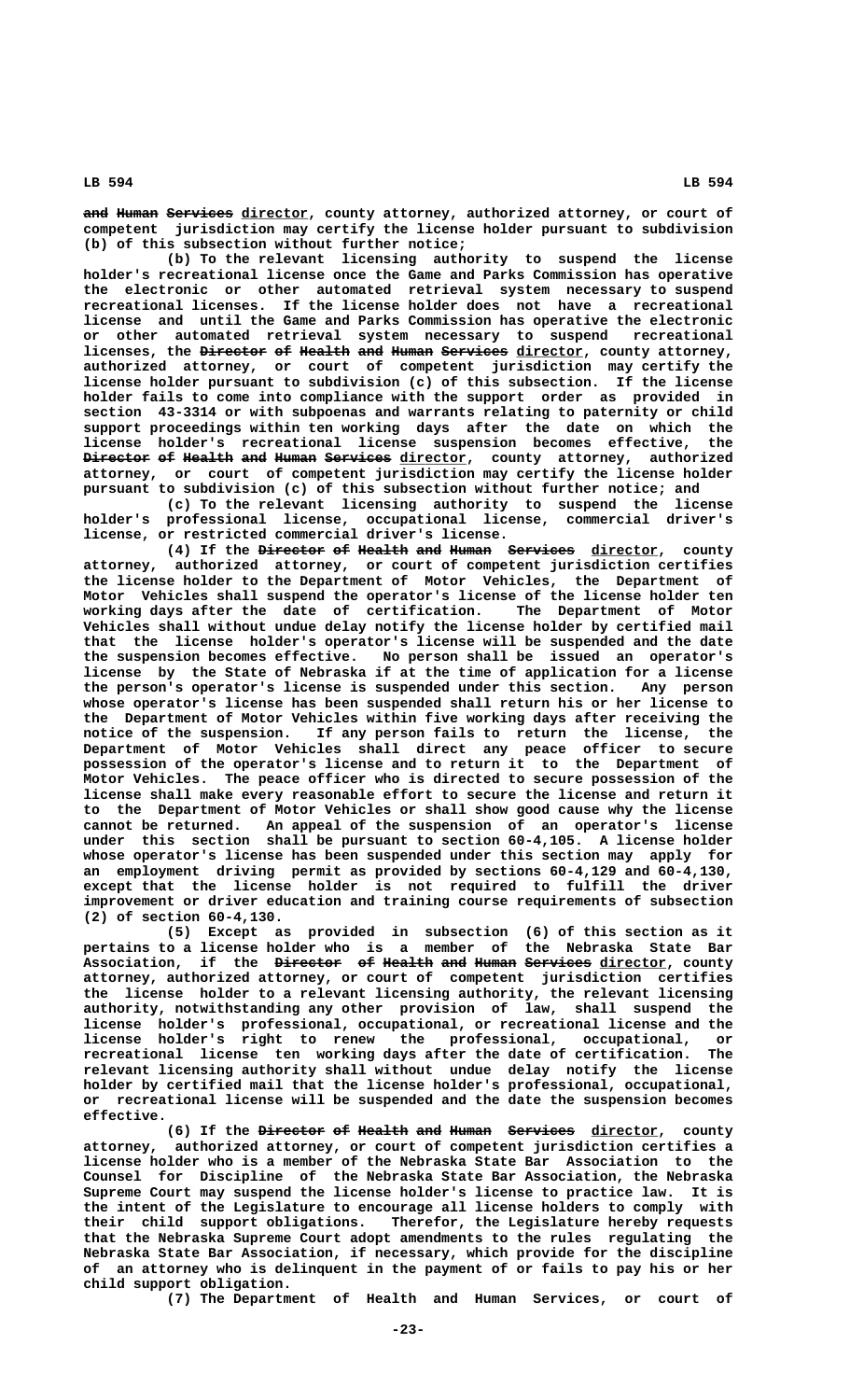**competent jurisdiction when appropriate, shall send by certified mail to the license holder at the license holder's last-known address a copy of any certification filed with the Department of Motor Vehicles or a relevant licensing authority and a notice which states that the license holder's operator's license will be suspended ten working days after the date of certification and that the suspension of a professional, occupational, or recreational license pursuant to subsection (5) of this section becomes effective ten working days after the date of certification.**

**Sec. 32. Section 43-3326, Reissue Revised Statutes of Nebraska, is amended to read:**

**43-3326.** The Director of Health and Human Services director shall **issue a report to the Legislature on or before January 31 of each year which discloses the number of professional, occupational, or recreational licenses which were suspended and the number which were erroneously suspended and restored as a result of the License Suspension Act for the prior year. The Director of Motor Vehicles shall issue a report to the Legislature on or before January 31 of each year which discloses the number of operators' licenses which were suspended and the number which were erroneously suspended and restored as a result of the License Suspension Act for the prior year.**

Sec. 33. Section 43-3327, Reissue Revised Statutes of Nebraska, **amended to read:**

**43-3327. (1) For purposes of this section:**

**(a) Authorized attorney has the same meaning as in section 43-1704; \_\_\_\_\_\_\_\_\_\_\_\_\_\_\_\_\_\_\_\_\_\_\_\_\_\_\_\_\_\_\_\_\_\_\_\_\_\_\_\_\_\_\_\_\_\_\_\_\_\_\_\_\_\_\_\_\_\_\_\_\_\_\_ (b) Director means the Director of Health and Human Services or his**

 **\_\_\_\_\_\_\_\_\_\_\_\_\_\_\_\_ or her designee; \_\_\_ (c) Genetic testing means genetic testing ordered pursuant to section 43-1414; and**

 $\leftarrow$  (d) Support order has the same meaning as in section 43-1717.

**(2) Notwithstanding any other provision of law regarding the confidentiality of records, the Director of Health and Human Services ———————— —— —————— ——— ————— ———————— \_\_\_\_\_\_\_\_ director, a county attorney, or an authorized attorney may, without obtaining a court or administrative order:**

> **(a) Compel by subpoena (i) information relevant to establishing, modifying, or enforcing a support order and (ii) genetic testing of an individual relevant to establishing, modifying, or enforcing a support order. Such information includes, but is not limited to, relevant financial records and other relevant records including the name, address, and listing of financial assets or liabilities from public or private entities. If a person fails or refuses to obey the subpoena, the director, a county attorney, or an authorized attorney may apply to a judge of the court of competent jurisdiction for an order directing such person to comply with the subpoena. Failure to obey such court order may be punished by the court as contempt of court; and**

> **(b) Obtain access to information contained in the records, including automated data bases, of any state or local agency which is relevant to establishing, modifying, or enforcing a support order or to ordering genetic testing. Such records include, but are not limited to, vital records, state and local tax and revenue records, titles to real and personal property, employment security records, records of correctional institutions, and records concerning the ownership and control of business entities.**

> (3) The <del>Director</del> <del>of Health and Human Services</del> director shall **subpoena or access information as provided in subsection (2) of this section at the request of a state agency of another state which administers Title IV-D of the federal Social Security Act for such information. The Department of Health and Human Services may charge a fee for this service which does not exceed the cost of providing the service.**

> **(4) All information acquired pursuant to this section is confidential and cannot be disclosed or released except to other agencies which have a legitimate and official interest in the information for carrying out the purposes of this section. A person who receives such information, subject to the provisions of this subsection on confidentiality and restrictions on disclosure or release, is immune from any civil or criminal liability. A person who cooperates in good faith by providing information or records under this section is immune from any civil or criminal liability. Any person acquiring information pursuant to this section who discloses or releases such information in violation of this subsection is guilty of a Class III misdemeanor. The disclosure or release of such information regarding an individual is a separate offense from information disclosed or released regarding any other individual.**

> **Sec. 34. Section 68-1020, Revised Statutes Supplement, 1998, is amended to read:**

**68-1020. (1) Medical assistance shall be paid on behalf of**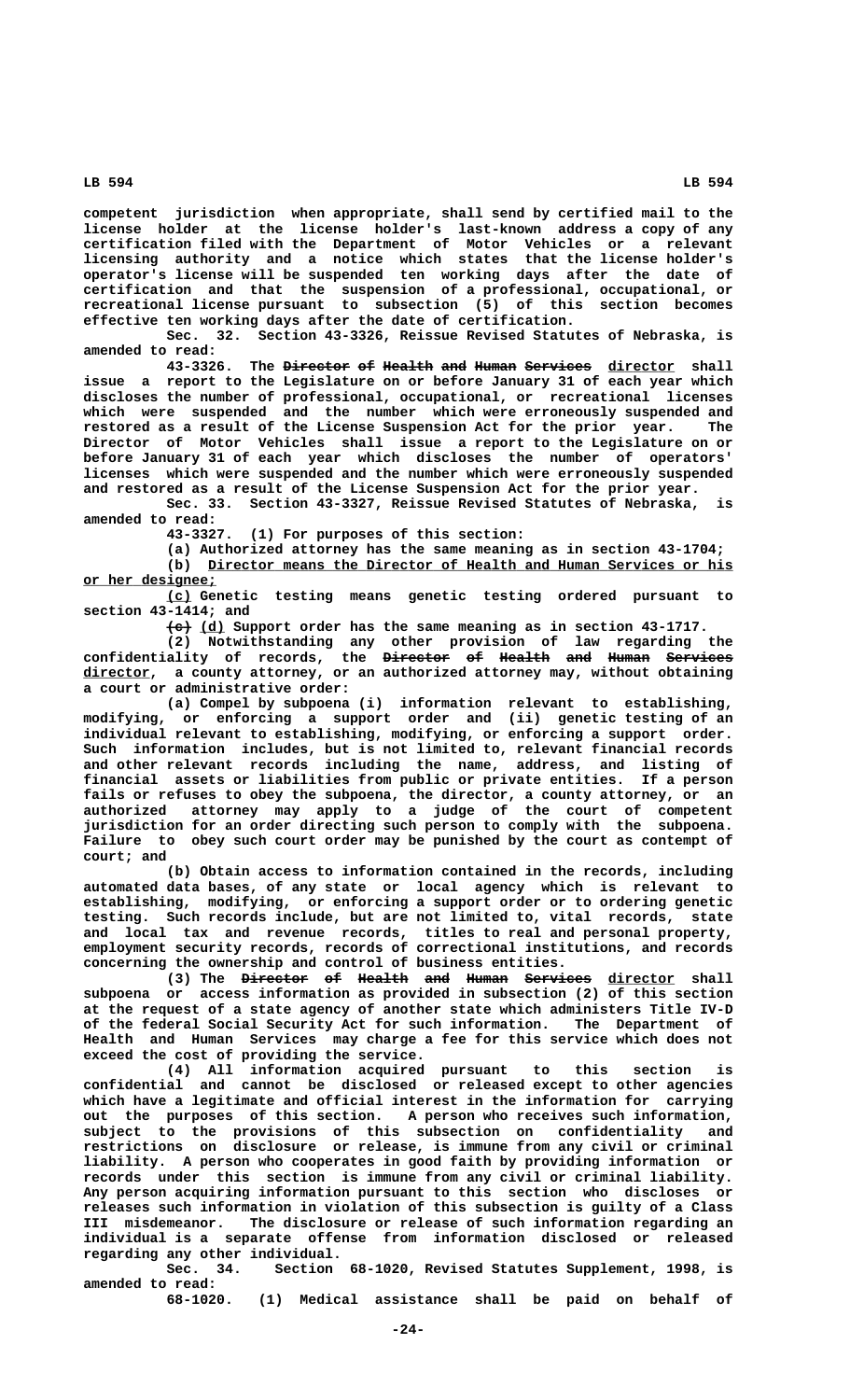**dependent children, aged persons, blind individuals, and disabled individuals, as defined in sections 43-504 and 68-1002 to 68-1005, and on behalf of all individuals less than twenty-one years of age who are eligible under section**

**1905(a) of the federal Social Security Act, as amended. (2) The Director of Finance and Support shall adopt and promulgate rules and regulations governing provision of such medical assistance benefits to qualified individuals:**

**(a) Who are presumptively eligible as allowed under 42 U.S.C. 1396a, as amended, and section 1920A of the federal Social Security Act, as amended;**

**(b) Who have income at or below one hundred eighty-five percent of the Office of Management and Budget poverty line, as allowed under Title XIX and Title XXI of the federal Social Security Act, as amended, without regard to resources, including all children under nineteen years of age and pregnant women as allowed under 42 U.S.C. 1396a, as amended, and section 2110 of the federal Social Security Act, as amended. Children described in this subdivision shall remain eligible for a twelve-month period of time from the date of eligibility prior to redetermination of eligibility; or**

**(c) Who are medically needy caretaker relatives as allowed under section 1905(a)(ii) of the federal Social Security Act, as amended, and who have children with allocated income as follows:**

**(i) At or below one hundred fifty percent of the Office of Management and Budget poverty line with eligible children one year of age or younger;**

**(ii) At or below one hundred thirty-three percent of the Office of Management and Budget poverty line with eligible children over one year of age and under six years of age; or**

**(iii) At or below one hundred percent of the Office of Management and Budget poverty line with eligible children six years of age or more and under fifteen years of age.**

 **\_\_\_\_\_\_\_\_\_\_\_\_\_\_\_\_\_\_\_\_\_\_\_\_\_\_\_\_\_\_\_\_\_\_\_\_\_\_\_\_\_\_\_\_\_\_\_\_\_\_\_\_\_\_\_\_\_\_\_\_\_\_\_\_\_\_\_\_ (3) As allowed pursuant to 42 U.S.C. 1396a(a)(10)(A)(ii), medical \_\_\_\_\_\_\_\_\_\_\_\_\_\_\_\_\_\_\_\_\_\_\_\_\_\_\_\_\_\_\_\_\_\_\_\_\_\_\_\_\_\_\_\_\_\_\_\_\_\_\_\_\_\_\_\_\_\_\_\_\_\_\_\_\_\_\_\_\_\_\_\_\_\_\_\_\_\_ assistance shall be paid on behalf of disabled persons as defined in section \_\_\_\_\_\_\_\_\_\_\_\_\_\_\_\_\_\_\_\_\_\_\_\_\_\_\_\_\_\_\_\_\_\_\_\_\_\_\_\_\_\_\_\_\_\_\_\_\_\_\_\_\_\_\_\_\_\_\_\_\_\_\_\_\_\_\_\_\_\_\_\_\_\_\_\_\_\_ 68-1005 who are in families whose net income is less than two hundred fifty** percent of the Office of Management and Budget income poverty line applicable  **\_\_\_\_\_\_\_\_\_\_\_\_\_\_\_\_\_\_\_\_\_\_\_\_\_\_\_\_\_\_\_\_\_\_\_\_\_\_\_\_\_\_\_\_\_\_\_\_\_\_\_\_\_\_\_\_\_\_\_\_\_\_\_\_\_\_\_\_\_\_\_\_\_\_\_\_\_\_ to a family of the size involved and who but for earnings in excess of the**  $1$ imit established under 42 U.S.C. 1396d(q)(2)(B) of the federal Social  **\_\_\_\_\_\_\_\_\_\_\_\_\_\_\_\_\_\_\_\_\_\_\_\_\_\_\_\_\_\_\_\_\_\_\_\_\_\_\_\_\_\_\_\_\_\_\_\_\_\_\_\_\_\_\_\_\_\_\_\_\_\_\_\_\_\_\_\_\_\_\_\_\_\_\_\_\_\_ Security Act, as amended, would be considered to be receiving federal \_\_\_\_\_\_\_\_\_\_\_\_\_\_\_\_\_\_\_\_\_\_\_\_\_\_\_\_\_\_\_\_\_\_\_\_\_\_\_\_\_\_\_\_\_\_\_\_\_\_\_\_\_\_\_\_\_\_\_\_\_\_\_\_\_\_\_\_\_\_\_\_\_\_\_\_\_\_ Supplemental Security Income. The Department of Health and Human Services** shall apply for a waiver to disregard any unearned income that is contingent  **\_\_\_\_\_\_\_\_\_\_\_\_\_\_\_\_\_\_\_\_\_\_\_\_\_\_\_\_\_\_\_\_\_\_\_\_\_\_\_\_\_\_\_\_\_\_\_\_\_\_\_\_\_\_\_\_\_\_\_\_\_\_\_\_\_\_\_\_\_\_\_\_\_\_\_\_\_\_ upon a trial work period in applying the Supplemental Security Income \_\_\_\_\_\_\_\_\_\_\_\_\_\_\_\_\_\_\_\_\_\_\_\_\_\_\_\_\_\_\_\_\_\_\_\_\_\_\_\_\_\_\_\_\_\_\_\_\_\_\_\_\_\_\_\_\_\_\_\_\_\_\_\_\_\_\_\_\_\_\_\_\_\_\_\_\_\_ standard. Such disabled persons shall be subject to payment of premiums as a \_\_\_\_\_\_\_\_\_\_\_\_\_\_\_\_\_\_\_\_\_\_\_\_\_\_\_\_\_\_\_\_\_\_\_\_\_\_\_\_\_\_\_\_\_\_\_\_\_\_\_\_\_\_\_\_\_\_\_\_\_\_\_\_\_\_\_\_\_\_\_\_\_\_\_\_\_\_ percentage of the family's net income beginning at not less than two hundred \_\_\_\_\_\_\_\_\_\_\_\_\_\_\_\_\_\_\_\_\_\_\_\_\_\_\_\_\_\_\_\_\_\_\_\_\_\_\_\_\_\_\_\_\_\_\_\_\_\_\_\_\_\_\_\_\_\_\_\_\_\_\_\_\_\_\_\_\_\_\_\_\_\_\_\_\_\_ percent of the Office of Management and Budget net income poverty line. Such** premiums shall be graduated based on family income and shall not be less than  **\_\_\_\_\_\_\_\_\_\_\_\_\_\_\_\_\_\_\_\_\_\_\_\_\_\_\_\_\_\_\_\_\_\_\_\_\_\_\_\_\_\_\_\_\_\_\_\_\_\_\_\_\_\_\_\_\_\_ two percent or more than ten percent of family net income.**

> **Sec. 35. Section 71-1,132.09, Reissue Revised Statutes of Nebraska, is amended to read:**

> The board, at the last scheduled meeting of the **calendar year, shall meet annually during the month of January and shall elect \_\_\_\_\_\_\_\_\_\_\_\_\_\_ ———— ———————— —————— ——— ————— —— ——————— ——— ———— from its members a president, vice president, and secretary, each of whom** shall hold office for one year. It The board shall hold at least three **regular meetings each year upon such dates and times as may be determined by the board. A quorum shall be a simple majority of the appointed members of the board.**

> **Sec. 36. Section 71-1,132.11, Reissue Revised Statutes of Nebraska, is amended to read:**

> **71-1,132.11. The board may adopt, promulgate, and revise, with the approval of the department, such rules and regulations consistent with the Nurse Practice Act as may be necessary to carry the act into effect. All such rules and regulations shall be published and distributed. The board shall: (1) Adopt reasonable and uniform standards for nursing practice and**

> $\frac{m}{2}$  and  $\frac{m}{2}$  are reviewed at least every four years;

**(2) If requested, issue or decline to issue advisory opinions defining acts which in the opinion of the board are or are not permitted in the practice of nursing as defined in section 71-1,132.05. Such opinions shall be considered informational only and are nonbinding;**

**(3) Establish rules and regulations for approving and classifying programs preparing practical and professional nurses, taking into consideration administrative and organizational patterns, the curriculum, students, student services, faculty, and instructional resources and** facilities, and provide surveys for each educational program at least every four years or more frequently as deemed necessary as determined by the board; **(4) Approve educational programs which meet the requirements of the**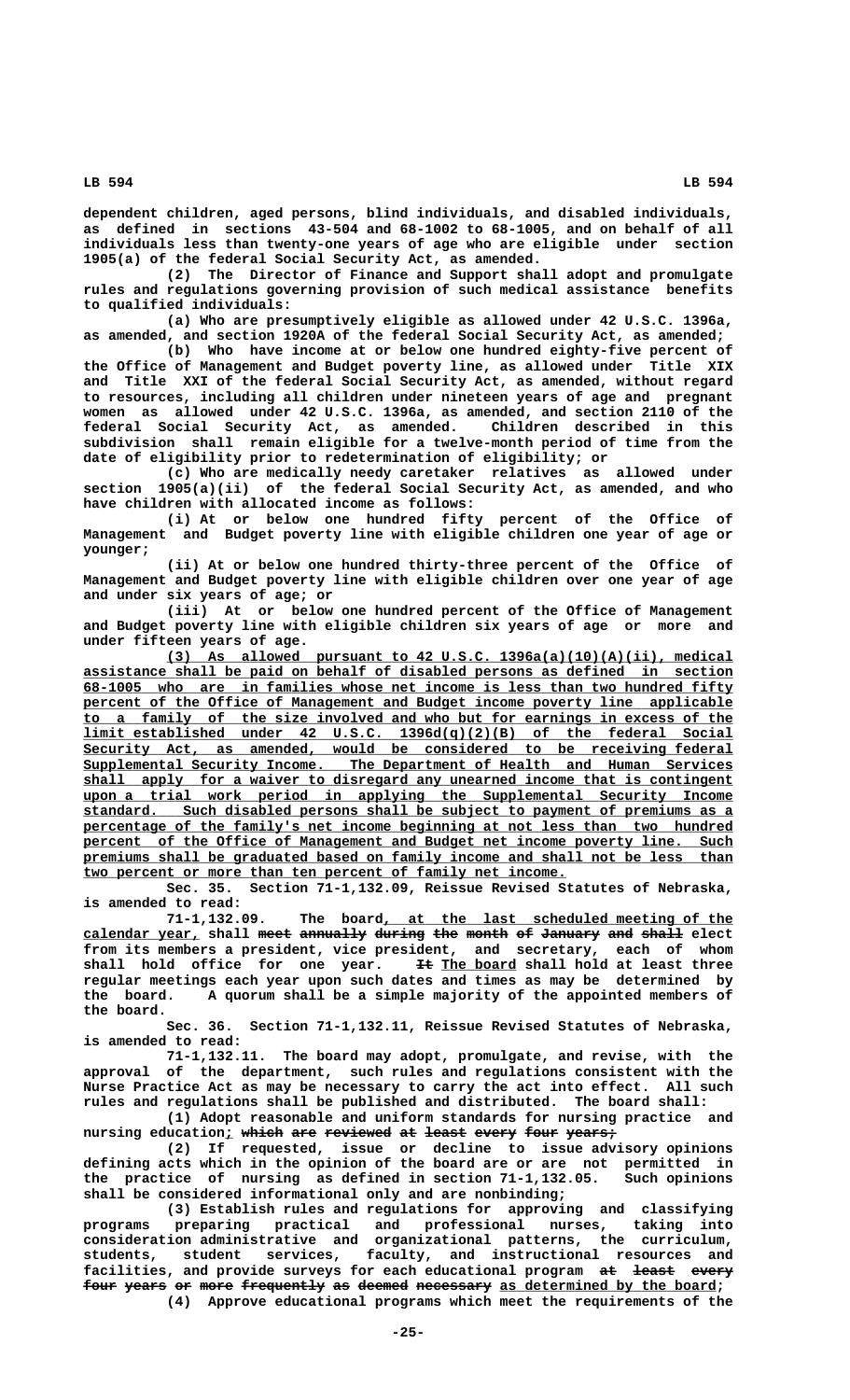**act;**

**(5) Examine, license, and renew the licenses of duly qualified applicants;**

**(6) Keep a record of all its proceedings and compile an annual report for distribution;**

**(7) Develop standards for continued competency of licensees continuing in or returning to practice;**

**(8) Adopt rules and regulations establishing standards for delegation of nursing activities, including training or experience requirements, competency determination, and nursing supervision;**

**(9) Make recommendations in accordance with section 71-168.01 regarding licensure and disciplinary dispositions for individuals who have violated the act and upon the grounds provided in the Uniform Licensing Law; (10) Collect data regarding nursing;**

 **— \_\_\_ \_ (11) Provide consultation, and conduct conferences, forums, studies, and research on nursing practice and education;**

**(12) Join organizations that develop and regulate the national nursing licensure examinations and exclusively promote the improvement of the legal standards of the practice of nursing for the protection of the public health, safety, and welfare;**

**(13) Appoint special purpose groups or ad hoc groups to advise the board; and**

**(14) Administer the provisions of the Advanced Registered Nurse Practitioner Act as it applies to certified registered nurse anesthetists and the Nebraska Certified Nurse Midwifery Practice Act.**

**Sec. 37. Section 71-1,132.13, Revised Statutes Supplement, 1998, is amended to read:**

**71-1,132.13. (1) An applicant for a license to practice as a registered nurse shall file with the department a written application for a license and submit satisfactory proof that the applicant (a) is of good moral character, (b) has completed four years of high school study or its equivalent** as determined by the department board, and (c) has completed the basic **professional curriculum in and holds a diploma from an accredited program of professional nursing approved by the board. Graduates of foreign nursing programs shall have passed pass the Canadian Nurses Association Testing ———— —————— \_\_\_\_ Service or hold a certificate from the Commission on Graduates of Foreign Nursing Schools. Such application shall be made upon a form prescribed and approved by the department, verified by the applicant's oath, and accompanied by an application fee established by rules and regulations of the department. The application shall include the applicant's social security number.**

**(2) If an applicant for an initial license files an application for licensure within ninety days prior to the biennial renewal date of the license, the applicant may either:**

**(a) Request that the department delay the processing of the application and the issuance of the license until the biennial renewal date and pay only the fee for initial licensure; or**

**(b) Request that a license which will be valid until the next subsequent renewal date be issued immediately and pay the fee for initial licensure and an additional fee of one-fourth of the biennial fee.**

**Sec. 38. Section 71-1,132.20, Reissue Revised Statutes of Nebraska, is amended to read:**

**71-1,132.20. (1) The license of every registered nurse or licensed practical nurse shall be renewed biennially. The biennial expiration date is October 31 of every odd-numbered year for licensed practical nurses and October 31 of every even-numbered year for registered nurses. The biennial license renewals provided for in this section shall be accomplished in such manner as the department, with the approval of the board, shall establish by rule and regulation.**

**(2) On or before August 1 of each renewal year, the department shall mail an application for renewal of license to every person to whom such license was issued or renewed during the current renewal period. The applicant shall complete and return the application to the department with a renewal fee established by the department pursuant to section 71-1,132.49 on or before October 31 following the mailing of such notice. Upon receipt of the application and fee, the department shall verify the accuracy of the application and issue to the applicant a certificate of renewal for the renewal period beginning November 1 following the mailing of such notice. The certificate of renewal shall render the holder thereof a legal practitioner of nursing for the period stated on the certificate of renewal.**

**(3) A licensed practical nurse or registered nurse who wishes to have his or her license lapse upon expiration shall give the department written notice to that effect. The department shall notify the licensee in**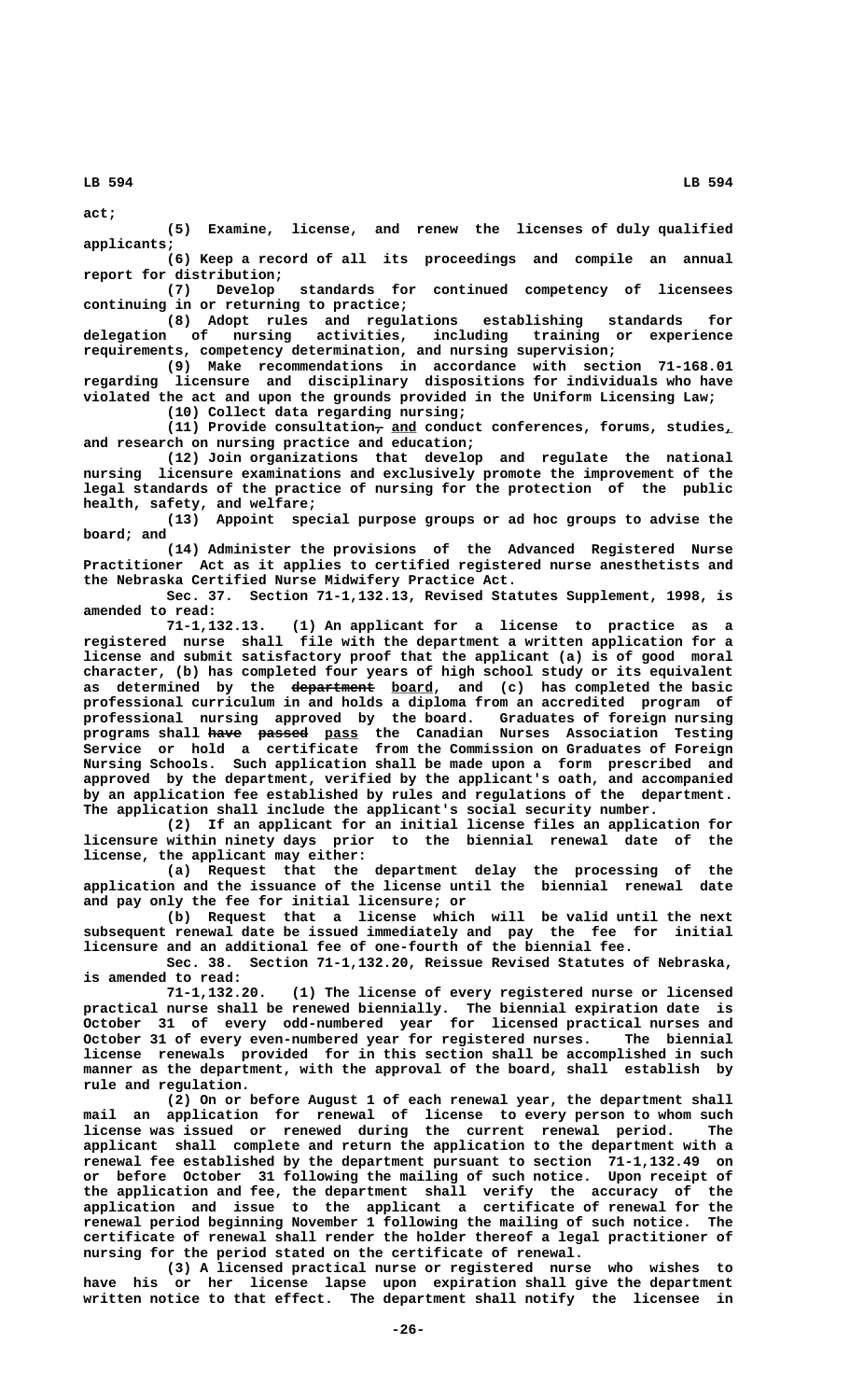**writing of the acceptance or denial of the request to allow the license to lapse. When the lapsed status becomes effective, the right to practice nursing and to represent himself or herself as a licensed practical nurse or registered nurse shall terminate. To restore the license, the individual shall be required to meet the renewal requirements in effect at the time he or she wishes to restore the license and pay the renewal fee and an additional fee of fifty dollars.**

**(4) A licensed practical nurse or registered nurse who wishes to have his or her license placed on inactive status upon expiration shall give the department written notice to that effect and pay the fee provided in section 71-1,132.49. The department shall notify the licensee in writing of the acceptance or denial of the request to allow the license to be placed on inactive status. When the license is placed on inactive status, the licensee shall not engage in the practice of nursing. A license may remain on inactive status for an indefinite period of time. In order to move a license from inactive to active status, an individual shall meet the renewal requirements in effect at the time he or she wishes to regain active status and pay the renewal fee and reinstatement fee due at such time as specified in section 71-1,132.49.**

**(5) Any licensed practical nurse or registered nurse who fails to (a) notify the department that he or she wishes his or her license to lapse or to be placed on inactive status or (b) meet the renewal requirements, on or before the date of expiration of his or her license, shall be given a second notice in the same manner as the first notice advising him or her (i) of the failure to pay, (ii) that the license has expired, (iii) that the department will suspend action for thirty days following the date of expiration, (iv) that upon the receipt of the renewal fee, together with an additional fee of** fifty dollars, within that time, the license will be renewed, no order of **revocation will be entered,** and (v) that upon the failure to receive the **amount then due and fifty dollars in addition to the regular renewal fee, the** license will be <del>revoked in the same manner</del> as provided in section 71-149  **\_\_\_\_\_\_\_\_\_\_\_\_\_\_\_\_\_\_\_\_\_\_\_ placed on lapsed status.**

**(6) Any licensee who fails to renew his or her license may have such ——— ——— ———————— ——— ————— —— ————— ——— —— ——— ——————— ——— ———— ——— license reinstated upon the recommendation of the board and the payment of the** renewal fee and an additional fee of fifty dollars if an application for  $\texttt{reinstant}$  is made more than thirty days after expiration and not more than **one year from the date of revocation.** 

**(7) Any licensee who applies for reinstatement after one year of**  $r$  evocation shall pay an additional fee of seventy-five dollars and petition the board to recommend reinstatement in the same manner as provided in section  **71-161.05. ——————————**

 **——— \_\_\_ (8) (6) A fee to be determined by rules and regulations pursuant to section 71-1,132.49 shall be charged to any registered nurse or licensed practical nurse for the issuance of a certification of credentials to another state and to any educational institution or agency.**

 **——— \_\_\_ (9) (7) In order to insure that all nurses have sufficient scientific and practical knowledge to continue to practice nursing, a license to practice nursing shall not be renewed after January 1, 1997, unless the nurse has within the preceding five years engaged in the practice of nursing for a minimum of five hundred hours and completed twenty contact hours within the previous two years of either:**

**(a) Inservice education provided by the employer; or**

**(b) Continuing education courses which meet requirements as specified by the board in rules and regulations.**

**The department, with the concurrence of the board, may waive continuing education or inservice requirements, for any two-year licensing period when a licensee submits documentation that circumstances justify such waiver. Such circumstances shall be defined in rules and regulations.**

**If more than five years have elapsed since the individual has practiced nursing as defined in section 71-1,132.05, the individual must complete a seventy-five-hour approved review course of study before his or her license can be renewed. Such course may be individually designed and must include a practice or clinical component.**

**Sec. 39. Section 71-1,132.21, Reissue Revised Statutes of Nebraska, is amended to read:**

71-1,132.21. Any person practicing nursing prior to receipt of a  **\_\_\_\_\_\_\_\_\_\_\_\_\_\_\_\_\_\_\_\_\_\_\_\_\_\_\_\_\_\_\_ license or temporary permit or during the time his or her license has expired \_\_\_\_\_\_\_\_\_\_\_\_\_\_\_\_\_\_\_\_\_\_ or lapsed or is suspended, revoked, or on inactive status shall be considered an illegal practitioner and shall be subject to a fine of ten dollars for each**  $day$  the person practiced without a license or temporary permit or on an expired, lapsed, suspended, revoked, or inactive license up to a maximum of **one thousand dollars or other such penalties provided for violation of the**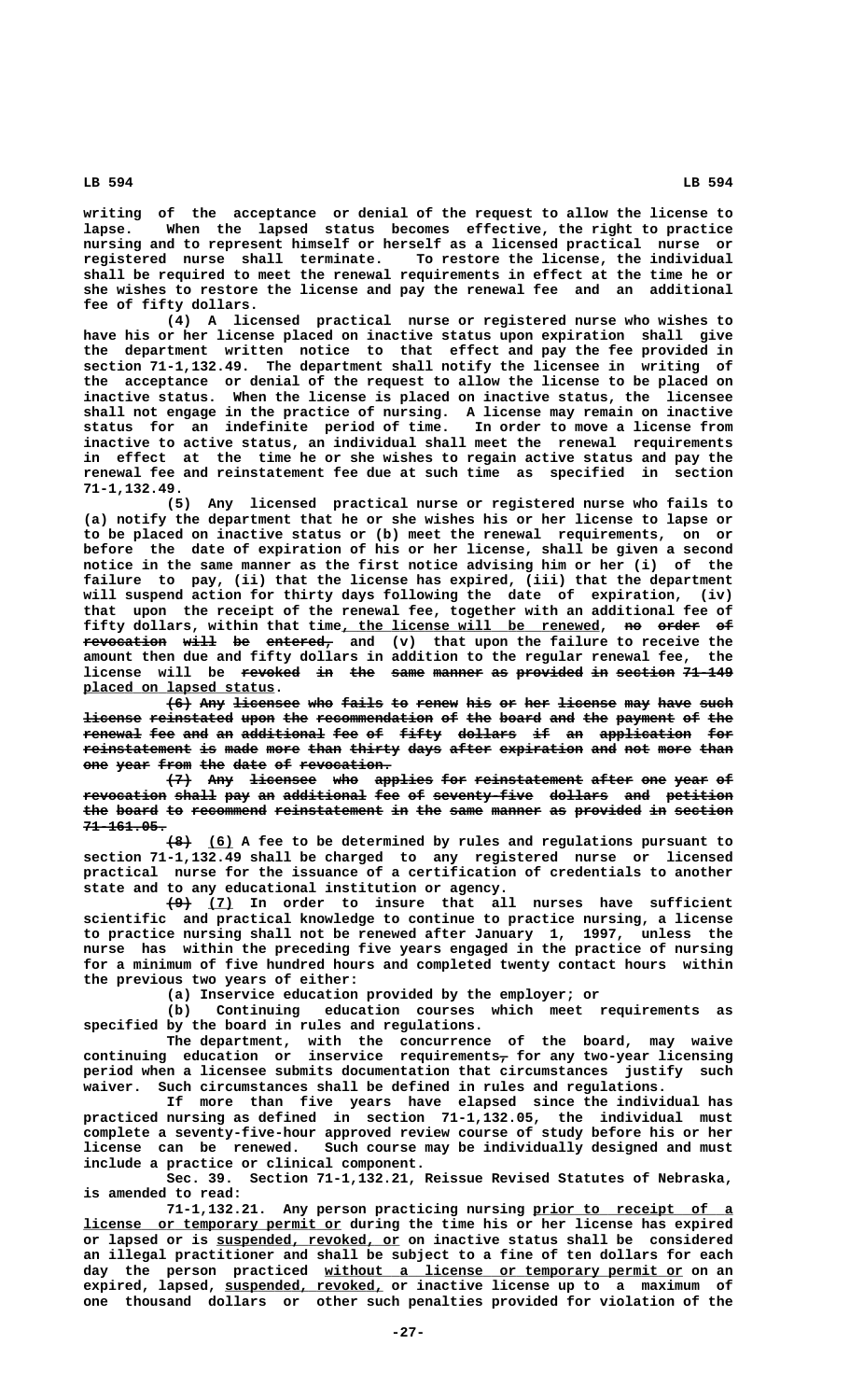**Nurse Practice Act.**

**Sec. 40. Section 71-1,132.27, Reissue Revised Statutes of Nebraska, is amended to read:**

71-1,132.27. At least every four years or as deemed necessary by the board, the The board shall, through its executive director or other **representative appointed by the board, survey all programs of nursing in the** state at time intervals to be determined by the board through rules and  **\_\_\_\_\_\_\_\_\_\_\_ regulations. Written reports of such surveys shall be submitted to the board. The board shall act on the report to grant or deny continuing approval of the program.**

**Sec. 41. Section 71-1,132.30, Revised Statutes Supplement, 1998, is amended to read:**

**71-1,132.30. The Nurse Practice Act confers no authority to practice medicine or surgery. The act does not prohibit performance of health** maintenance activities by a designated earegiver care aide for a competent individual adult at the direction of that individual such adult or at the direction of a caretaker for a minor child or incompetent adult. Health  $\frac{direction\ of\ a\ centeraker\ for\ a\ minor\ child\ or\ incometacht\ adult.}$ maintenance activities are those activities which enable the individual minor  **\_\_\_\_\_\_\_\_\_\_\_\_\_\_\_ child or adult to live in his or her home and community. Such activities are those specialized procedures, beyond activities of daily living, which the**  $i$ ndividual would minor child or adult is unable to perform for himself or herself if he or she were physically able and which the attending physician or **registered nurse determines can be safely performed in the home and community ————————— \_\_\_\_\_\_\_\_\_ ——— \_ —————————— by a designated caregiver care aide as directed by the a competent individual \_\_\_\_\_\_\_\_\_\_\_\_\_\_\_\_\_\_ —————————— \_\_\_\_\_ adult or caretaker. A competent individual adult is someone who has the capability and capacity to make an informed decision. For purposes of this \_\_\_\_\_\_\_\_\_\_\_\_\_\_\_\_\_\_\_\_ \_\_\_\_\_\_\_\_\_\_\_\_\_\_\_\_\_\_\_\_\_\_\_\_\_\_\_\_\_\_\_\_\_\_\_\_\_\_\_\_\_\_\_\_\_\_\_\_\_\_\_\_\_\_\_\_\_\_\_\_\_\_\_\_\_\_\_\_\_\_\_\_\_\_\_\_\_\_ section, caretaker means a person who (1) is directly and personally involved \_\_\_\_\_\_\_\_\_\_\_\_\_\_\_\_\_\_\_\_\_\_\_\_\_\_\_\_\_\_\_\_\_\_\_\_\_\_\_\_\_\_\_\_\_\_\_\_\_\_\_\_\_\_\_\_\_\_\_\_\_\_\_\_\_\_\_\_\_\_\_\_\_\_\_\_\_\_ in providing care for a minor child or incompetent adult and (2) is the**  $parent,$  foster parent, family member, friend, or legal guardian of such minor  **\_\_\_\_\_\_\_\_\_\_\_\_\_\_\_\_\_\_\_\_\_\_\_\_\_\_\_ child or incompetent adult.**

**Sec. 42. Section 71-1,132.37, Revised Statutes Supplement, 1998, is amended to read:**

**71-1,132.37. (1) An applicant for a license to practice as a licensed practical nurse shall file with the department a written application for a license which shall include the applicant's social security number, pay the fee as set by the department, and submit satisfactory proof that the applicant:**

**(a) Is of good moral character;**

**(b) Has completed four years of high school study or its equivalent as determined by the board; and**

**(c) Has completed the basic curriculum in and holds a diploma from** an approved program of practical nursing.

**(2) If an applicant for an initial license files an application for licensure within ninety days prior to the biennial renewal date of the license, the applicant may either:**

**(a) Request that the department delay the processing of the application and the issuance of the license until the biennial renewal date and pay only the fee for initial licensure; or**

**(b) Request that a license which will be valid until the next subsequent renewal date be issued immediately and pay the fee for initial licensure and an additional fee of one-fourth of the biennial fee.**

**Sec. 43. Section 71-1,142, Revised Statutes Supplement, 1998, is amended to read:**

**71-1,142. For purposes of the Uniform Licensing Law, unless the context otherwise requires:**

(1) Practice of pharmacy shall mean means (a) the interpretation and **evaluation of prescription orders, (b) the compounding, dispensing, and labeling of drugs and devices, except labeling by a manufacturer, packer, or distributor of nonprescription drugs and commercially packaged legend drugs and devices, (c) the participation in drug selection, drug utilization review, drug source selection, and drug administration, (d) the proper and safe storage of drugs and devices and the maintenance of proper records therefor, (e) patient counseling, (f) the provision of pharmaceutical care, and (g) the offering or performing of those acts, services, operations, or transactions necessary in the conduct, operation, management, and control of pharmacy. The** active practice of pharmacy shall mean means the performance of the functions **set out in this subdivision by a pharmacist as his or her principal or ordinary occupation;**

(2) Administration shall mean means the direct application of a drug **or device by injection, inhalation, ingestion, or other means to the body of a patient;**

(3) Board of pharmacy or board shall mean means the Board of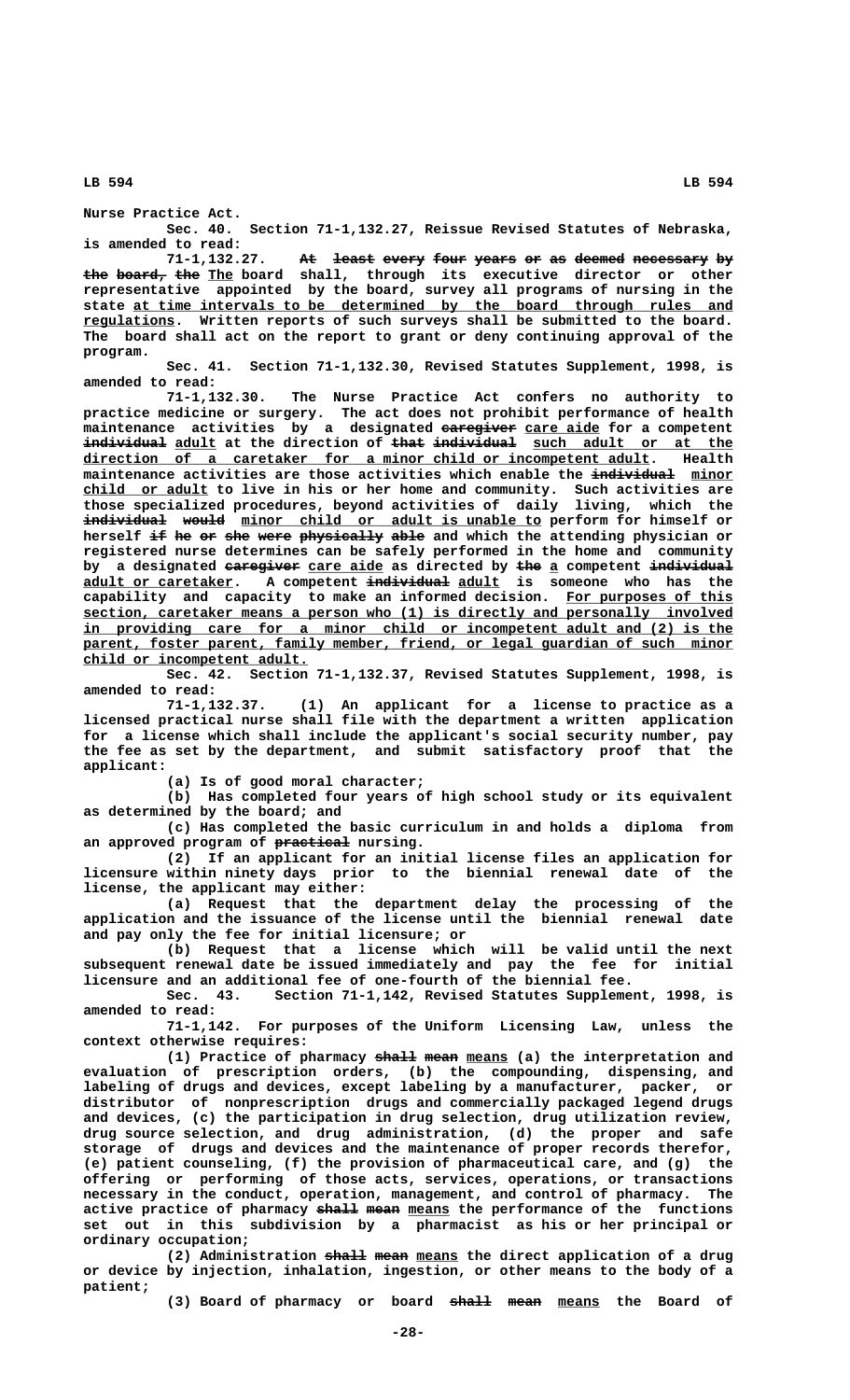**Examiners in Pharmacy;**

(4) Caregiver shall mean means any person acting as an agent on **behalf of a patient or any person aiding and assisting a patient;**

(5) Compounding shall mean means the preparation, mixing, or **assembling of a drug or device (a) as the result of a practitioner's prescription order or initiative occurring in the course of professional practice based upon the relationship between the practitioner, patient, and pharmacist or (b) for the purpose of, or incident to, research, teaching, or** chemical analysis and not for sale or dispensing. Compounding shall include  **\_\_\_\_\_\_\_\_ includes the preparation of drugs or devices in anticipation of prescription orders based upon routine, regularly observed prescribing patterns;**

(6) Deliver or delivery shall mean means the actual, constructive, **or attempted transfer of a drug or device from one person to another, whether or not for consideration;**

(7) Department shall mean means the Department of Health and Human **Services Regulation and Licensure;**

(8) Device shall mean means an instrument, apparatus, implement, **machine, contrivance, implant, in vitro reagent, or other similar or related article, including any component part or accessory, which is prescribed by a medical practitioner and dispensed by a pharmacist or other person authorized by law to do so;**

(9) Dialysis drug or device distributor shall mean means **manufacturer or wholesaler who provides dialysis drugs, solutions, supplies, or devices, to persons with chronic kidney failure for self-administration at the person's home or specified address, upon the order of a medical practitioner;**

(10) Dialysis drug or device distributor worker <del>shall mean</del> means a **person working for a dialysis drug or device distributor operating with a drug dispensing permit who has completed the approved training and has demonstrated proficiency to perform the task or tasks of assembling, labeling, or delivering a patient order;**

(11) Dispense or dispensing shall mean means the preparation and **delivery of a drug or device pursuant to a lawful order of a medical practitioner in a suitable container appropriately labeled for subsequent administration to or use by a patient or other individual entitled to receive the drug or device;**

(12) Distribute shall mean means the delivery of a drug or device **other than by administering or dispensing;**

(13) Drug dispensing permit shall mean means a permit issued by the **department upon the recommendation of the board to a public health clinic or a dialysis drug or device distributor which allows for the dispensing of drugs and devices in the formulary approved pursuant to section 71-1,147.48;**

(14) Person <del>shall</del> mean means an individual, corporation, **partnership, limited liability company, association, or other legal entity;**

(15) Labeling shall mean means the process of preparing and affixing **a label to any drug container or device container, exclusive of the labeling by a manufacturer, packer, or distributor of a nonprescription drug or commercially packaged legend drug or device. Any such label shall include all information required by federal and state law or regulation;**

(16) Pharmaceutical care shall mean means the provision of drug **therapy for the purpose of achieving therapeutic outcomes that improve a ————— patient's quality of life. Such outcomes shall include (a) the cure of disease, (b) the elimination or reduction of a patient's symptomatology, (c) the arrest or slowing of a disease process, or (d) the prevention of a disease ————— ——————— \_\_\_\_\_\_\_\_ or symptomatology. Pharmaceutical care shall include includes the process through which the pharmacist works in concert with the patient and his or her caregiver, physician, or other professionals in designing, implementing, and monitoring a therapeutic plan that will produce specific therapeutic outcomes for the patient;**

(17) Pharmacist shall mean means any person who (a) is licensed by **the State of Nebraska to practice pharmacy or (b) is primarily responsible for providing pharmaceutical care as defined in subdivision (16) of this section;**

(18) Pharmacy <del>shall</del> mean means (a) any establishment, place, or **location advertised as a pharmacy, drug store, hospital pharmacy, dispensary, apothecary, or any combination of such titles or any establishment where the practice of pharmacy is carried on except as exempted in section 71-1,143 and (b) any establishment, place, or location used as a pick-up point or drop point, including kiosks, for prescriptions to be filled or where prescribed** drugs or devices are made ready for delivery to the patient, but <del>shall</del> <u>does</u> **not include an emergency box located within an institution pursuant to the provisions of the Emergency Box Drug Act;**

(19) Drugs, medicines, and medicinal substances shall mean means (a)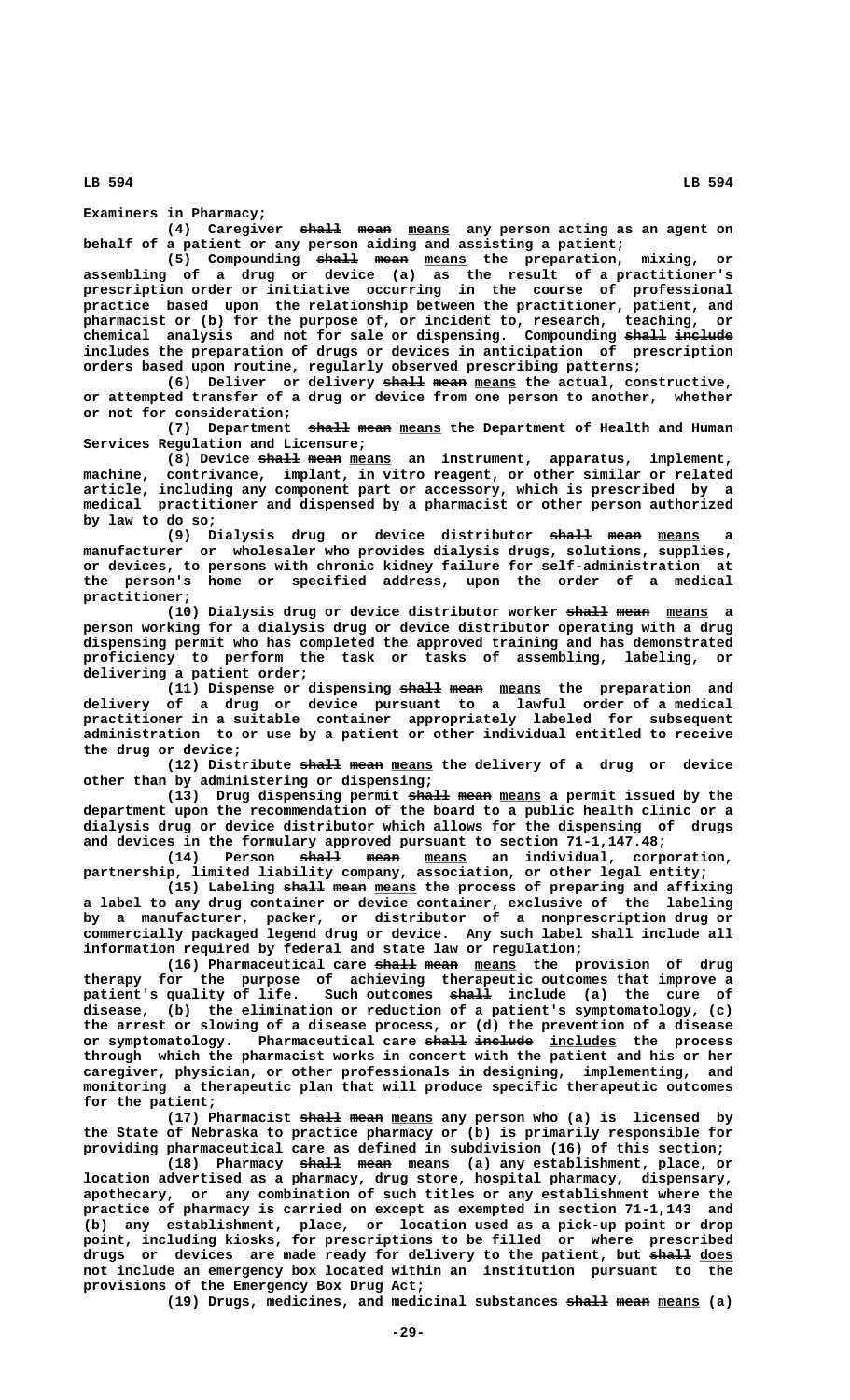**articles recognized in the official United States Pharmacopoeia, the Homeopathic Pharmacopoeia of the United States, the official National Formulary, or any supplement to any of them, (b) articles intended for use in the diagnosis, cure, mitigation, treatment, or prevention of diseases in humans or animals, (c) articles, except food, intended to affect the structure or any function of the body of a human or an animal, (d) articles intended for use as a component of any articles specified in subdivision (a), (b), or (c) of this subdivision, except any device or its components, parts, or** accessories, and (e) prescription drugs as defined in subdivision  $(24)$  (25) of  **this section;**

(20) Medical practitioner shall mean means any licensed physician, **surgeon, podiatrist, dentist, or other person licensed to write prescriptions intended for treatment or prevention of disease or to affect body function in humans or animals;**

(21) Patient counseling shall mean means the verbal communication by **a pharmacist, in a manner reflecting dignity and the right of the patient to a reasonable degree of privacy, of information to the patient or caregiver in order to improve therapeutic outcomes by maximizing proper use of prescribed** drugs and devices and shall also include also includes the duties set out in **subsection (2) of section 71-1,147.35;**

(22) Pharmacist in charge <del>shall</del> mean means a pharmacist licensed by **the State of Nebraska to practice pharmacy who has been designated on a pharmacy permit or designated by a public or private hospital licensed by the department as being responsible for the practice of pharmacy in the pharmacy for which such permit is issued or such hospital's inpatient pharmacy and who shall work within the physical confines of such pharmacy for a majority of the hours per week that the pharmacy is open for business averaged over a twelve-month period or thirty hours per week, whichever is less;**

(23) Pharmacy intern shall mean means (a) a student currently **enrolled in an accredited college or school of pharmacy or (b) a graduate of an accredited college or school of pharmacy serving his or her internship, such internship to expire not later than fifteen months after the date of graduation or at the time of professional licensure, whichever comes first. Such pharmacy intern may compound and dispense drugs or devices and fill prescriptions only in the presence of and under the immediate personal supervision of a licensed pharmacist. Such licensed pharmacist shall either be (i) the person to whom the pharmacy permit is issued or a person in the actual employ of the permittee or (ii) the pharmacist in charge designated by a public or private institution licensed as a hospital by the department which is not required to obtain a permit pursuant to section 71-1,147.01 or a person in the actual employ of such institution;**

 **\_\_\_\_\_\_\_\_\_\_\_\_\_\_\_\_\_\_\_\_\_\_\_\_\_\_\_\_\_\_\_\_\_\_\_\_\_\_\_\_\_\_\_\_\_\_\_\_\_\_\_\_\_\_\_\_\_\_\_\_\_\_\_ (24) Pharmacy technician means an individual at least eighteen years \_\_\_\_\_\_\_\_\_\_\_\_\_\_\_\_\_\_\_\_\_\_\_\_\_\_\_\_\_\_\_\_\_\_\_\_\_\_\_\_\_\_\_\_\_\_\_\_\_\_\_\_\_\_\_\_\_\_\_\_\_\_\_\_\_\_\_\_\_\_\_\_\_\_\_\_\_\_ of age who is a high school graduate or officially recognized by the State \_\_\_\_\_\_\_\_\_\_\_\_\_\_\_\_\_\_\_\_\_\_\_\_\_\_\_\_\_\_\_\_\_\_\_\_\_\_\_\_\_\_\_\_\_\_\_\_\_\_\_\_\_\_\_\_\_\_\_\_\_\_\_\_\_\_\_\_\_\_\_\_\_\_\_\_\_\_ Department of Education as possessing the equivalent degree of education, who** has never been convicted of any drug-related misdemeanor or felony, and who,  **\_\_\_\_\_\_\_\_\_\_\_\_\_\_\_\_\_\_\_\_\_\_\_\_\_\_\_\_\_\_\_\_\_\_\_\_\_\_\_\_\_\_\_\_\_\_\_\_\_\_\_\_\_\_\_\_\_\_\_\_\_\_\_\_\_\_\_\_\_\_\_\_\_\_\_\_\_\_ under the written control procedures and guidelines of an employing pharmacy \_\_\_\_\_\_\_\_\_\_\_\_\_\_\_\_\_\_\_\_\_\_\_\_\_\_\_\_\_\_\_\_\_\_\_\_\_\_\_\_\_\_\_\_\_\_\_\_\_\_\_\_\_\_\_\_\_\_\_\_\_\_\_\_\_\_\_\_\_\_\_\_\_\_\_\_\_\_ and having received onsite training pursuant to subsection (4) of section \_\_\_\_\_\_\_\_\_\_\_\_\_\_\_\_\_\_\_\_\_\_\_\_\_\_\_\_\_\_\_\_\_\_\_\_\_\_\_\_\_\_\_\_\_\_\_\_\_\_\_\_\_\_\_\_\_\_\_\_\_\_\_\_\_\_\_\_\_\_\_\_\_\_\_\_\_\_ 71-1,147.33, may perform those functions which do not require the exercise of \_\_\_\_\_\_\_\_\_\_\_\_\_\_\_\_\_\_\_\_\_\_\_\_\_\_\_\_\_\_\_\_\_\_\_\_\_\_\_\_\_\_\_\_\_\_\_\_\_\_\_\_\_\_\_\_\_\_\_\_\_\_\_\_\_\_\_\_\_\_\_\_\_\_\_\_\_\_ professional judgment in assisting a pharmacist in connection with the \_\_\_\_\_\_\_\_\_\_\_\_\_\_\_\_\_\_\_\_\_\_\_\_\_\_\_\_\_\_\_\_\_\_\_\_\_\_\_\_\_\_\_\_\_\_\_\_\_\_\_\_\_\_\_\_\_\_\_\_\_\_\_\_\_\_\_\_\_\_\_\_\_\_\_\_\_\_ preparation, compounding, dispensing, and distribution of drugs or devices \_\_\_\_\_\_\_\_\_\_\_\_\_\_\_\_\_\_\_\_\_\_\_\_\_\_\_\_\_\_\_\_\_\_\_\_\_\_\_\_\_\_\_\_\_\_\_\_\_\_\_\_\_\_\_\_\_\_\_\_\_\_\_\_\_\_\_\_\_\_\_\_\_\_\_\_\_\_ under the supervision of a licensed pharmacist on duty in the facility when \_\_\_\_\_\_\_\_\_\_\_\_\_\_\_\_\_\_\_\_\_\_\_\_\_\_\_\_\_\_\_\_\_\_\_\_\_\_\_\_\_\_\_ such functions are subject to verification;**

**(25) Prescription drug or legend drug shall mean means (a) a drug \_\_\_\_ ————— ———— \_\_\_\_\_ which under federal law is required, prior to being dispensed or delivered, to be labeled with either of the following statements: (i) Caution: Federal law prohibits dispensing without prescription; or (ii) Caution: Federal law restricts this drug to use by or on the order of a licensed veterinarian or (b) a drug which is required by any applicable federal or state law or regulation to be dispensed on prescription only or is restricted to use by medical practitioners only;**

 $\overline{25}$  (26) Prescription order or prescription shall mean means a **lawful written or verbal order of a medical practitioner for a drug or device** but shall does not include an order for a drug or device which is dispensed **for administration to a patient during the patient's stay in a hospital;**

**(26) (27) Nonprescription drugs shall mean means nonnarcotic ———— \_\_\_\_ ————— ———— \_\_\_\_\_ medicines or drugs which may be sold without a prescription and which are prepackaged for use by the consumer and labeled in accordance with the requirements of the laws and regulations of this state and the federal government;**

**(27)** (28) Public health clinic worker shall mean means a person in a **public health clinic operating with a drug dispensing permit who has completed the approved training and has demonstrated proficiency to perform the task of**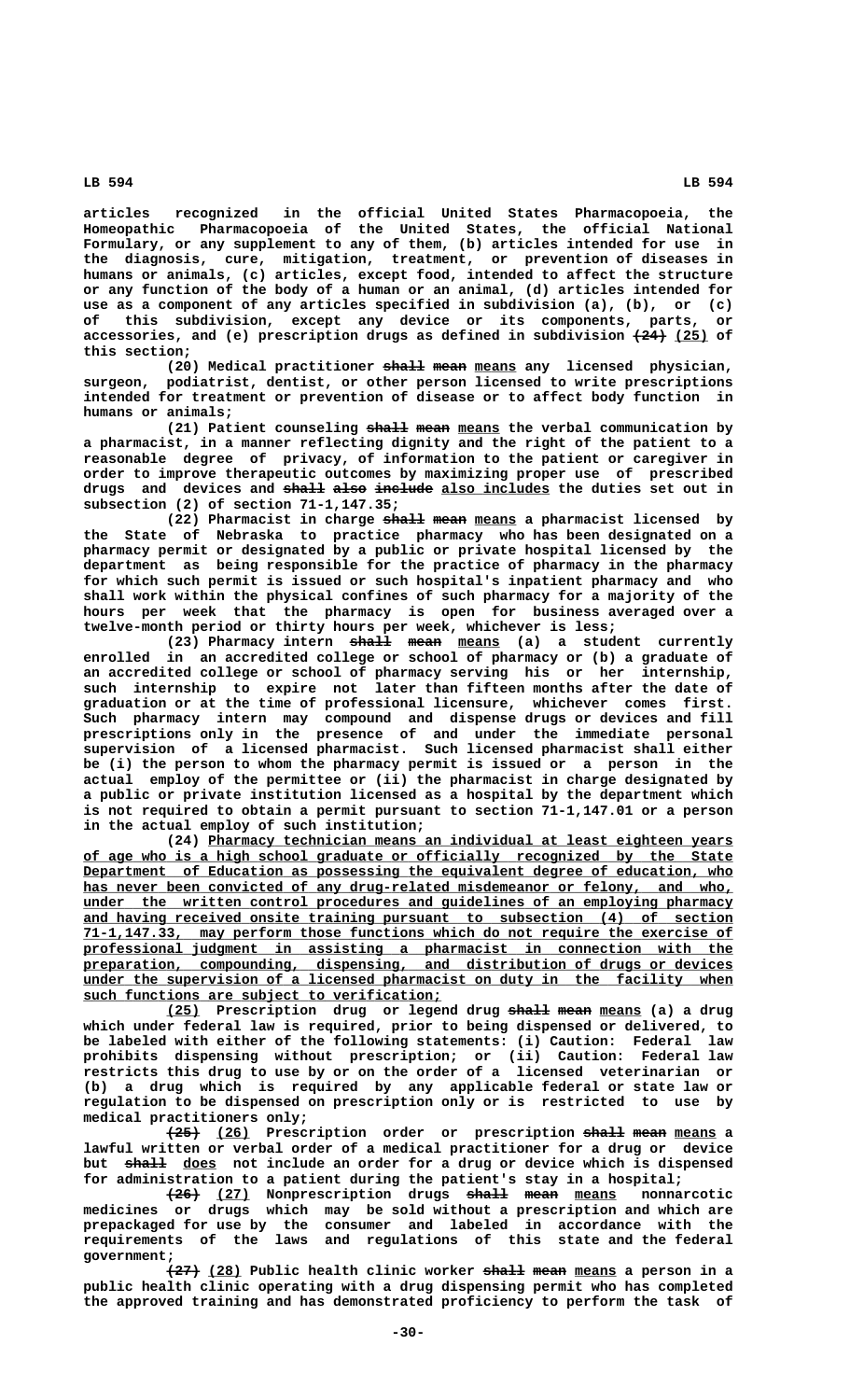**dispensing authorized refills of oral contraceptives;**

**(28)** (29) Public health clinic shall mean means the department, any **county, city-county, or multicounty health department, or any private not-for-profit family planning clinic licensed as a health clinic as defined in section 71-2017.01;**

**(29) (30)** Supervision <del>shall</del> mean means the immediate personal **guidance and direction by the licensed pharmacist on duty in the facility of** the performance by supportive pharmacy personnel a pharmacy technician of **authorized activities or functions subject to verification by such pharmacist,** except that when supportive pharmacy personnel perform a pharmacy technician  **\_\_\_\_\_\_\_\_ performs authorized activities or functions to assist a pharmacist on duty in the facility when the prescribed drugs or devices will be administered by a licensed staff member or consultant or by a licensed physician assistant to patients or residents of a health care facility licensed pursuant to sections** 71-2017 to 71-2029, the activities or functions of such supportive pharmacy  $p$ ersonnel pharmacy technician shall only be subject to verification by a **pharmacist on duty in the facility;**

**(30) Supportive pharmacy personnel shall mean individuals at least ———— —————————— ———————— ————————— ————— ———— ——————————— —— ————** eighteen years of age who are high school graduates or officially recognized by the State Department of Education as possessing the equivalent degree of **education, who have never been convicted of any drug-related misdemeanor or —————————— ——— ———— ————— ———— ————————— —— ——— ———————————— ——————————— —**  $felony$ , and who, under the written control procedures and guidelines of an  $\texttt{embedding}$  pharmacy and who have received onsite training pursuant to  $s$ ubsection (4) of section 71-1,147.33, may perform those functions which do not require the exercise of professional judgment in assisting a pharmacist in  $\epsilon$  **connection** with the preparation, compounding, dispensing, and distribution of drugs or devices under the supervision of a <del>licensed</del> pharmacist on duty in the **facility, when such functions are subject to verification. The ratio of ————————— ———— ———— ————————— ——— ——————— —— ————————————— ——— ————— — supportive pharmacy personnel allowed to assist one pharmacist in the —————————— ———————— ————————— ——————— —— —————— ——— —————————— —— ———**  $\overline{\texttt{preparation}}$  compounding, dispensing, and distribution of drugs or devices **shall not exceed one-to-one, except that a two-to-one ratio may apply to ————— ——— —————— ——————————— —————— ———— — —————————— ————— ——— ————— —** supportive pharmacy personnel assisting a pharmacist in circumstances when the prescribed drugs or devices will be administered by a licensed staff member or consultant or by a <del>licensed physician assistant</del> to patients of a hospital **licensed** pursuant to sections 71-2017 to 71-2029. Under no circumstances shall the ratio exceed two supportive pharmacy personnel to one supervising  **pharmacist; ———————————**

Verification shall mean means the confirmation by the **supervising pharmacist of the accuracy and completeness of the acts, tasks, or** functions undertaken by supportive pharmacy personnel a pharmacy technician to **assist the pharmacist in the practice of pharmacy. Verification by the supervising pharmacist shall be documented prior to the time when the drug or device is dispensed; and**

(32) Written control procedures and guidelines shall mean means the **document prepared by an employing pharmacy and approved by the board which** specifies the manner in which the qualifications of supportive pharmacy  $p$ ersonnel pharmacy technicians employed by the pharmacy are determined, the  **————————— \_\_\_\_\_\_\_\_\_\_\_ manner in which the training of such personnel technicians is conducted and their basic level of competency is confirmed, the manner in which supervision** is provided, the manner in which the functions of supportive pharmacy  $p$ ersonnel pharmacy technicians are verified, and a protocol governing the use of supportive pharmacy personnel pharmacy technicians and the functions which **they may perform.**

**Sec. 44. Section 71-1,147, Reissue Revised Statutes of Nebraska, is amended to read:**

**71-1,147. (1) Except as provided in sections 71-1,147.33 and 71-1,147.53, no person other than a licensed pharmacist or a pharmacy intern shall, as described in sections 71-1,142, 71-1,143, and 71-1,147 to 71-1,147.14, provide pharmaceutical care, compound and dispense drugs or devices, or fill the prescription of a medical practitioner. Notwithstanding any other provision of law to the contrary, a licensed pharmacist or pharmacy intern may dispense drugs or devices pursuant to a prescription of a practitioner authorized to prescribe in another state if such practitioner could be authorized to prescribe such drugs or devices in this state.**

**(2) Except as provided in section 28-414, no prescription may be filled or refilled more than twelve months after the date of issuance of the prescription.**

**(3) Except as provided in sections 71-1,147.33 and 71-1,147.53, it shall be unlawful for any person to permit or direct a person who is not a pharmacy intern or licensed pharmacist to provide pharmaceutical care, compound and dispense drugs or devices, or fill the prescription of a medical practitioner.**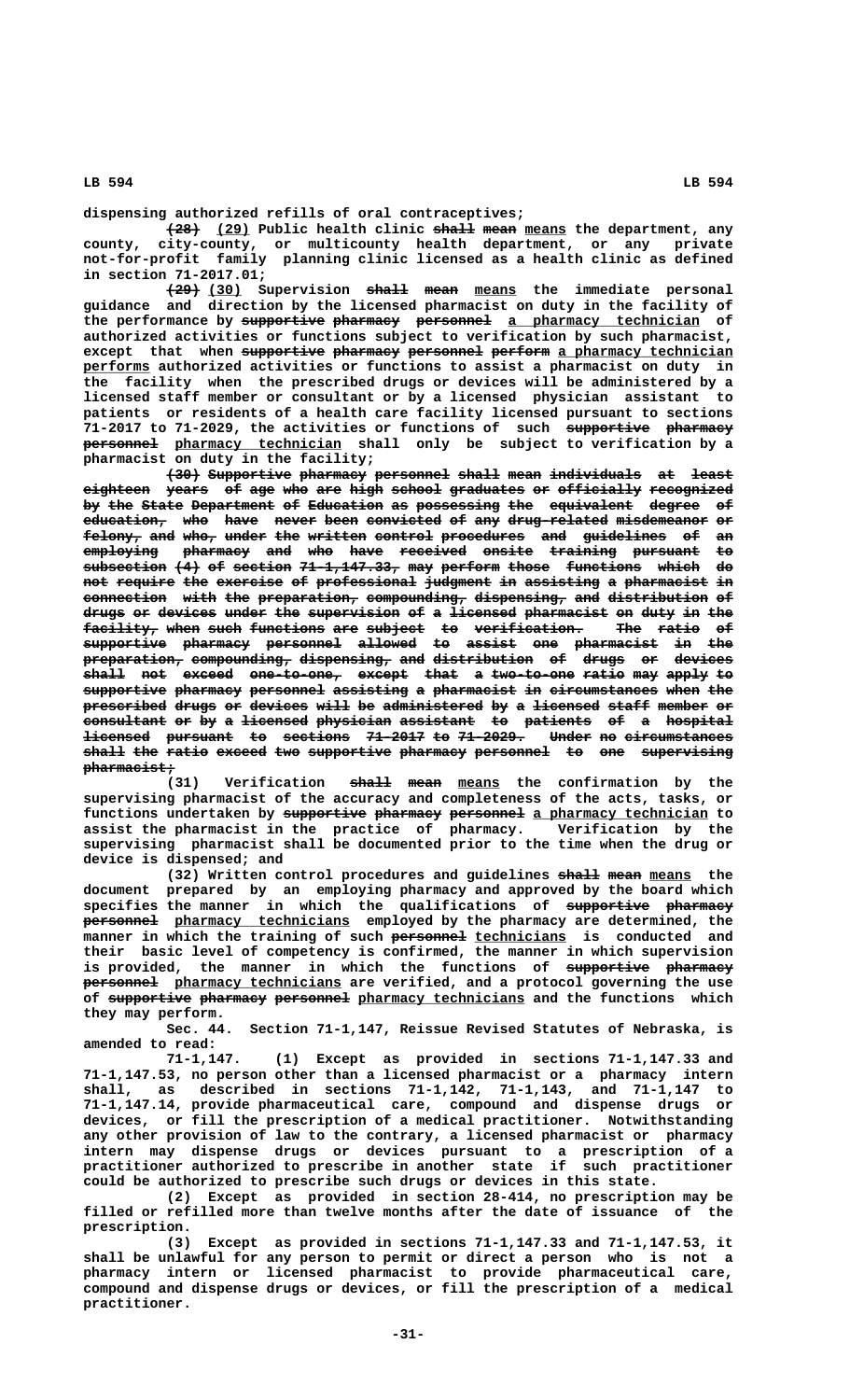**(4) It shall be unlawful for any person to coerce a pharmacist to**  $\tt{superwise}$  any <del>supportive pharmacy</del> <del>personnel</del> <u>pharmacy technician</u> for any **purpose or in any manner contrary to the professional judgment of the pharmacist. Violation of this subsection by a licensed pharmacist shall be considered an act of unprofessional conduct for purposes of section 71-147. A violation of this subsection shall be prima facie evidence in an action against the permit of any pharmacy in which such violation occurred.**

**(5) For purposes of this section, nothing in this section shall be construed to prohibit any registered nurse employed by a hospital from administering single doses of drugs from original drug containers or properly labeled prepackaged drug containers to any patient of the hospital upon the order or prescription of a medical practitioner or to prohibit such registered nurse employed by a hospital from procuring the original drug container or properly labeled prepackaged drug container for the purpose of single-dose drug administration to any patient of the hospital upon the order or prescription of a medical practitioner.**

**(6) Violation of this section by an unlicensed person shall be a Class III misdemeanor.**

**Sec. 45. Section 71-1,147.09, Reissue Revised Statutes of Nebraska, is amended to read:**

To protect the health, safety, and welfare of the **public, to ensure to the greatest extent possible the accurate, efficient, and safe practice of pharmacy, to ensure that prescribed drugs and devices conform to the orders authorizing their dispensing or administration, and to implement ——————————— \_\_\_\_\_\_\_\_\_\_\_ sections 28-1437 to 28-1439.01, 71-1,142 to 71-1,147.33 71-1,147.36, 71-2401 to 71-2405, and 71-2501 to 71-2512, the Mail Service Prescription Drug Act, the Nebraska Drug Product Selection Act, and the Uniform Controlled Substances Act, the department, upon the recommendation of the board, shall adopt and promulgate rules and regulations:**

(1) For the enforcement of sections 71-1,142 to  $71-1,142$  **71-1,147.36; \_\_\_\_\_\_\_\_\_\_\_**

**(2) To establish minimum requirements regarding adequate facilities for the safe storage of narcotic drugs and other drugs requiring refrigeration or other special storage;**

**(3) For equipment, facilities, and utilities for the prescription department;**

**(4) To establish minimum standards governing sanitation, orderliness, cleanliness, library requirements, ventilation, and prescription and other record keeping;**

**(5) To establish minimum standards governing the definition and application of computers or other electronic record systems in pharmacy; (6) To establish minimum standards for the practice of nuclear**

 **pharmacy;**

**(7) To establish minimum standards for the dispensing of drugs or devices in unit-dose and modified unit-dose containers;**

**(8) To establish minimum standards for compounding, dispensing, and administering sterile products;**

**(9) To establish minimum standards governing the inspection of pharmacies to demonstrate compliance with sections 28-1437 to 28-1439.01, ——————————— \_\_\_\_\_\_\_\_\_\_\_ 71-1,142 to 71-1,147.38 71-1,147.36, 71-2401 to 71-2405, and 71-2501 to 71-2512, the Nebraska Drug Product Selection Act, and the Uniform Controlled Substances Act and such rules and regulations as are adopted and promulgated by the department pursuant to such sections and acts. Such standards shall include, but not be limited to: (a) Criteria for successful completion of an opening inspection; (b) criteria for successful completion of an annual inspection; and (c) criteria for the issuance of a written warning notice listing specific violations to which the permittee shall respond in writing to the department, by the date stated on the warning notice, stating that the violations listed in the warning notice have been corrected;**

**(10) To establish minimum standards governing patient counseling, patient information, and communications to a patient;**

 **\_\_\_\_\_\_\_\_\_\_\_\_\_\_\_\_\_\_\_\_\_\_\_\_\_\_\_\_\_\_\_\_\_\_\_\_\_\_\_\_\_\_\_\_\_\_\_\_\_\_\_\_\_\_\_\_\_\_\_\_\_\_ (11) To establish standards governing pharmacy interns and pharmacy \_\_\_\_\_\_\_\_\_\_\_\_\_\_\_\_\_\_\_\_\_\_\_\_\_\_\_\_\_\_\_\_\_\_\_\_\_\_\_\_\_\_\_\_\_\_\_\_\_\_\_\_\_\_\_\_\_\_\_\_\_\_\_\_\_\_\_\_\_\_\_\_\_\_\_\_\_\_ technicians. In establishing standards for the number of pharmacy interns or** pharmacy technicians that a pharmacist may supervise, the department shall  **\_\_\_\_\_\_\_\_\_\_\_\_\_\_\_\_\_\_\_\_\_\_\_\_\_\_\_\_\_\_\_\_\_\_\_\_\_\_\_\_\_\_\_\_\_\_\_\_\_\_\_\_\_\_\_\_\_\_\_\_\_\_\_\_\_\_\_\_\_\_\_\_\_\_\_\_\_\_ consider the following: (a) History of the use of such personnel; (b) current \_\_\_\_\_\_\_\_\_\_\_\_\_\_\_\_\_\_\_\_\_\_\_\_\_\_\_\_\_\_\_\_\_\_\_\_\_\_\_\_\_\_\_\_\_\_\_\_\_\_\_\_\_\_\_\_\_\_\_\_\_\_\_\_\_\_\_\_\_\_\_\_\_\_\_\_\_\_ literature discussing safety, productivity, and expense associated with the \_\_\_\_\_\_\_\_\_\_\_\_\_\_\_\_\_\_\_\_\_\_\_\_\_\_\_\_\_\_\_\_\_\_\_\_\_\_\_\_\_\_\_\_\_\_\_\_\_\_\_\_\_\_\_\_\_\_\_\_\_\_\_\_\_\_\_\_\_\_\_\_\_\_\_\_\_\_ use of pharmacy technicians; (c) requirements in surrounding states for \_\_\_\_\_\_\_\_\_\_\_\_\_\_\_\_\_\_\_\_\_\_\_\_\_\_\_\_\_\_\_\_\_\_\_\_\_\_\_\_\_\_\_\_\_\_\_\_\_\_\_\_\_\_\_\_\_\_\_\_\_\_\_\_\_\_\_\_\_\_\_\_\_\_\_\_\_\_ pharmacy intern supervision; and (d) such other factors as the department \_\_\_\_\_\_\_\_\_\_\_\_\_\_\_\_\_\_\_\_\_\_\_\_\_\_\_\_\_\_\_\_\_\_\_\_\_\_\_\_\_\_\_\_ deems relevant to protect the public safety;**

 **\_\_\_\_ (12) To establish minimum standards for the terms and provisions of the written control procedures and guidelines required by subsection (4) of section 71-1,147.33 as they relate to the qualifications, onsite training,**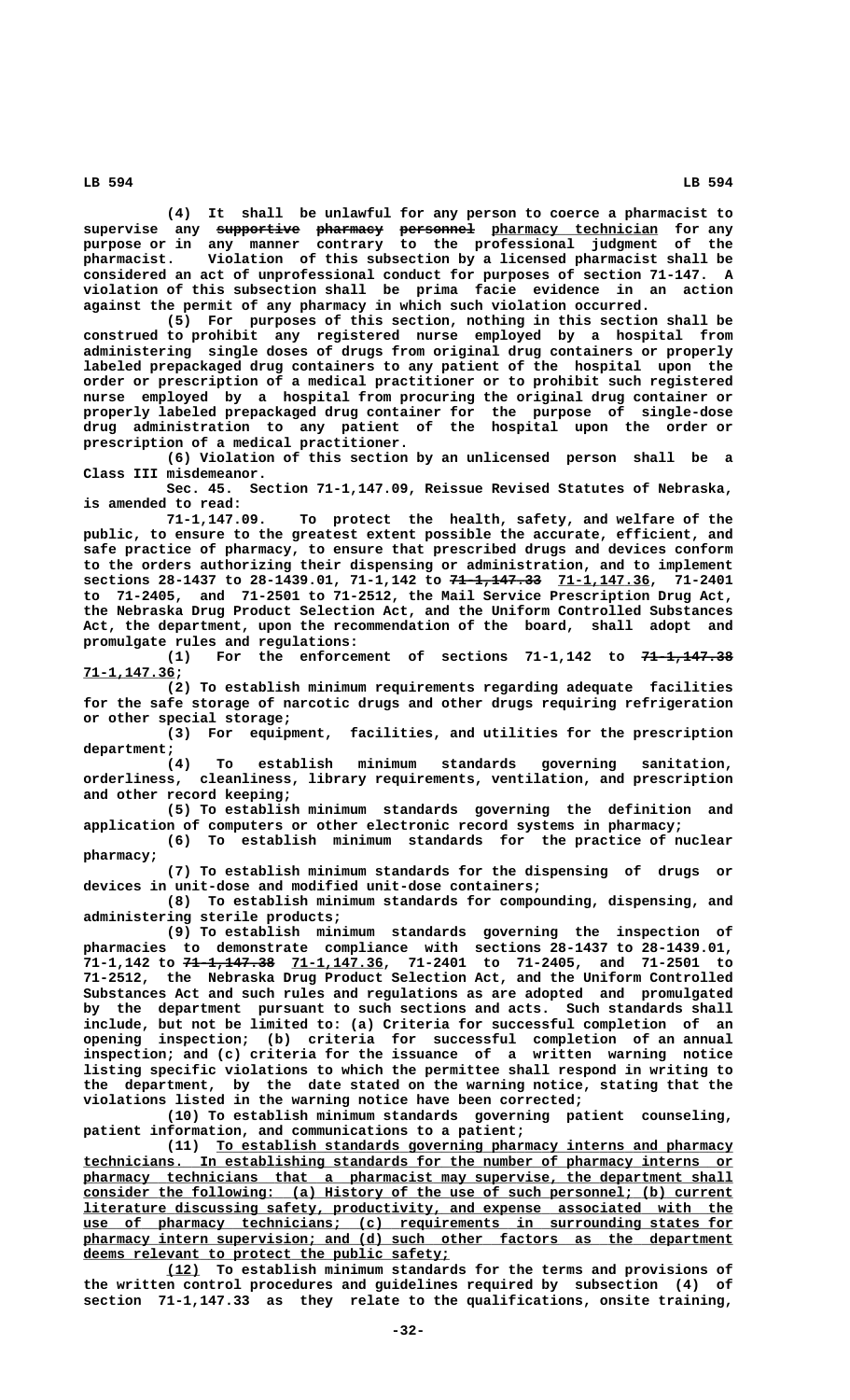functions, and supervision of supportive pharmacy personnel pharmacy

 **technicians; \_\_\_\_\_\_\_\_\_\_\_ ———— \_\_\_\_ (12) (13) To establish standards and guidelines for the** identification of supportive pharmacy personnel pharmacy technicians as such **while they are performing duties in a pharmacy; and**

 **———— \_\_\_\_ (13) (14) To establish minimum standards and guidelines for the documentation of the verification of the acts, tasks, or functions of**  $\texttt{supportive}$  pharmacy personnel pharmacy technicians.

> **The minimum standards and requirements for the practice of pharmacy and for public or private hospital pharmacies licensed by the department shall be consistent with the minimum requirements and standards established by the department under sections 71-2017 to 71-2029.**

> **Sec. 46. Section 71-1,147.10, Reissue Revised Statutes of Nebraska, is amended to read:**

> **71-1,147.10. (1) The department shall deny an application for a permit to conduct a pharmacy, revoke or suspend a permit to conduct a pharmacy, refuse renewal of a permit to conduct a pharmacy, deny an application for a license to operate a hospital, revoke or suspend the license of a hospital, or refuse renewal of a hospital license on any of the following grounds:**

> > **(a) Conviction of any crime involving moral turpitude;**

**(b) Obtaining a pharmacy permit or an inspection certificate by false representation or fraud;**

**(c) Operating a pharmacy or hospital pharmacy without a licensed pharmacist responsible for the practice of pharmacy;**

**(d) The compounding and dispensing of drugs or devices or the filling of a prescription by a person other than a licensed pharmacist or by** an intern in a pharmacy intern, without the presence of and the immediate **personal supervision of a licensed pharmacist except as provided in sections 71-1,147.33 and 71-1,147.53;**

**(e) A conviction of a violation of sections 71-1,142 to 71-1,147.61 or of a felony or, if a natural person, the revocation or suspension of a license to practice pharmacy in this state;**

**(f) Unprofessional conduct which shall include, but not be limited to:**

**(i) Misrepresentation or fraud in the conduct of a pharmacy or hospital pharmacy;**

**(ii) Aiding or abetting an unlicensed person to practice pharmacy;**

**(iii) The dispensing over the counter without a prescription of a drug or device which under state or federal law or regulation is prohibited from being dispensed without a prescription or the renewal of such a prescription without the authorization of the prescriber;**

**(iv) The dispensing of a different drug or device in place of the drug or device ordered or prescribed without the express permission of the person ordering or prescribing the same;**

**(v) Any fraudulent act in drug product selection whereby the purchaser is charged for the prescribed brand rather than the selected product which is deemed to be chemically and therapeutically equivalent;**

**(vi) Failure to account for significant, substantial shortages or overages of controlled substances; or**

(vii) Use of <del>supportive pharmacy</del> <del>personnel</del> <u>pharmacy technicians</u> in **violation of section 71-1,147.33;**

**(g) Violation of the rules and regulations governing the practice of pharmacy as adopted and promulgated under authority of section 71-1,147.09 by the department; and**

**(h) Suggesting, soliciting, ordering, assisting, or abetting a pharmacist in the commission of any of the offenses set forth in sections 71-147 and 71-148.**

**(2) Nothing contained in this section shall be construed to prohibit any hospital licensed by the department from establishing rules and regulations regarding the method by which medical staff members shall agree to order or prescribe drugs or devices for patients of such hospitals.**

**(3) If the department determines to deny, revoke, suspend, or refuse renewal of the license of a hospital pursuant to this section, the procedures for such action in sections 71-2023 to 71-2029 shall be followed.**

**(4) If the department determines to deny an application for a permit to or to revoke, suspend, or refuse renewal of a permit to conduct a pharmacy, it shall send to the applicant or permittee, by certified mail, a notice setting forth the particular reasons for the determination. The denial, suspension, revocation, or refusal of renewal shall become final thirty days after the mailing of the notice unless the applicant or permittee, within such thirty-day period, requests a hearing in writing. The applicant or permittee**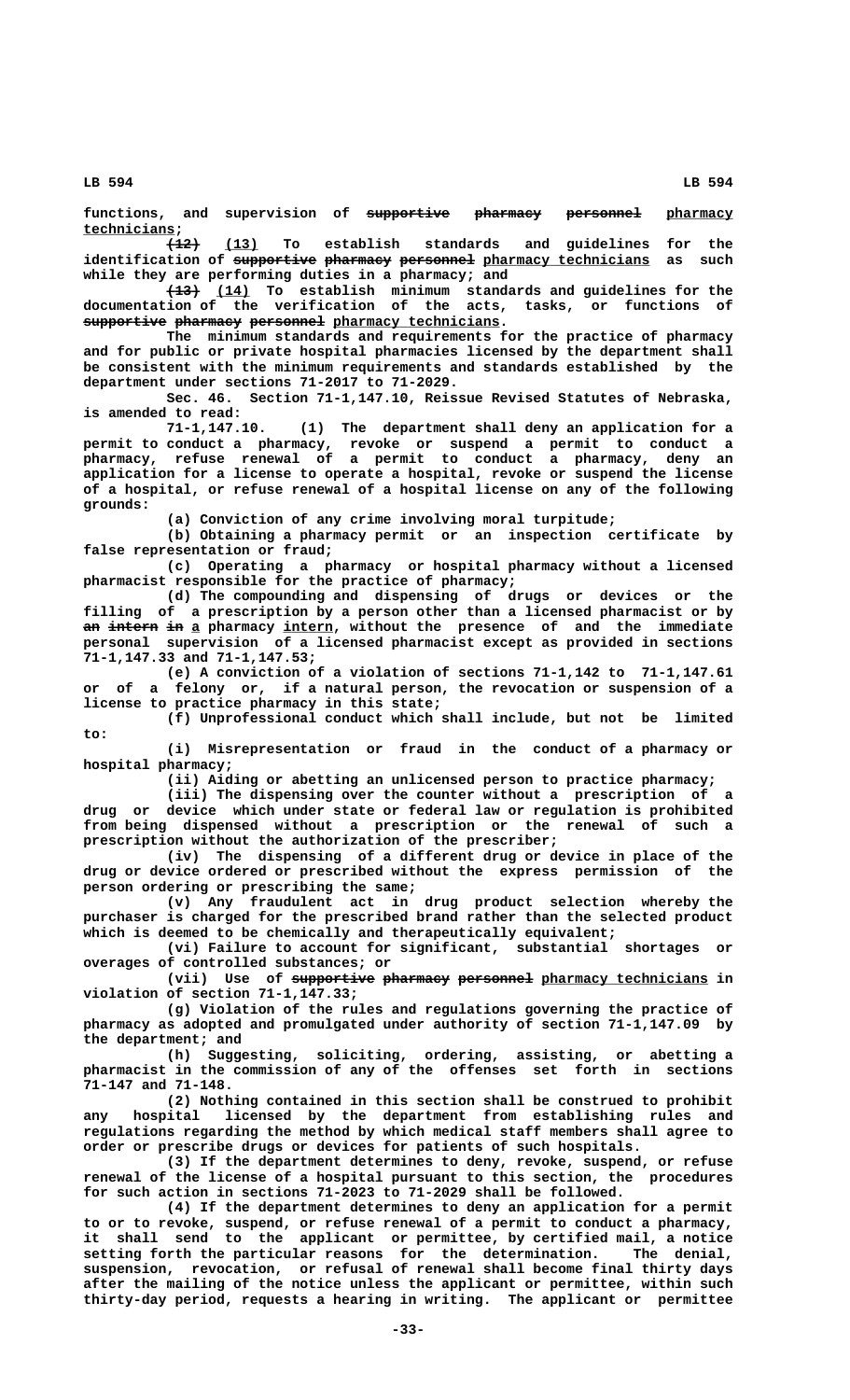**shall be given a fair hearing before the department and may present such evidence as may be proper. On the basis of such evidence the determination involved shall be affirmed or set aside, and a copy of such decision setting forth the finding of facts and the particular reasons upon which it is based shall be sent by certified mail to the applicant or permittee. The decision shall become final thirty days after a copy of such decision is mailed unless the applicant or permittee within such thirty-day period appeals the decision pursuant to section 71-1,147.12. The procedure governing hearings authorized by this section shall be in accordance with rules and regulations adopted and promulgated by the department. A full and complete record shall be kept of all proceedings. Witnesses may be subpoenaed by either party and shall be allowed a fee at a rate prescribed by the rules and regulations adopted and promulgated by the department.**

**(5) The proceeding shall be summary in its nature and triable as an equity action. Affidavits may be received in evidence in the discretion of the Director of Regulation and Licensure. The department shall have the power to administer oaths, to subpoena witnesses and compel their attendance, and to issue subpoenas duces tecum and require the production of books, accounts, and documents in the same manner and to the same extent as the district courts of the state. Depositions may be used by either party. Upon the completion of** any hearing, the director shall have the authority through entry of an order **to exercise in his or her discretion any or all of the following powers:**

**(a) Issue a censure or reprimand against the permittee;**

**(b) Suspend judgment;**

**(c) Place the permittee on probation;**

**(d) Place a limitation or limitations on the permit and upon the right of the permittee to operate a pharmacy to the extent, scope, or type of operation for such time and under such conditions as the director finds necessary and proper. The director shall consult with the board in all instances prior to issuing an order of limitation;**

- **(e) Impose a civil penalty not to exceed ten thousand dollars;**
- **(f) Enter an order of suspension of the permit;**
- **(g) Enter an order of revocation of the permit; and**
- **(h) Dismiss the action.**

**(6) The permittee shall not operate a pharmacy after a permit is revoked or during the time for which the permit is suspended. If a permit is suspended, the suspension shall be for a definite period of time to be fixed by the director. Such permit shall be automatically reinstated upon the expiration of such period if the current renewal fees have been paid. If such permit is revoked, such revocation shall be permanent, except that at any time after the expiration of two years, application may be made for reinstatement of any permittee whose permit shall have has been revoked. Such application ————— ———— \_\_\_ shall be addressed to the director but may not be received or filed by him or her unless accompanied by a written recommendation of reinstatement by the board. The amount of the civil penalty, if any, shall be based on the severity of the violation. If any violation is a repeated or continuing violation, each violation or each day a violation continues shall constitute a separate violation for the purpose of computing the applicable civil penalty, if any. The department may adopt and promulgate the necessary rules and regulations concerning notice and hearing of such application.**

**(7) Any civil penalty assessed and unpaid under this section shall constitute a debt to the State of Nebraska which may be collected in the manner of a lien foreclosure or sued for and recovered in a proper form of action in the name of the state in the district court of the county in which the violator resides or owns property. The department shall within thirty days after receipt remit any collected civil penalty to the State Treasurer for credit to the permanent school fund.**

**(8) The Attorney General, upon the recommendation of the board, shall initiate criminal proceedings pursuant to section 71-167 against**  $\frac{1}{\text{supportive}}$  pharmacy personnel any pharmacy technician or public health clinic **workers who knowingly perform** worker or dialysis drug or device distributor worker who knowingly performs tasks or functions which require the expertise **or professional judgment of a pharmacist. When appropriate, the Attorney General, upon the recommendation of the board, shall initiate corresponding criminal charges against pharmacists, pharmacy owners, or other persons who** knowingly permit supportive pharmacy personnel any pharmacy technician or public health clinic workers worker or dialysis drug or device distributor  **\_\_\_\_\_\_ worker to perform professional duties which require the expertise or professional judgment of a pharmacist.**

**Sec. 47. Section 71-1,147.33, Reissue Revised Statutes of Nebraska, is amended to read:**

71-1,147.33. (1) Any pharmacy may employ supportive pharmacy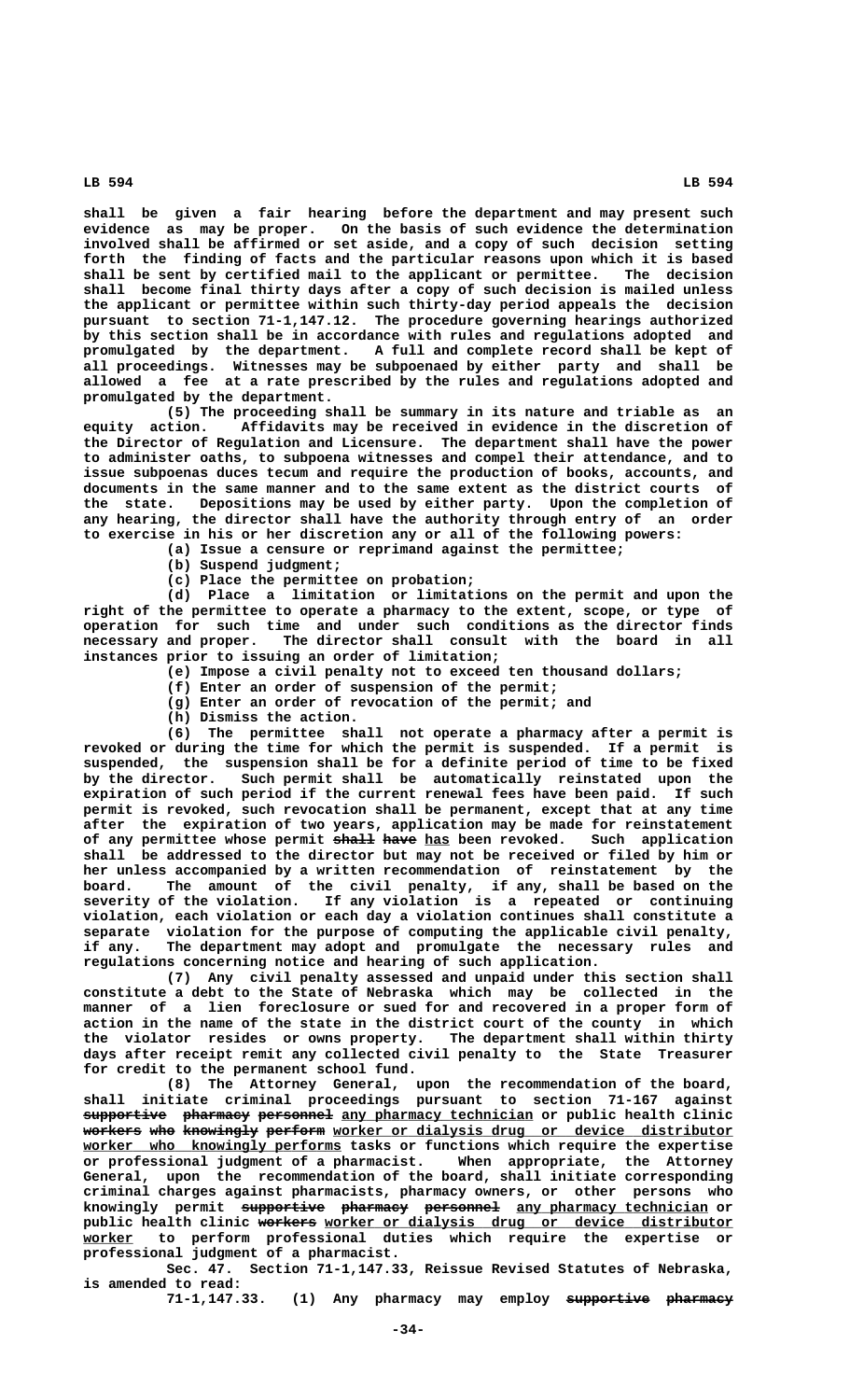$perso$   $pharmacy$  technicians to perform tasks which do not require **professional judgment and which are subject to verification to assist in the preparation, compounding, dispensing, and distribution of drugs or devices, including, but not limited to, (a) maintaining patient drug records, (b) setting up, packaging, and labeling drug doses, (c) filling routine orders for stock supplies, and (d) mixing, labeling, and preparing drugs with parenteral fluids.**

**(2) The following functions and tasks shall be deemed to require the exercise of professional judgment by a pharmacist and shall not be performed** by supportive pharmacy personnel pharmacy technicians or by public health  **clinic workers:**

**(a) Receiving oral orders for new prescriptions or oral authorizations to refill prescriptions from a medical practitioner or his or her agent;**

**(b) Providing patient counseling to a patient or caregiver regarding drugs or devices, either before or after they have been dispensed, or regarding any medical information contained in a patient's record maintained pursuant to sections 71-1,147.35 and 71-1,147.36;**

**(c) Performing any evaluation or necessary clarification of a prescription or performing any functions other than strictly clerical functions involving the interpretation of a prescription prior to dispensing;**

**(d) Training, instructing, supervising, verifying, or directing the** duties of supportive pharmacy personnel pharmacy technicians;

**(e) Interpreting or evaluating the data contained in a patient's record maintained pursuant to section 71-1,147.35;**

**(f) Performing or participating in any professional consultation with medical practitioners, nurses, other health care professionals, or the authorized agent of any of them, for the purpose of providing pharmaceutical care;**

**(g) Verifying any prescribed drug or device prior to dispensing; and (h) Determining, with regard to an individual prescription, the chemically and therapeutically equivalent drug products to be drug product selected for brand-name drug products in accordance with the Nebraska Drug Product Selection Act.**

(3) The pharmacy employing supportive pharmacy personnel pharmacy  **\_\_\_\_\_\_\_\_\_\_\_ technicians shall be responsible for the supervision, onsite training, and** performance of such personnel technicians.

**(4) The pharmacist in charge shall be responsible for the practice of pharmacy and the establishment of written control procedures and guidelines governing the qualifications, onsite training, functions, supervision, and verification of the performance of <del>supportive-pharmacy personnel</del> pharmacy <b>technicians.** The training of <del>supportive pharmacy</del> personnel pharmacy The training of <del>supportive pharmacy</del> personnel pharmacy  **\_\_\_\_\_\_\_\_\_\_\_ technicians shall include instruction, onsite in the facility where such personnel** technicians are to be employed, in the duties and responsibilities  **————————— \_\_\_\_\_\_\_\_\_\_\_ of such personnel technicians under state law and in the nature of the functions which they may and may not perform. The supervision of such ————————— \_\_\_\_\_\_\_\_\_\_\_ personnel technicians at the place of employment shall be performed by the licensed pharmacist who is on duty in the facility with the supportive —————————— ———————— ————————— \_\_\_\_\_\_\_\_\_\_\_\_\_\_\_\_\_\_\_\_ pharmacy personnel pharmacy technicians as provided in subsection (5) of this section.**

> **(5)(a) The written control procedures and guidelines shall specify** the means by which the employing pharmacy will determine that supportive **pharmacy personnel** pharmacy technicians are at least eighteen years of age, **are high school graduates or possess an equivalent degree of education, and have never been convicted of any drug-related misdemeanor or felony.**

> **(b) The written control procedures and guidelines shall specify that the onsite training of an individual employed in such capacity shall occur within the first month that such individual is employed, that the participation of individuals in such training during such period will be confirmed by the employing pharmacy, that all aspects of such training will be documented, and that the onsite training shall include, but not be limited to, basic instruction in the following:**

> > **(i) Basic pharmaceutical nomenclature;**

**(ii) Metric system measures, both liquid and solid;**

**(iii) The meaning and use of Roman numerals;**

**(iv) Latin abbreviations used for dosages and directions to patients;**

**(v) Basic medical terms, including terms relating to ailments, diseases, or infirmities;**

**(vi) Instruction on the use and operation of automated dispensing and record-keeping systems if used by the employing pharmacy;**

**(vii) Discussion of applicable statutes, rules, and regulations**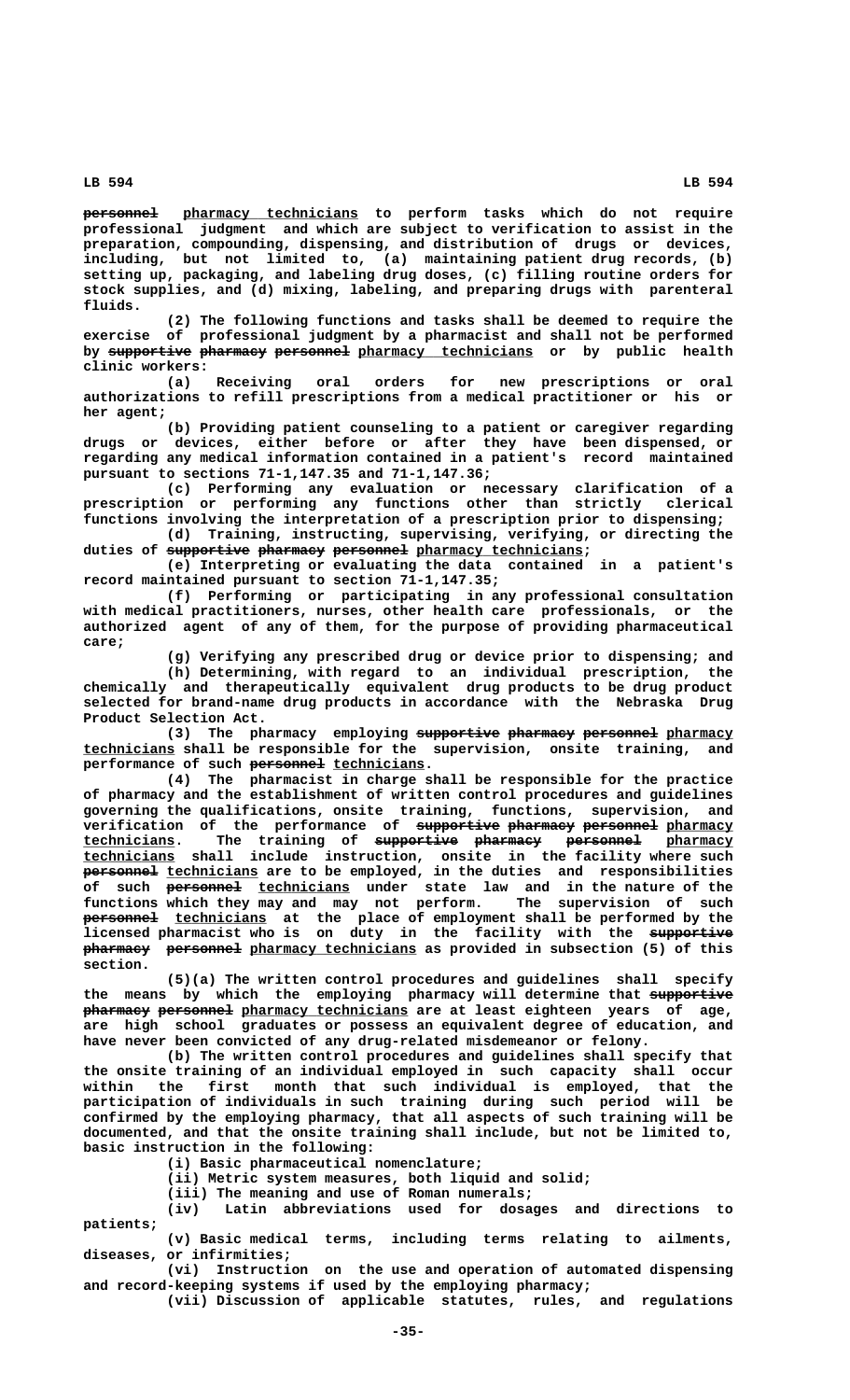**governing the preparation, compounding, dispensing, and distribution of drugs or devices, record keeping with regard to such functions, and the employment,**

use, and functions of supportive pharmacy personnel pharmacy technicians; and **(viii) Discussion of the contents of the written control procedures and guidelines.**

**Each employing pharmacy shall be responsible for confirming in a manner and method prescribed by the department that supportive pharmacy —————————— ———————**  $perso$   $pharmacy$  *technicians* employed by the pharmacy have achieved a basic **level of competence in the areas included in the onsite training.**

**(c) Written control procedures and guidelines shall include a** protocol specifying the functions that supportive pharmacy personnel pharmacy  **\_\_\_\_\_\_\_\_\_\_\_ technicians will perform in the employing pharmacy. The written control procedures and guidelines shall specify the means employed by the employing pharmacy to assure that the prescribed drug or device, the dosage form, and the directions provided to the patient conform to the order that authorized the drug to be dispensed.**

**(d) The written control procedures and guidelines shall specify the manner in which the pharmacist responsible for the supervision of supportive —————————**  $pharmae$  **personnel** pharmacy technicians will supervise such personnel  **\_\_\_\_\_\_\_\_\_\_\_ technicians and document the verification of the accuracy and completeness of their acts, tasks, and functions. Such verification shall include documentation that such pharmacist has checked the accuracy of all acts,** tasks, or functions being performed by supportive pharmacy personnel pharmacy  **technicians. \_\_\_\_\_\_\_\_\_\_\_**

**(6)** The pharmacy shall, prior to the utilization of supportive **pharmacy personnel** pharmacy technicians, file with the department a copy of **its written control procedures and guidelines. The board shall review for approval or disapproval written control procedures and guidelines for the use** of supportive pharmacy personnel pharmacy technicians in all pharmacies which employ such **personnel** technicians prior to their utilization. The board **shall, within ninety days of the filing of such written control procedures and guidelines, review and either approve or disapprove them. The board or its representatives shall have access to the approved written control procedures** and guidelines upon request. Any written control procedures and guidelines  **\_\_\_\_\_\_\_\_\_\_\_\_\_\_\_\_\_\_\_\_\_\_\_\_\_\_\_\_\_\_\_\_\_\_\_\_\_\_\_\_\_\_\_\_\_\_\_\_\_\_\_\_\_\_\_\_\_\_\_\_\_\_\_\_\_\_\_\_\_\_\_\_\_\_\_\_\_\_ for supportive pharmacy personnel that were filed by a pharmacy and approved** by the board prior to the operative date of this section shall be deemed to be approved and to apply to pharmacy technicians.

**(7) Hospitals that have been utilizing supportive pharmacy personnel prior to June 11, 1993 the operative date of this section, may continue to use ———— ——— ———— \_\_\_\_\_\_\_\_\_\_\_\_\_\_\_\_\_\_\_\_\_\_\_\_\_\_\_\_\_\_\_\_\_\_ \_\_\_\_\_\_\_\_\_\_\_\_\_\_\_\_\_\_\_\_\_\_\_\_\_\_\_\_\_\_\_\_\_\_ such personnel after such date but shall change their job title to pharmacy \_\_\_\_\_\_\_\_\_\_\_\_\_\_\_\_\_\_\_\_ technician and shall submit to the board the written control procedures and** guidelines governing such supportive pharmacy personnel pharmacy technicians  **\_\_\_\_\_\_\_\_\_\_\_\_\_\_\_\_\_\_\_\_\_\_\_\_\_\_ —————————— with the job title change. A hospital that commences using supportive ———————— ————————— \_\_\_\_\_\_\_\_\_\_\_\_\_\_\_\_\_\_\_\_\_ pharmacy personnel pharmacy technicians as provided in the rules and regulations adopted and promulgated by the department pursuant to sections ——————————— \_\_\_\_\_\_\_\_\_\_\_ 71-1,142 to 71-1,147.38 71-1,147.36 on or after such date shall meet the** requirements of such sections and rules and regulations. Any written control procedures and guidelines for supportive pharmacy personnel that were filed by  **\_\_\_\_\_\_\_\_\_\_\_\_\_\_\_\_\_\_\_\_\_\_\_\_\_\_\_\_\_\_\_\_\_\_\_\_\_\_\_\_\_\_\_\_\_\_\_\_\_\_\_\_\_\_\_\_\_\_\_\_\_\_\_\_\_\_\_\_\_\_\_\_\_\_\_\_\_\_ a hospital and approved by the board prior to the operative date of this** section shall be deemed to be approved and to apply to pharmacy technicians.

 $(8)(a)$  If supportive pharmacy personnel pharmacy technicians perform **functions requiring professional judgment and licensure as a pharmacist, perform functions not specified under approved written control procedures and guidelines, or perform functions without supervision and such acts are known** to the pharmacist supervising the <del>supportive pharmacy</del> <del>personnel</del>-p<u>harmacy</u>  **\_\_\_\_\_\_\_\_\_\_\_ technicians or the pharmacist in charge or are of such a nature that they should have been known to a reasonable person, such acts may be considered acts of unprofessional conduct on the part of the pharmacist supervising the**  $\frac{1}{2}$   $\frac{1}{2}$   $\frac{1}{2}$   $\frac{1}{2}$   $\frac{1}{2}$   $\frac{1}{2}$   $\frac{1}{2}$   $\frac{1}{2}$   $\frac{1}{2}$   $\frac{1}{2}$   $\frac{1}{2}$   $\frac{1}{2}$   $\frac{1}{2}$   $\frac{1}{2}$   $\frac{1}{2}$   $\frac{1}{2}$   $\frac{1}{2}$   $\frac{1}{2}$   $\frac{1}{2}$   $\frac{1}{2}$   $\frac{1}{2}$   $\frac{1}{2}$   $\$ **pursuant to section 71-147 against whom disciplinary measures may be taken.**

**(b) Acts described in subdivision (a) of this subsection may be grounds for the department, upon the recommendation of the board, to apply to the district court in the judicial district in which the pharmacy is located for an order to cease and desist from the performance of any unauthorized acts. On or at any time after such application the court may, in its discretion, issue an order restraining such pharmacy or its agents or employees from the performance of unauthorized acts. After a full hearing the court shall either grant or deny the application. Such order shall continue until the court, after a like hearing, finds the basis for such order has been removed.**

**Sec. 48. Section 71-1,147.34, Reissue Revised Statutes of Nebraska, is amended to read:**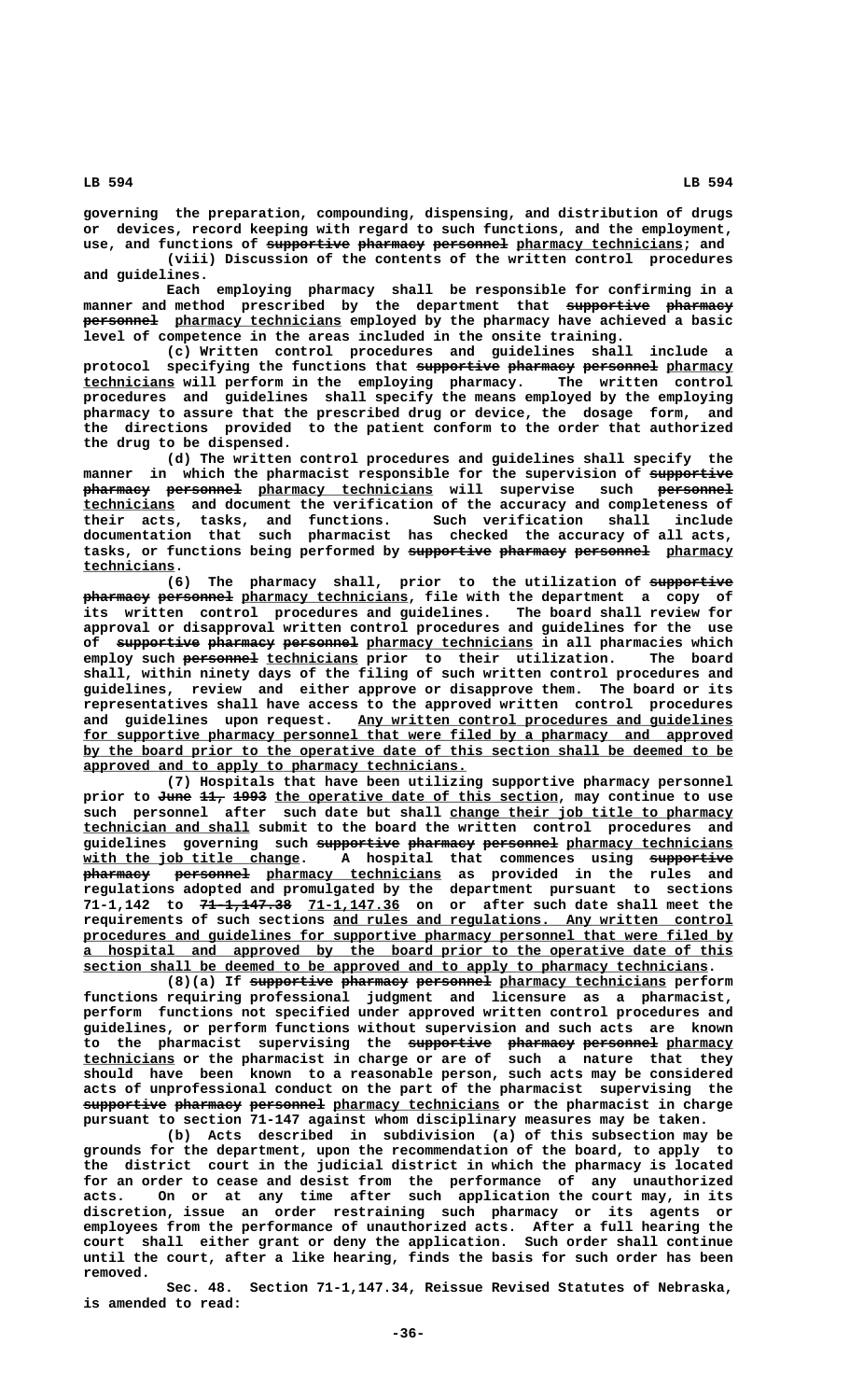71-1,147.34. (1) Except as provided in substristion subsection (7) **of section 71-1,147.33, disciplinary action may be taken in accordance with section 71-155 against the permit of the employing pharmacy or the license of the hospital or the pharmacist in charge for the failure to submit written control procedures and guidelines and to receive board approval prior to the** employment of supportive pharmacy personnel pharmacy technicians.

**(2) Disciplinary action may be taken in accordance with such section against the supervising pharmacist who is on duty in the pharmacy and is responsible for the supervision of supportive pharmacy personnel pharmacy —————————— ———————— ————————— \_\_\_\_\_\_\_\_ \_\_\_\_\_\_\_\_\_\_\_ —————————— ———————— technicians for his or her failure or the failure of the supportive pharmacy**  $p$ **ersonnel** pharmacy technicians to follow approved written control procedures  **and guidelines.**

**(3) Disciplinary action may be taken in accordance with such section against the supervising pharmacist who is on duty in the pharmacy and is** responsible for the supervision of supportive pharmacy personnel pharmacy  **\_\_\_\_\_\_\_\_\_\_\_ technicians for any failure to properly verify the accuracy and completeness** of the acts, tasks, or functions undertaken by supportive pharmacy personnel  **\_\_\_\_\_\_\_\_\_\_\_\_\_\_\_\_\_\_\_\_ pharmacy technicians, which failure results in a discrepancy in the dispensing process.**

**(4) Disciplinary action may be taken in accordance with such section against the license of a pharmacist in charge, the permit of the pharmacy, or the license of the hospital for the hiring and employment of an individual to**  $\tt{server as}$  <del>supportive pharmacy</del> <del>personnel</del> <u>a pharmacy technician</u> when the **pharmacist, pharmacy, or hospital knew or reasonably should have known that such individual was not qualified by law to so serve.**

**Sec. 49. Section 71-1774, Revised Statutes Supplement, 1998, is**

**amended to read:** For purposes of the Licensed Practical Nurse-Certified  **Act:**

**(1) Administration includes observing, initiating, monitoring, discontinuing, maintaining, regulating, adjusting, documenting, assessing, planning, intervening, and evaluating;**

**(2) Approved certification course means a course for the education and training of a licensed practical nurse-certified which the board has approved;**

**(3) Board means the Board of Nursing;**

**(4) Delegation means the decision by a registered nurse to give the responsibility for the performance of an act or procedure to a licensed practical nurse-certified;**

**(5) Department means the Department of Health and Human Services Regulation and Licensure;**

**(6) Direct supervision means that the licensed practitioner or registered nurse is in the clinical area and retains accountability for patient care;**

**(7) Initial venipuncture means the initiation of intravenous therapy based on a new order from a licensed practitioner for an individual for whom a previous order for intravenous therapy was not in effect;**

**(8) Intravenous therapy means the therapeutic infusion or injection of substances through the venous system;**

**(9) Licensed practical nurse-certified means a licensed practical** nurse <del>providing services in</del> a <del>long-term care facility or in a hospital</del> who **meets the standards established pursuant to section 71-1777 and who holds a valid certificate issued by the department pursuant to the act;**

**(10) Licensed practitioner means any person authorized by state law to prescribe intravenous therapy and nasogastric tube insertion;**

**(11) Nasogastric tube insertion means the placing of a tube via the nares or mouth into the stomach; and**

**(12) Pediatric patient means a patient who is younger than eighteen years old and who weighs thirty-five kilograms or less.**

**Sec. 50. Section 71-1909, Revised Statutes Supplement, 1998, is amended to read:**

**71-1909. (1) The purposes of sections 71-1908 to 71-1917 are to provide:**

**(a) Statewide licensing of providers of child care programs; and**

(b) The Department of Health and Human Services Regulation and  **\_\_\_\_\_\_\_\_\_ Licensure with authority to coordinate the imposition of standards on providers of programs.**

**(2) It is the intent of the Legislature that the licensing and regulation of programs under such sections exist for the protection of children and to assist parents in making informed decisions concerning enrollment and care of their children in such programs.**

**Sec. 51. Section 71-1910, Revised Statutes Supplement, 1998, is**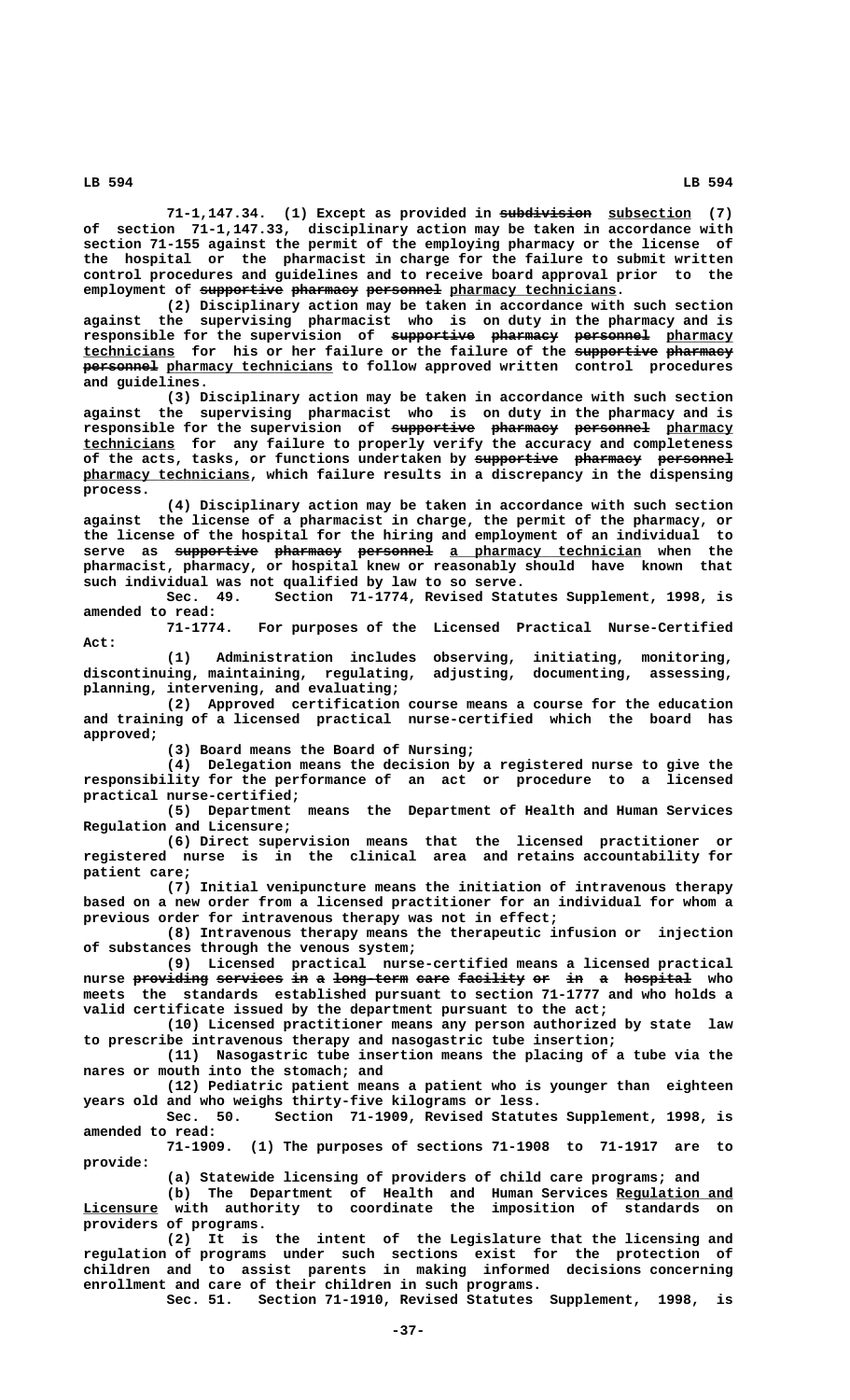**amended to read: 71-1910. For purposes of sections 71-1908 to 71-1917, unless the context otherwise requires:**

**(1) Department means the Department of Health and Human Services \_\_\_\_\_\_\_\_\_\_\_\_\_\_\_\_\_\_\_\_\_\_\_\_ Regulation and Licensure;**

(2) Director means the Director of <del>Health</del> and Human Services  **\_\_\_\_\_\_\_\_\_\_\_\_\_\_\_\_\_\_\_\_\_\_\_\_ Regulation and Licensure; and**

**(3) Program means the provision of services in lieu of parental supervision for children under thirteen years of age for compensation, either directly or indirectly, on the average of less than twelve hours per day, but more than two hours per week, and includes any employer-sponsored child care, family child care home, child care center, school-age child care program, school-age services pursuant to section 79-1104, or preschool or nursery school. Program does not include casual care at irregular intervals, a recreation camp, classes or services provided by a religious organization other than child care or a preschool or nursery school, a preschool program conducted in a school approved pursuant to section 79-318, or foster care as defined in section 71-1901. The State Board of Education may adopt and promulgate rules and regulations which shall apply to any program and any school-age-care program operated or contracted by a public school district.**

Section 71-1911, Revised Statutes Supplement, 1998, is **amended to read:**

**71-1911. (1) A person may furnish a program for three or less children without having a license issued by the department, except that if such person has had a license issued pursuant to subsection (2) of this section and such license has been suspended or revoked pursuant to section 71-1915, such person shall not furnish a program for three or less children until the person is licensed pursuant to this section.**

**(2) No person shall furnish or offer to furnish a program for four or more children under his or her direct supervision, care, and control at any one time from families other than that of the provider without having in full force and effect a written license issued by the department upon such terms as may be prescribed by the rules and regulations adopted and promulgated by the department. If the applicant is an individual, the application for a license shall include the applicant's social security number. The license may be a provisional license, a probationary license, or an operating license. A city, village, or county which has rules, regulations, or ordinances in effect on July 10, 1984, which apply to programs furnished for two or three children from different families may continue to license providers of such programs. If the license of a person is suspended or revoked pursuant to section 71-1915, such person shall not be licensed by any city, village, or county rules, regulations, or ordinances until the person is licensed pursuant to this section. Any provider not covered by sections 71-1908 to 71-1917 may voluntarily subject himself, herself, or itself to coverage.**

**(3) A provisional license shall be issued to all applicants following the completion of preservice orientation training approved or delivered by the department for the first year of operation. At the end of one year of operation the department shall either issue an operating license or renew or refuse to renew the provisional license. The provisional license may be renewed once if the department determines that:**

**(a) A licensee is unable to comply with all licensure requirements and standards, is making a good faith effort to comply, and is capable of compliance within the next six months;**

**(b) The effect of the current inability to comply with a rule or regulation does not present an unreasonable risk to the health, safety, or well-being of children or staff; and**

**(c) The licensee has a written plan of correction that has been approved by the department which is to be completed within the renewal period.**

**(4) The department may issue a probationary license to a licensee holding an operating license for up to six months. The probationary license may be issued if the department determines that:**

**(a) A licensee is unable to comply with all licensure requirements and standards or has had a history of noncompliance;**

**(b) The effect of noncompliance with any rule or regulation does not present an unreasonable risk to the health, safety, or well-being of children or staff; and**

**(c) The licensee has a written plan of correction that has been approved by the department.**

**(5) Operating licenses issued under sections 71-1908 to 71-1917 shall remain in full force and effect subject to annual inspections and maintenance of complaint tracking. The department may amend a license upon** Amending a license requires a site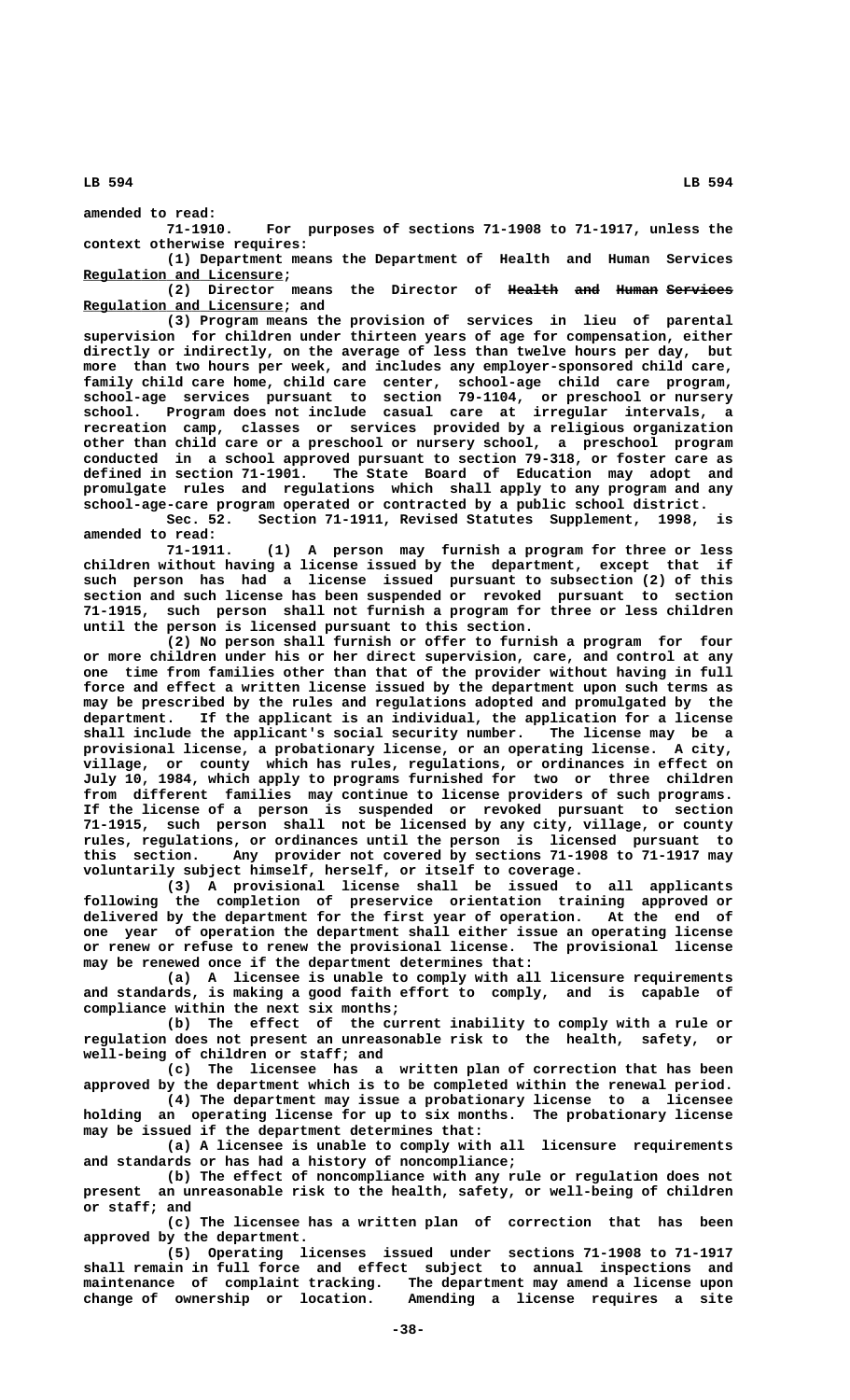**inspection by the department at the time of amendment except for amendment of a family child care home I license for which an inspection shall occur within sixty days. When a program is to be permanently closed, the licensee shall return the license to the department within one week after the closing.**

**(6) There shall be a twenty-five-dollar fee charged for the issuance of each license for providers with a licensing capacity of less than thirty children and a fifty-dollar fee charged for the issuance of each license for providers with a licensing capacity of thirty or more children. An annual license fee of twenty-five dollars shall be paid by providers with a licensing capacity of less than thirty children and an annual license fee of fifty dollars shall be paid by providers with a licensing capacity of thirty or more children. The license fee shall be paid to the department which shall retain the fee, except that when a city, village, or county has adopted any rule, regulation, or ordinance which establishes standards for licensed providers pursuant to subsection (2) of section 71-1914 and conducts all necessary inspections of any licensed provider pursuant to such subsection, the department shall transmit the fees paid by such provider to the city, village, or county conducting the inspections.**

**(7) On and after July 1, 1999, no license shall be issued to any person if the applicant plans to provide medication unless the applicant complies with the requirements of the Medication Aide Act.**

**(8) A license may be denied for cause, after notice and hearing, in accordance with such rules and regulations as may be adopted and promulgated** by the department. A person who has had a license suspended or revoked **pursuant to section 71-1915 shall not be eligible to reapply for a license for a period of two years.**

**(9) A license shall be denied or revoked if an applicant or licensee has been found guilty of a crime involving the neglect, physical abuse, or sexual abuse of a child or an adult.**

Section 71-1913, Revised Statutes Supplement, 1998, is **amended to read:**

**71-1913. (1) The department may request the State Fire Marshal to** inspect any program for fire safety pursuant to section 81-502. and may **request the Department of Health and Human Services Regulation and Licensure ——————— ——— —————————— —— —————— ——— ————— ———————— —————————— ——— ————————** to conduct sanitation and physical well-being standards investigations pursuant to subsection (2) of this section. The State Fire Marshal or the **Director of Regulation and Licensure shall immediately notify the department ———————— —— —————————— ——— ————————— \_\_\_\_\_\_\_\_\_\_ Department of Health and Human Services whenever he or she delegates authority** for such inspections under such section.

(2) The <u>department may investigate</u> Department of Health and Human Services Regulation and Licensure shall make an investigation within thirty days after receipt of request from the Department of Health and Human Services  $\theta$  all facilities and programs of licensed providers of child care programs as **defined in section 71-1910 or applicants for licenses to provide such programs to determine if the place or places to be covered by such licenses meet** standards of sanitation and physical well-being set by the <del>Department of</del> Health and Human Services department for the care and protection of the child or children who may be placed in such facilities and programs. The <del>Department</del> <del>of Health and Human Services Regulation and Licensure</del> department may delegate **this authority to qualified local environmental health personnel.**

**Sec. 54. Section 71-1913.01, Revised Statutes Supplement, 1998, is amended to read:**

**71-1913.01. (1) Each program shall require the parent or guardian of each child enrolled in such program to present within thirty days after enrollment and periodically thereafter (a) proof that the child is protected by age-appropriate immunization against measles, mumps, rubella, poliomyelitis, diphtheria, pertussis, tetanus, and haemophilus influenzae type B and such other diseases as the Department of Health and Human Services may from time to time specify based on then current medical and scientific knowledge, (b) certification by a physician, an advanced registered nurse practitioner, or a physician assistant that immunization is not appropriate for a stated medical reason, or (c) a written statement that the parent or guardian does not wish to have such child so immunized and the reasons therefor. The program shall exclude a child from attendance until such proof, certification, or written statement is provided. At the time the parent or guardian is notified that such information is required, he or she shall be notified in writing of his or her right to submit a certification or written statement pursuant to subdivision (b) or (c) of this subsection.**

**(2) Each program shall keep the written record of immunization, the certification, or the written statement of the parent or guardian. Such record, certification, or statement shall be kept by the program as part of \_\_\_\_\_\_\_\_\_\_\_\_\_\_\_\_\_\_\_\_\_\_\_\_\_\_\_\_\_\_\_\_\_\_\_\_\_\_\_\_\_\_\_\_\_\_\_\_\_\_\_\_\_\_\_\_\_\_\_\_\_\_ the child's file, shall be available onsite to the Department of Health and**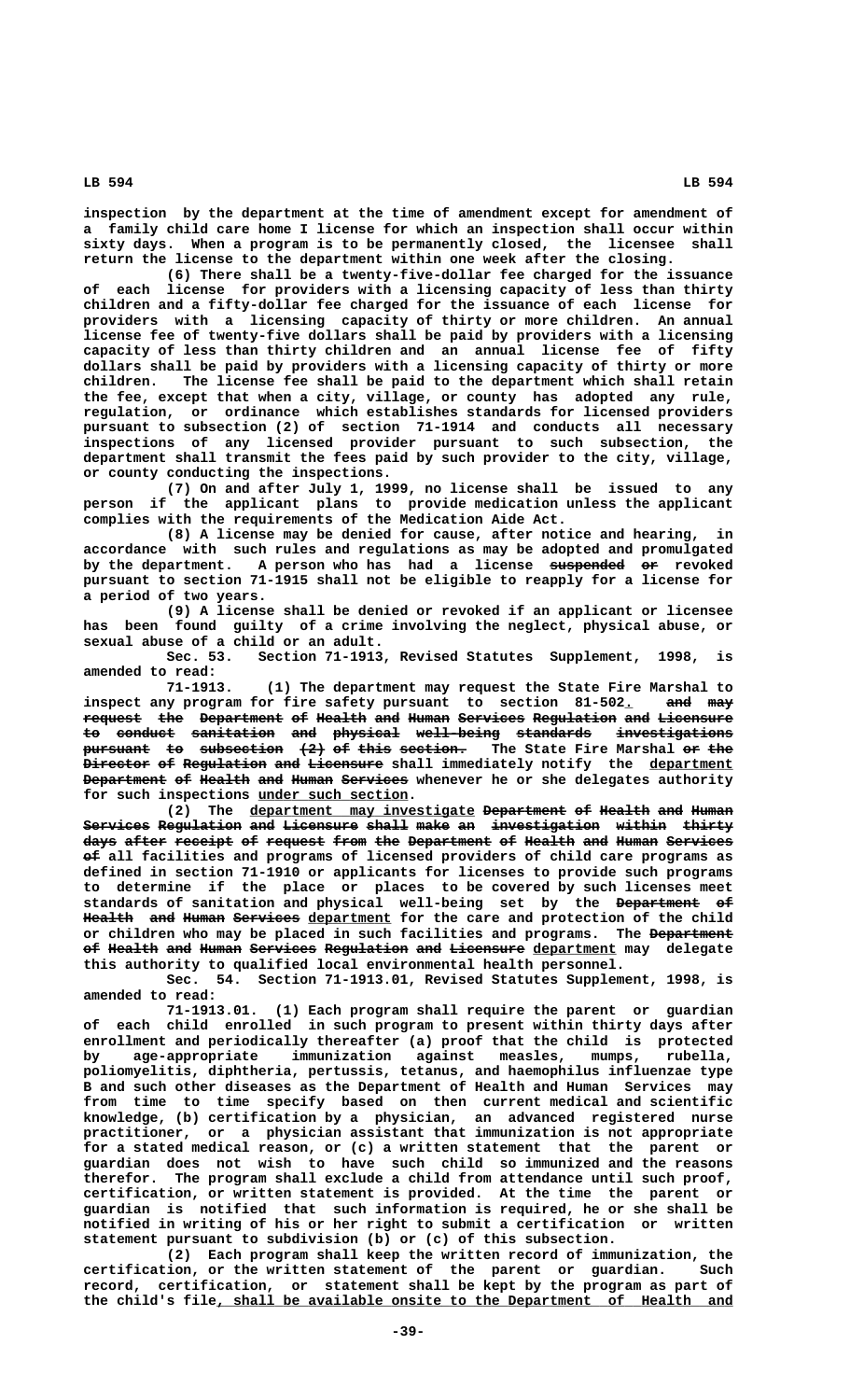**\_\_\_\_\_\_\_\_\_\_\_\_\_\_\_\_\_\_\_\_\_\_\_\_\_\_\_\_\_\_\_\_\_\_\_\_\_\_\_\_\_\_\_\_\_\_\_\_\_\_\_\_\_\_\_\_\_\_\_\_\_\_\_\_\_\_\_\_\_\_\_\_\_\_\_\_\_\_ Human Services and the Department of Health and Human Services Regulation and \_\_\_\_\_\_\_\_\_\_ Licensure, and shall be filed with the Department of Health and Human Services for review and inspection. Each program shall report to the Department of Health and Human Services by November 1 of each year the status of immunization for children enrolled as of September 30 of that year, and children who have reached kindergarten age and who are enrolled in public or private school need not be included in the report.**

**Sec. 55. Section 71-1913.02, Revised Statutes Supplement, 1998, is amended to read:**

**71-1913.02. (1) The Department of Health and Human Services shall perform annually a random audit of the reports submitted under section 71-1913.01 to check for compliance with such section on an annual basis and such other audits and inspections as are necessary to prevent the introduction \_\_\_\_\_\_\_\_\_\_\_\_\_\_\_\_\_\_\_\_\_\_\_\_\_\_\_\_\_\_\_\_\_\_\_\_\_\_\_\_\_\_\_\_\_\_\_\_\_\_\_\_ or spread of disease. Audit results shall be reported to the Department of \_\_\_\_\_\_\_\_\_\_\_\_\_\_\_\_\_\_\_\_\_\_\_\_\_\_\_\_\_\_\_\_\_\_\_\_\_\_\_\_\_\_\_\_\_\_\_\_\_\_\_ Health and Human Services Regulation and Licensure.**

(2) If the Department of Health and Human Services or the Department  **\_\_\_\_\_\_\_\_\_\_\_\_\_\_\_\_\_\_\_\_\_\_\_\_\_\_\_\_\_\_\_\_\_\_\_\_\_\_\_\_\_\_\_\_\_\_\_\_\_\_\_\_\_ of Health and Human Services Regulation and Licensure discovers noncompliance with section 71-1913.01, the Department of Health and Human Services \_\_\_\_\_\_\_\_\_\_\_\_\_\_\_\_\_\_\_\_\_\_\_\_ Regulation and Licensure shall allow a noncomplying program thirty days to correct deficiencies.**

(3) The Department of Health and Human Services and the Department  **\_\_\_\_\_\_\_\_\_\_\_\_\_\_\_\_\_\_\_\_\_\_\_\_\_\_\_\_\_\_\_\_\_\_\_\_\_\_\_\_\_\_\_\_\_\_\_\_\_\_\_\_\_\_\_\_\_ of Health and Human Services Regulation and Licensure shall develop and provide educational and other materials to programs and the public as may be necessary to implement section 71-1913.01.**

Section 71-1915, Revised Statutes Supplement, 1998, is **amended to read:**

**71-1915. (1) Whenever the director has reason to believe that a violation of any provision of sections 71-1908 to 71-1914 or of any rule, regulation, or order of the department has occurred, he or she may cause a written charge to be served upon each alleged violator. The charge shall specify the provision of sections 71-1908 to 71-1914 or the rule, regulation, or order alleged to be violated and the facts alleged to constitute a** violation of such section, rule, regulation, or order. The On such basis, the  **\_\_\_\_\_\_\_\_\_\_\_\_\_\_\_\_\_\_\_\_\_\_\_\_\_\_\_\_\_\_\_\_\_\_\_\_\_\_\_\_\_\_\_\_\_\_\_\_\_\_\_\_\_\_\_\_\_\_\_\_\_\_\_\_\_\_ operating license of a person may be suspended or revoked or the provisional or probationary license of a person may be suspended or revoked if periodic review or inspection by the department indicates that insufficient progress has been made toward compliance. The director shall provide for notice and, if requested by the alleged violator, a full and fair hearing at which each alleged violator shall answer the charges. The notice shall be delivered to each alleged violator by personal service, by certified or registered mail to his or her last-known address, or by publication. Notice by publication shall only be made if personal service or service by mail cannot be effectuated. The alleged violator may request a hearing within ten days after delivery of the notice. Following the hearing, if held, or within fifteen days after delivery of the notice if no hearing is held, the director shall determine whether the charges are true or not, and if true, the director may (a) issue a declaratory order finding the charges to be true, (b) revoke or suspend the provisional, probationary, or operating license, (c) issue a probationary license if the determinations of subsection (4) of section 71-1911 are applicable, or (d) impose a civil penalty of five dollars for each child in the program for each day in violation after the department issues its order finding a violation. If the department has initiated a license suspension or revocation action, (i) such action may continue to finality even if the license of the licensee has been surrendered and (ii) household members of the licensee or current staff members of such licensee shall not become the licensee of the program while such action is pending.**

**(2) Any civil penalty assessed and unpaid under subsection (1) of this section shall constitute a debt to the State of Nebraska which may be collected in the manner of a lien foreclosure or sued for and recovered in any proper form of action in the name of the State of Nebraska in the district court of the county in which the violator resides or owns property.**

**(3) Whenever the director finds that an emergency exists requiring immediate action to protect the physical well-being and safety of a child in a program, the director may, without notice or hearing, issue an order declaring the existence of such an emergency and requiring that such action be taken as the director deems necessary to meet the emergency. Notwithstanding the provisions of subsection (1) of this section, such order shall be effective immediately. Any person to whom the order is directed shall comply immediately, except that upon application to the director, the person shall be afforded a hearing as soon as possible and not later than ten days after his or her application for the hearing. On the basis of such hearing the director shall continue to enforce his or her order or revoke or modify it.**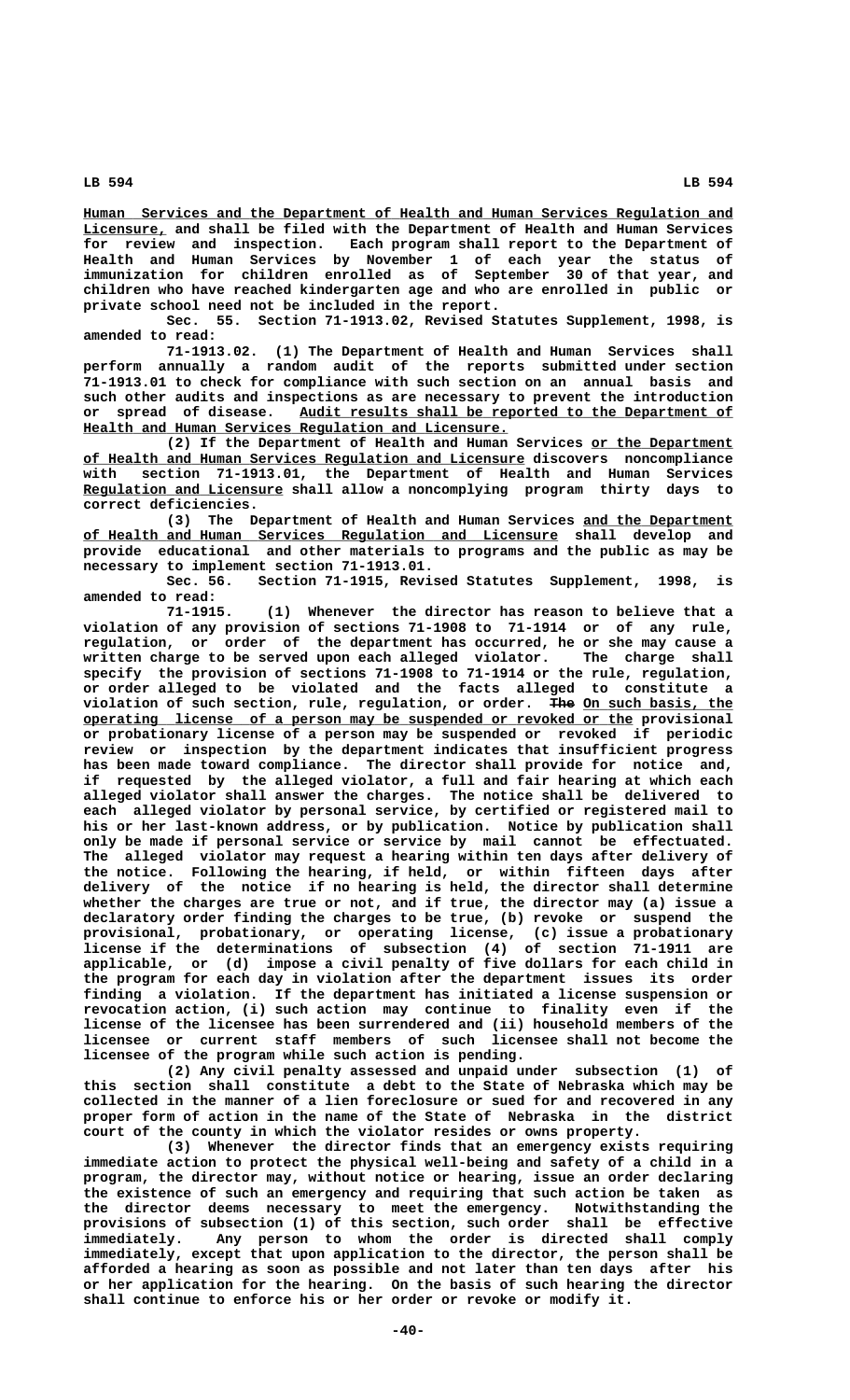**(4) In addition to the powers provided to the director in this section, he or she may petition the appropriate district court for an injunction whenever he or she believes that any person is violating any provision of sections 71-1908 to 71-1917 or any rule, regulation, or order adopted and promulgated pursuant to such sections. It shall be the duty of each county attorney or the Attorney General to whom the director reports a violation to cause appropriate proceedings to be instituted without delay to ensure compliance with such sections, rules, regulations, and orders.**

Section 71-1917, Revised Statutes Supplement, 1998, is **amended to read:**

71-1917. The annual biennial report required under subdivision (11) **of section 43-2615 shall include:**

**(1) The number of license applications received under sections 71-1908 to 71-1917;**

**(2) The number of licenses issued under such sections;**

**(3) The number of license applications denied under such sections;**

**(4) The number of complaints investigated under such sections;**

**(5) The number of licenses revoked under such sections;**

**(6) The number and dollar amount of civil penalties levied pursuant to section 71-1915; and**

**(7) Information which may assist the Legislature in determining the extent of cooperation provided to the department by other state and local agencies pursuant to section 71-1914.**

**Sec. 58. Section 71-2407, Reissue Revised Statutes of Nebraska, is amended to read:**

**71-2407. (1) No person operating outside of the State of Nebraska shall ship, mail, or in any manner deliver dispensed prescription drugs into the State of Nebraska unless such person:**

**(a) Is licensed as a pharmacist in the United States;**

**(b) Has filed with the Department of Health and Human Services Regulation and Licensure evidence of a pharmacy license or permit issued by and valid in the state in which the person is located and from which such prescription drugs will be shipped, mailed, or otherwise delivered;**

**(c) Is located and operating in a state in which the requirements and qualifications for obtaining and maintaining a pharmacy license or permit are considered by the Department of Health and Human Services Regulation and Licensure, with the approval of the Board of Examiners in Pharmacy, to be substantially equivalent to the requirements contained in sections 71-1,142 to** 71-1,147.38 71-1,147.36;

**(d) Has designated the Secretary of State as his, her, or its agent for service of process in this state; and**

**(e) Has paid a fee equivalent to the annual fee for an initial or renewal permit to operate a pharmacy in the State of Nebraska as established in and at the times provided for in section 71-1,147.07. Such fees shall be remitted to the State Treasurer for credit to the Nebraska Pharmaceutical Fund.**

 **————— \_\_\_\_ (2) This section shall does not apply to prescription drugs mailed, shipped, or otherwise delivered by a pharmaceutical company to a laboratory for the purpose of conducting clinical research.**

**(3) For purposes of this section and section 71-2408, prescription** drug shall have has the definition found in section 71-1,142.

**Sec. 59. Section 71-2417, Reissue Revised Statutes of Nebraska, is amended to read:**

**71-2417. Any emergency box containing a controlled substance which is maintained at an institution shall be exempt from the provisions of**  $s$ ubdivisions  $(4)$ (f) and  $(g)$  subdivision  $(3)$ (f) of section 28-414.

**Sec. 60. Section 71-5830.01, Revised Statutes Supplement, 1998, is amended to read:**

**71-5830.01. Notwithstanding any other provisions of the Nebraska Health Care Certificate of Need Act, a certificate of need is not required for:**

**(1) A change in classification between an intermediate care** facility, a nursing facility, or a skilled nursing facility; and

**(2) A project of a county in which is located a city of the metropolitan class for which a bond issue has been approved by the electorate \_\_\_\_\_ of such county on or after January 1, 1994; and**

 **\_\_\_\_\_\_\_\_\_\_\_\_\_\_\_\_\_\_\_\_\_\_\_\_\_\_\_\_\_\_\_\_\_\_\_\_\_\_\_\_\_\_\_\_\_\_\_\_\_\_\_\_\_\_\_\_\_\_\_\_\_\_\_\_\_\_\_\_ (3) A project of a federally recognized Indian tribe to be located \_\_\_\_\_\_\_\_\_\_\_\_\_\_\_\_\_\_\_\_\_\_\_\_\_\_\_\_\_\_\_\_\_\_\_\_\_\_\_\_\_\_\_\_\_\_\_\_\_\_\_\_\_\_\_\_\_\_\_\_\_\_\_\_\_\_\_\_\_\_\_\_\_\_\_\_\_\_ on tribal lands within the exterior boundaries of the State of Nebraska where \_\_\_\_\_\_\_\_\_\_\_\_\_\_\_\_\_\_\_\_\_\_\_\_\_\_\_\_\_\_\_\_\_\_\_\_\_\_\_\_\_\_\_\_\_\_\_\_\_\_\_\_\_\_\_\_\_\_\_\_\_\_\_\_\_\_\_\_\_\_\_\_\_\_\_\_\_\_ a determination has been made by the tribe's governing body that the cultural** needs of the tribe's members cannot be adequately met by existing facilities  **\_\_\_\_\_\_\_\_\_\_\_\_\_\_\_\_\_\_\_\_\_\_\_\_\_\_\_\_\_\_\_\_\_\_\_\_\_\_\_\_\_\_\_\_\_\_\_\_\_\_\_\_\_\_\_\_\_\_\_\_\_\_\_ if such project has been approved by the tribe's governing body.**

**Sec. 61. Section 71-7803, Reissue Revised Statutes of Nebraska, is**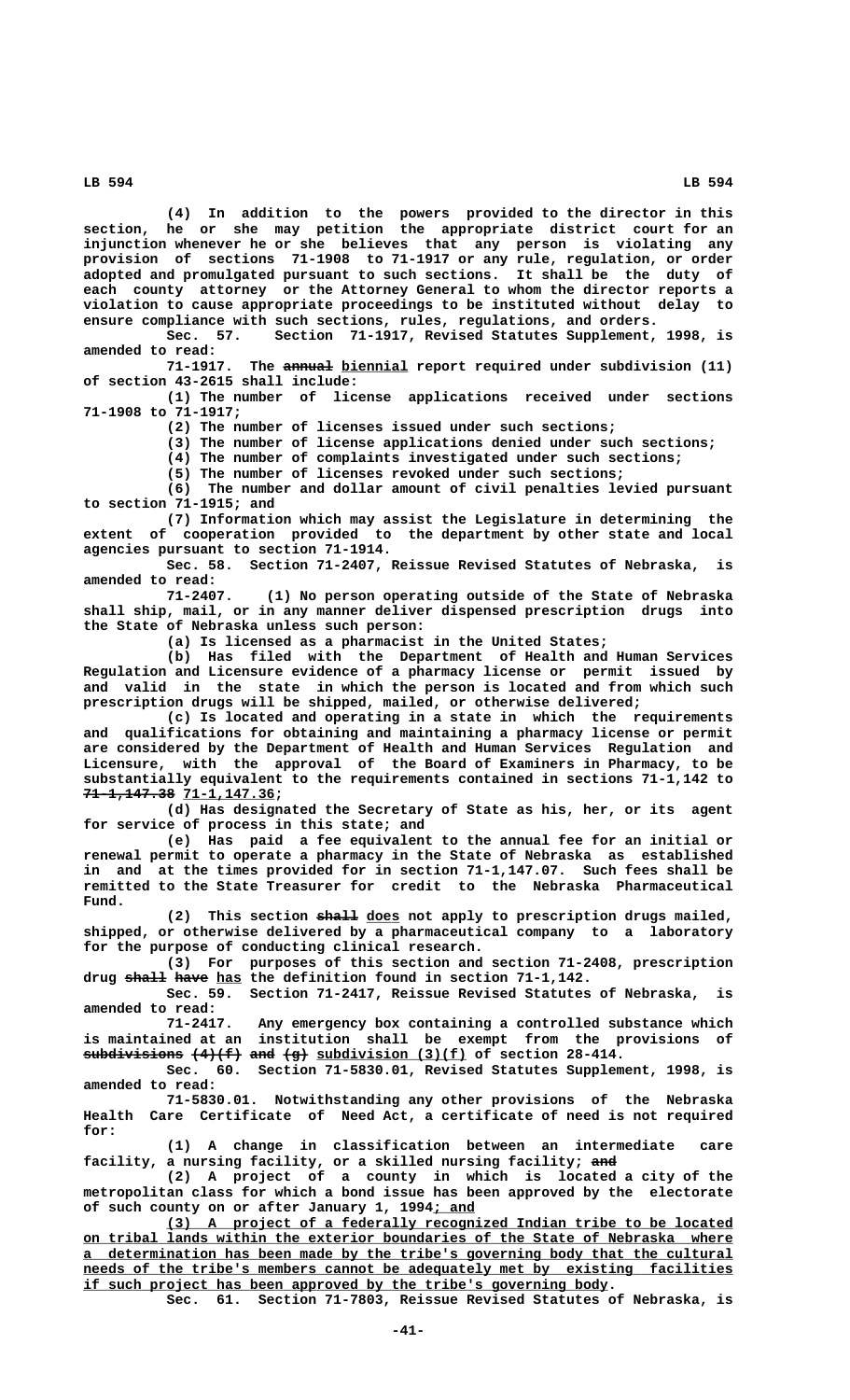**amended to read:**

**71-7803. No agency, organization, or individual shall hold himself, ———— ———————** herself, or itself out as a hospice or as providing provide hospice services **unless licensed in accordance with the Hospice Licensure Act.**

**Sec. 62. Section 71-8228, Revised Statutes Supplement, 1998, is amended to read:**

**71-8228. Regional medical director means a physician licensed under the Uniform Licensing Law who shall report to the Director of Regulation and** Licensure and be a member of the State Trauma Advisory Board, chair the **regional trauma advisory board, and carry out the regional plan for his or her region.**

**Sec. 63. Section 71-8231, Revised Statutes Supplement, 1998, is amended to read:**

**71-8231. State trauma medical director means a physician licensed under the Uniform Licensing Law who reports to the Director of Regulation and** Licensure<sub>7</sub> chairs the State Trauma Advisory Board, and carries out duties **under the Statewide Trauma System Act.**

**Sec. 64. Section 71-8236, Revised Statutes Supplement, 1998, is amended to read:**

**71-8236. The State Trauma Advisory Board is created. The board shall be composed of representatives knowledgeable in emergency medical services and trauma care, including emergency medical providers such as physicians, nurses, hospital personnel, prehospital or out-of-hospital providers, local government officials, state officials, consumers, and persons affiliated professionally with health science schools. The Director of Regulation and Licensure shall appoint the members of the board for staggered terms of three years each. The department shall provide administrative support to the board. All members of the board may be reimbursed for their actual and necessary expenses incurred in the performance of their duties as such members as provided in sections 81-1174 to 81-1177. The terms of members representing the same field shall not expire at the same time.**

The board shall elect <u>a chairperson and</u> a vice-chairperson whose **term** terms of office shall be for two years. The board shall meet at least **twice per year by written request of the director or the chairperson.**

**Sec. 65. Section 71-8243, Revised Statutes Supplement, 1998, is amended to read:**

**71-8243. Designated trauma centers and rehabilitation centers that receive trauma patients shall be categorized according to designation under** the Statewide Trauma System Act. All levels of centers shall have contractual  $\texttt{relationships}$  agreements for transfer with higher-level and lower-level **centers, as appropriate, to facilitate a seamless patient-flow system.**

**Sec. 66. Section 75-302, Reissue Revised Statutes of Nebraska, is amended to read:**

**75-302. For purposes of sections 75-301 to 75-322 and in all rules and regulations adopted and promulgated by the commission pursuant to such sections, unless the context otherwise requires:**

**(1) Carrier enforcement division means the carrier enforcement division of the Nebraska State Patrol or the Nebraska State Patrol;**

**(2) Certificate means a certificate of public convenience and necessity issued under Chapter 75, article 3, to common carriers by motor vehicle;**

**(3) Civil penalty means any monetary penalty assessed by the commission or carrier enforcement division due to a violation of Chapter 75, article 3, or section 75-126 as such section applies to any person or carrier specified in Chapter 75, article 3; any term, condition, or limitation of any certificate or permit issued pursuant to Chapter 75, article 3; or any rule, regulation, or order of the commission, the Division of Motor Carrier Services, or the carrier enforcement division issued pursuant to Chapter 75, article 3;**

**(4) Commission means the Public Service Commission;**

**(5) Common carrier means any person who or which undertakes to transport passengers or household goods for the general public in intrastate commerce by motor vehicle for hire, whether over regular or irregular routes, upon the highways of this state;**

**(6) Contract carrier means any motor carrier which transports passengers or household goods for hire other than as a common carrier designed to meet the distinct needs of each individual customer or a specifically designated class of customers without any limitation as to the number of customers it can serve within the class;**

**(7) Division of Motor Carrier Services means the Division of Motor Carrier Services of the Department of Motor Vehicles;**

 **\_\_\_\_\_\_\_\_\_\_\_\_\_\_\_\_\_\_\_\_\_\_\_\_\_\_\_\_\_\_\_\_\_\_\_\_\_\_\_\_\_\_\_\_\_\_\_\_\_\_\_\_\_\_\_\_\_\_\_\_\_\_\_ (8) Escort services means an attendant or caregiver accompanying a**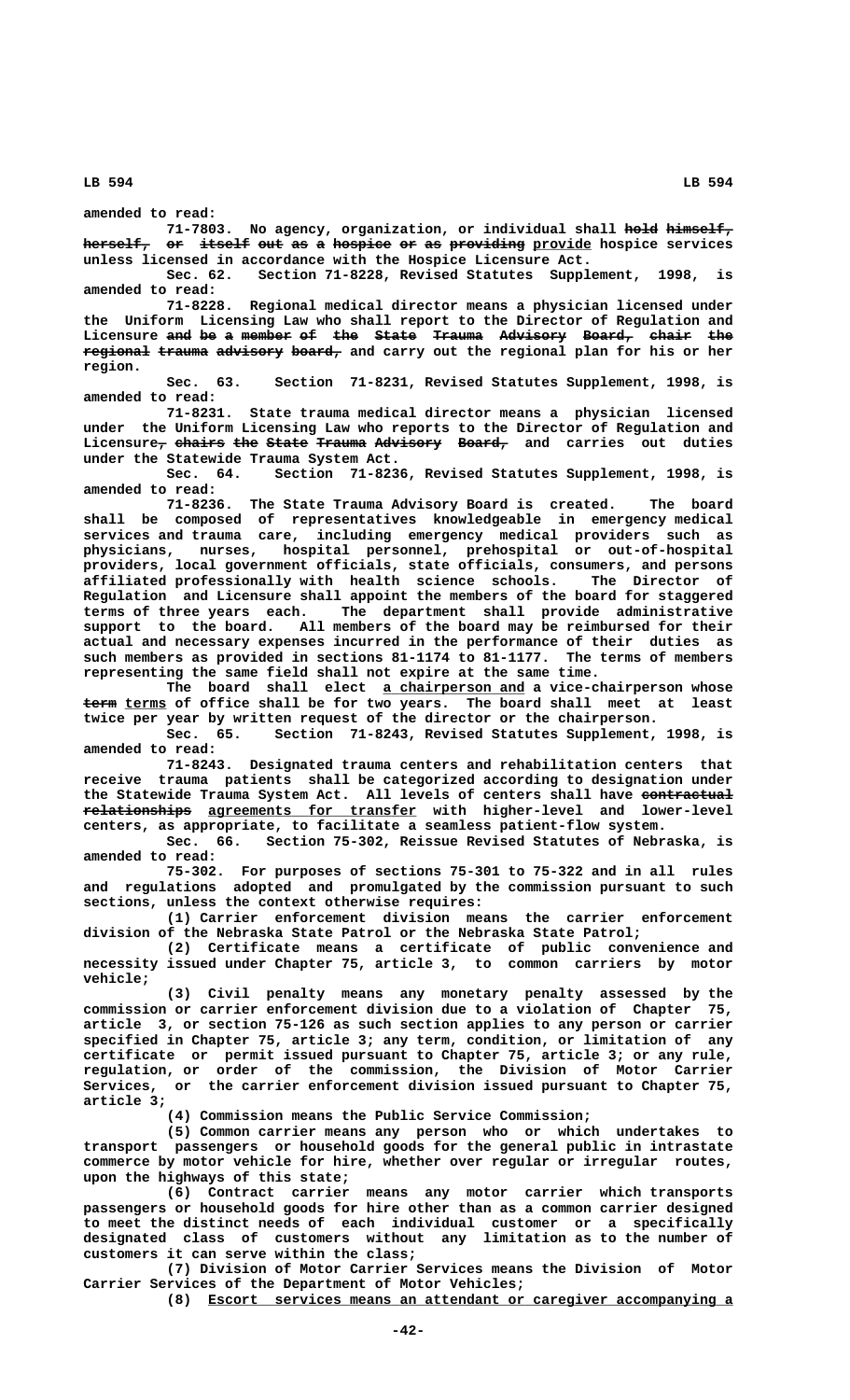$minor$  or persons who are physically, mentally, or developmentally disabled and  **\_\_\_\_\_\_\_\_\_\_\_\_\_\_\_\_\_\_\_\_\_\_\_\_\_\_\_\_\_\_\_\_\_\_\_\_\_\_\_\_\_\_\_\_\_\_\_\_\_\_\_\_\_\_\_\_\_\_\_ unable to travel or wait without assistance or supervision;**

 **\_\_\_ (9) Highway means the roads, highways, streets, and ways in this state;**

 **——— \_\_\_\_ (9) (10) Household goods means personal effects and property used or to be used in a dwelling, when a part of the equipment or supply of such dwelling, and similar property as the commission may provide by regulation if the transportation of such effects or property, is:**

**(a) Arranged and paid for by the householder, including transportation of property from a factory or store when the property is purchased by the householder with the intent to use in his or her dwelling; or (b) Arranged and paid for by another party;**

 **———— \_\_\_\_ (10) (11) Intrastate commerce means commerce between any place in this state and any other place in this state and not in part through any other state;**

 **———— \_\_\_\_ (11) (12) Motor carrier means any person other than a regulated motor carrier who or which owns, controls, manages, operates, or causes to be operated any motor vehicle used to transport passengers or property over any public highway in this state;**

 **———— \_\_\_\_ (12) (13) Motor vehicle means any vehicle, machine, tractor, trailer, or semitrailer propelled or drawn by mechanical power and used upon the highways in the transportation of passengers or property but does not include any vehicle, locomotive, or car operated exclusively on a rail or rails;**

 **———— \_\_\_\_ (13) (14) Permit means a permit issued under Chapter 75, article 3, to contract carriers by motor vehicle;**

 **———— \_\_\_\_ (14) (15) Person means any individual, firm, partnership, limited liability company, corporation, company, association, or joint-stock association and includes any trustee, receiver, assignee, or personal representative thereof;**

 **———— \_\_\_\_ (15) (16) Private carrier means any motor carrier which owns, controls, manages, operates, or causes to be operated a motor vehicle to transport passengers or property to or from its facility, plant, or place of business or to deliver to purchasers its products, supplies, or raw materials (a) when such transportation is within the scope of and furthers a primary business of the carrier other than transportation and (b) when not for hire. Nothing in sections 75-301 to 75-322 shall apply to private carriers except sections 75-307 to 75-307.03 as they apply to private carriers; and**

 **———— \_\_\_\_ (16) (17) Regulated motor carrier means any person who or which owns, controls, manages, operates, or causes to be operated any motor vehicle used to transport passengers, other than those excepted under section 75-303, or household goods over any public highway in this state.**

**Sec. 67. Section 75-303, Reissue Revised Statutes of Nebraska, is amended to read:**

**75-303. Sections 75-301 to 75-322 shall apply to transportation by a motor carrier or the transportation of passengers and household goods by a regulated motor carrier for hire in intrastate commerce except for the following:**

**(1) A motor carrier for hire in the transportation of school children and teachers to and from school;**

**(2) A motor carrier for hire operated in connection with a part of a streetcar system;**

**(3) An ambulance, ambulance owner, hearse, or automobile used exclusively as an incident to conducting a funeral;**

**(4) A motor carrier exempt by subdivision (1) of this section which hauls for hire (a) persons of a religious, fraternal, educational, or charitable organization, (b) pupils of a school to athletic events, (c) players of American Legion baseball teams when the point of origin or termination is within five miles of the domicile of the carrier, and (d) the elderly as defined in section 13-1203 and their spouses and dependents under a contract with a municipality or county authorized in section 13-1208;**

**(5) A motor carrier operated by a city and engaged in the transportation of passengers, and such exempt operations shall be no broader than those authorized in intrastate commerce at the time the city or other political subdivision assumed ownership of the operation;**

**(6) A motor vehicle owned and operated by a nonprofit organization which is exempt from payment of federal income taxes, as provided by section 501(c)(4), Internal Revenue Code, transporting solely persons over age sixty, persons who are spouses and dependents of persons over age sixty, and handicapped persons;**

**(7) A motor carrier engaged in the transportation of passengers operated by a transit authority created under and acting pursuant to the laws**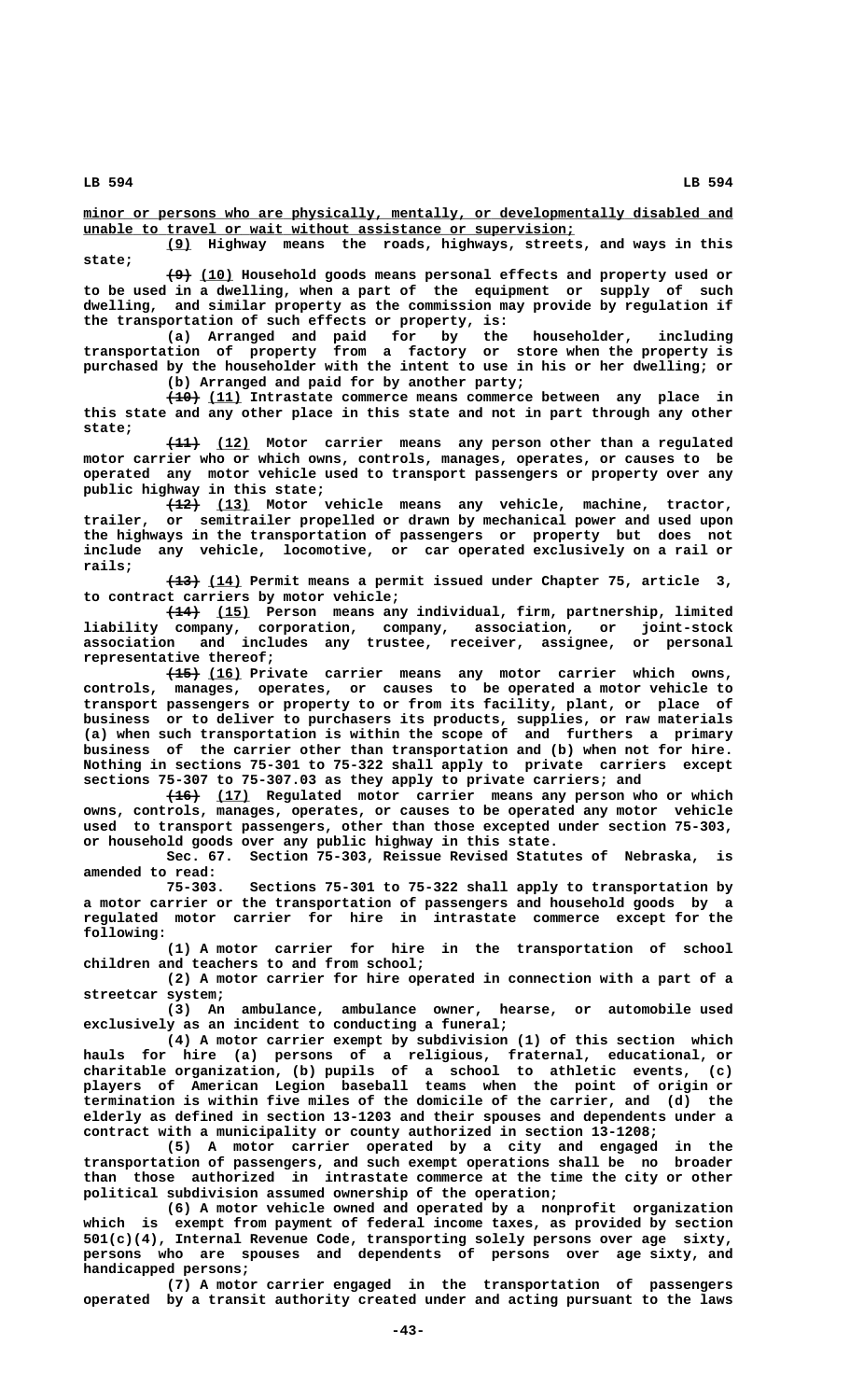**of the State of Nebraska;**

**(8) A motor carrier operated by a municipality or county, as authorized in section 13-1208, in the transportation of elderly persons;**

**(9) A motor vehicle having a seating capacity of twenty or less which is operated by a governmental subdivision or a qualified public-purpose organization as defined in section 13-1203 engaged in the transportation of** passengers in the state; and

**(10) A motor vehicle owned and operated by a nonprofit entity organized for the purpose of furnishing electric service; and \_\_\_\_\_**

 **\_\_\_\_\_\_\_\_\_\_\_\_\_\_\_\_\_\_\_\_\_\_\_\_\_\_\_\_\_\_\_\_\_\_\_\_\_\_\_\_\_\_\_\_\_\_\_\_\_\_\_\_\_\_\_\_\_\_\_\_\_\_\_\_\_\_\_\_ (11) A motor carrier engaged in escort services and under contract \_\_\_\_\_\_\_\_\_\_\_\_\_\_\_\_\_\_\_\_\_\_\_\_\_\_\_\_\_\_\_\_\_\_\_\_\_\_\_\_\_\_\_\_\_\_\_\_\_\_\_\_\_\_\_\_\_\_\_\_\_\_\_\_\_\_\_\_\_\_\_\_\_\_\_\_\_\_ with the Department of Health and Human Services or with any agency organized \_\_\_\_\_\_\_\_\_\_\_\_\_\_\_\_\_\_\_\_\_\_\_\_\_\_\_\_\_\_\_\_\_\_\_\_\_\_\_\_\_\_\_\_\_\_\_ under the Nebraska Community Aging Services Act.**

**Sec. 68. Section 75-303.01, Reissue Revised Statutes of Nebraska, is amended to read:**

**75-303.01. The Department of Health and Human Services Finance and Support or any agency organized under the Nebraska Community Aging Services Act may contract for transportation for its clients with a contractor which does not hold a certificate or which is not otherwise exempt under section 75-303 only if:**

**(1) The proposed contractor is the individual who will personally drive the vehicle in question;**

**(2) The only compensation to the contractor for the transportation is paid by the department at a rate no greater than that provided for reimbursement of state employees pursuant to section 81-1176 for the costs incurred in the transportation; and**

 **\_\_\_ (3)(a) There is no regulated motor carrier serving the area in which** the client needs transportation<u>, (b)</u> <del>or</del> the regulated motor carrier serving **the area is incapable of providing the specific service in question by its own written statement or as determined by the commission upon application of the** regulated motor carrier or the department, or (c) the regulated carrier cannot  **\_\_\_\_\_\_\_\_\_\_\_\_\_\_\_\_\_\_\_\_\_\_\_\_\_\_\_\_\_\_\_\_\_\_\_\_\_\_\_\_\_\_\_\_\_\_\_\_\_\_\_\_\_\_\_\_\_\_\_\_\_\_\_\_\_\_\_\_\_\_\_\_\_\_\_\_\_\_ or will not provide such service at the rate specified in subsection (2) of section 75-303.02. \_\_\_\_\_\_\_\_\_\_\_\_\_\_\_\_\_**

**Sec. 69. Section 75-303.02, Reissue Revised Statutes of Nebraska, is amended to read:**

 **\_\_\_ 75-303.02. (1) The commission, in consultation with the Department of Health and Human Services Finance and Support, shall adopt and promulgate rules and regulations governing minimum liability insurance requirements, equipment standards, driver qualification requirements, and the issuance and filing of notice for any contractor utilized by the department or any agency organized under the Nebraska Community Aging Services Act pursuant to section 75-303.01.**

 **\_\_\_\_\_\_\_\_\_\_\_\_\_\_\_\_\_\_\_\_\_\_\_\_\_\_\_\_\_\_\_\_\_\_\_\_\_\_\_\_\_\_\_\_\_\_\_\_\_\_\_\_\_\_\_\_\_\_\_\_\_\_\_\_\_\_\_\_ (2) The Department of Health and Human Services or any agency \_\_\_\_\_\_\_\_\_\_\_\_\_\_\_\_\_\_\_\_\_\_\_\_\_\_\_\_\_\_\_\_\_\_\_\_\_\_\_\_\_\_\_\_\_\_\_\_\_\_\_\_\_\_\_\_\_\_\_\_\_\_\_\_\_\_\_\_\_\_\_\_\_\_\_\_\_\_ organized under the Nebraska Community Aging Services Act shall reimburse \_\_\_\_\_\_\_\_\_\_\_\_\_\_\_\_\_\_\_\_\_\_\_\_\_\_\_\_\_\_\_\_\_\_\_\_\_\_\_\_\_\_\_\_\_\_\_\_\_\_\_\_\_\_\_\_\_\_\_\_\_\_\_\_\_\_\_\_\_\_\_\_\_\_\_\_\_\_ common and contract carriers for transportation of passengers at a rate not to \_\_\_\_\_\_\_\_\_\_\_\_\_\_\_\_\_\_\_\_\_\_\_\_\_\_\_\_\_\_\_\_\_\_\_\_\_\_\_\_\_\_\_\_\_\_\_\_\_\_\_\_\_\_\_\_\_\_\_\_\_\_\_\_\_\_\_\_\_\_\_\_\_\_\_\_\_\_ exceed the rate of reimbursement pursuant to section 81-1176 multiplied by \_\_\_\_\_\_\_\_\_\_\_\_\_\_\_\_\_\_\_\_\_\_\_\_\_\_\_\_\_\_\_\_\_\_\_\_\_\_\_\_\_\_\_\_\_\_\_\_\_\_\_\_\_\_\_\_\_\_\_\_\_\_\_\_\_\_\_\_\_\_\_\_\_\_\_\_\_\_ three. The maximum reimbursement rate provided for in this subsection shall** not apply when the carrier (a) transports such person wholly within the  **\_\_\_\_\_\_\_\_\_\_\_\_\_\_\_\_\_\_\_\_\_\_\_\_\_\_\_\_\_\_\_\_\_\_\_\_\_\_\_\_\_\_\_\_\_\_\_\_\_\_\_\_\_\_\_\_\_\_\_\_\_\_\_\_\_\_\_\_\_\_\_\_\_\_\_\_\_\_ corporate limits of the city or village where the transportation of the person \_\_\_\_\_\_\_\_\_\_\_\_\_\_\_\_\_\_\_\_\_\_\_\_\_\_\_\_\_\_\_\_\_\_\_\_\_\_\_\_\_\_\_\_\_\_\_\_\_\_\_\_\_\_\_\_\_\_\_\_\_\_\_\_\_\_\_\_\_\_\_\_\_\_\_\_\_\_ originated or (b) transports a disabled person as defined by the federal \_\_\_\_\_\_\_\_\_\_\_\_\_\_\_\_\_\_\_\_\_\_\_\_\_\_\_\_\_\_\_\_\_\_\_\_\_\_\_\_\_\_\_\_\_\_\_\_\_\_\_\_\_\_\_\_\_\_\_\_\_\_\_\_\_\_\_\_\_\_\_\_\_\_\_\_\_\_ Americans with Disabilities Act of 1990 in a vehicle that is compliant with \_\_\_\_\_\_\_\_\_\_\_\_\_\_\_\_\_\_\_\_\_\_\_\_\_\_\_\_\_\_\_\_\_\_\_\_\_\_\_\_\_\_\_\_\_\_\_\_\_\_\_\_\_\_\_\_\_\_\_\_\_\_\_\_\_\_\_\_\_\_\_\_\_ the regulations providing for the transportation of such disabled person.**

**Sec. 70. Section 81-502, Revised Statutes Supplement, 1998, is amended to read:**

**81-502. (1) It shall be the duty of the State Fire Marshal, under authority of the Governor:**

**(a) To enforce all laws of the state relating to the suppression of arson and investigation of the cause, origin, and circumstances of fires;**

**(b) To promote safety and reduce loss by fire;**

**(c) To make an investigation for fire safety of the premises and facilities of:**

**(i) Liquor establishments for which a license or renewal of a license is sought, upon request of the Nebraska Liquor Control Commission, pursuant to section 53-119.01;**

**(ii) Licensed foster care facilities or applicants for licenses for foster care facilities, upon request by the Department of Health and Human Services, pursuant to section 71-1903;**

**(iii) Licensed providers of programs or applicants for licenses to provide such programs, upon request of the Department of Health and Human \_\_\_\_\_\_\_\_\_\_\_\_\_\_\_\_\_\_\_\_\_\_\_\_ Services Regulation and Licensure, pursuant to section 71-1913. The State Fire Marshal shall report the results of the investigation to the department within thirty days after receipt of the request from the department;**

**(iv) Licensed hospitals, skilled nursing facilities, intermediate**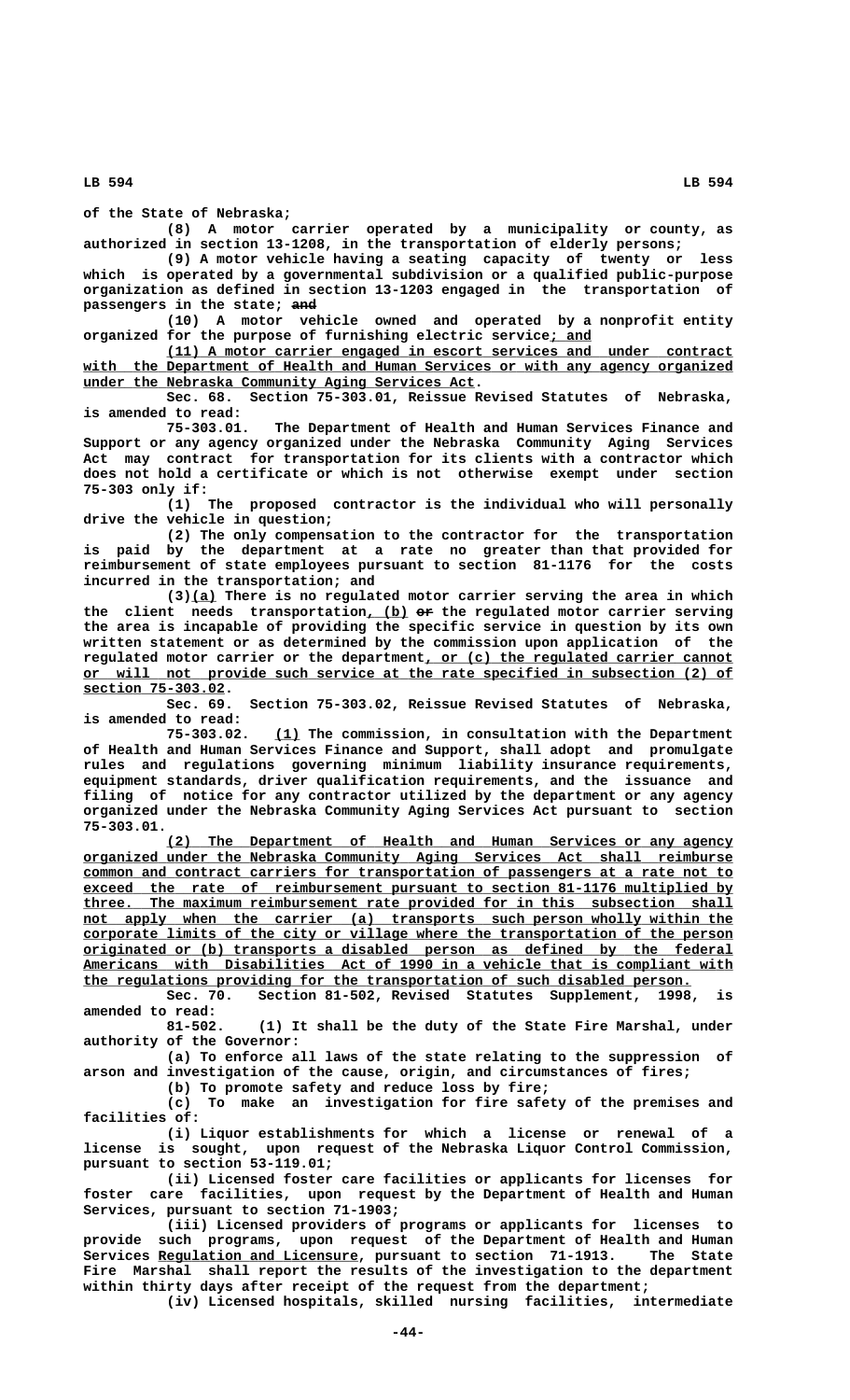**care facilities, or other facilities or institutions which are mentioned in subdivision (1) of section 71-2017 or applicants for licenses for such facilities or institutions, upon request by the Department of Health and Human Services Regulation and Licensure, pursuant to section 71-2022; and**

**(v) Mobile home parks for which a license or renewal of a license is sought, upon request of the Department of Health and Human Services Regulation and Licensure, pursuant to section 71-4635; and**

**(d) After a careful study and investigation of relevant data, to adopt, promulgate, alter, and enforce, through inspections and code compliance, orders, rules, and regulations covering:**

**(i) The prevention of fires;**

**(ii) The storage, sale, and use of flammable liquids, combustibles, and fireworks;**

Electric wiring and heating, protection equipment devices, **materials, furnishings, and other safeguards within the structure necessary to promote safety and reduce loss by fire, and the means and adequacy of exits, in case of fire, in assembly, educational, institutional, residential, mercantile, office, storage, and industrial-type occupancies as such structures are defined in the National Fire Protection Association, Pamphlet Number 101, and associated pamphlets, and all other buildings, structures, and enclosures in which numbers of persons congregate from time to time for any purpose whether privately or publicly owned;**

**(iv) Design, construction, location, installation, and operation of equipment for storing, handling, and utilization of liquefied petroleum gases, specifying the odorization of such gases and the degree thereof;**

**(v) Chemicals, prozylin plastics, X-ray nitrocellulose films, or any other hazardous material that may now or hereafter exist;**

**(vi) Tanks used for the storage of regulated substances pursuant to the Petroleum Products and Hazardous Substances Storage and Handling Act; and (vii) Accessibility standards and specifications adopted pursuant to**

 **section 81-5,147.**

**(2) The State Fire Marshal may enter into contracts with private individuals or other agencies, boards, commissions, or governmental bodies for the purpose of carrying out his or her duties and responsibilities pursuant to the Arson Reporting Immunity Act, the Nebraska Natural Gas Pipeline Safety Act of 1969, and sections 81-502 to 81-541.01, 81-5,132 to 81-5,146, and 81-5,151 to 81-5,157.**

**(3) The State Fire Marshal may delegate the authority set forth in this section to qualified local fire prevention personnel. The State Fire Marshal may overrule a decision, act, or policy of the local fire prevention personnel. When the State Fire Marshal overrules the local personnel, such local personnel may follow the appeals procedure established by sections 81-502.01 to 81-502.03. Such delegation of authority may be revoked by the State Fire Marshal for cause upon thirty days' notice after a hearing.**

**(4) The State Fire Marshal, first assistant fire marshal, and deputies shall have such other powers and perform such other duties as are set forth in sections 81-501.01 to 81-531 and 81-5,151 to 81-5,157 and as may be conferred and imposed by law.**

**(5) The rules and regulations adopted and promulgated pursuant to subdivision (1)(d) of this section may conform generally to the standards recommended by the National Fire Protection Association, Pamphlet Number 101, known as the Life Safety Code, and associated pamphlets, but not when doing so would impose an unduly severe or costly burden without substantially contributing to the safety of persons or property. This section and the rules and regulations adopted and promulgated pursuant to subdivision (1)(d) of this section shall apply to existing as well as new buildings, structures, and enclosures. Such rules and regulations shall also apply to sites or structures in public ownership listed on the National Register of Historic Places but without destroying the historic quality thereof.**

**(6) Plans for compliance with the rules and regulations adopted and promulgated pursuant to subdivision (1)(d) of this section shall be reviewed by the State Fire Marshal. Plans submitted after remodeling or construction has begun shall be accompanied by a penalty of fifty dollars in addition to the plan review fee set out in subdivision (4)(a) of section 81-505.01.**

**Sec. 71. Section 81-2602, Revised Statutes Supplement, 1998, is amended to read:**

**81-2602. The Geographic Information System Steering Committee is** hereby created and shall consist of eighteen nineteen members as follows:

**(1) The director or designee of the Department of Administrative** Services, the Department of Environmental Quality, the Department of Health  **\_\_\_\_\_\_\_\_\_\_\_\_\_\_\_\_\_\_\_\_\_\_\_\_\_\_\_\_\_\_\_\_\_\_\_\_\_\_\_\_\_\_\_\_\_\_ and Human Services Regulation and Licensure, the Conservation and Survey Division of the University of Nebraska, the Nebraska Natural Resources**